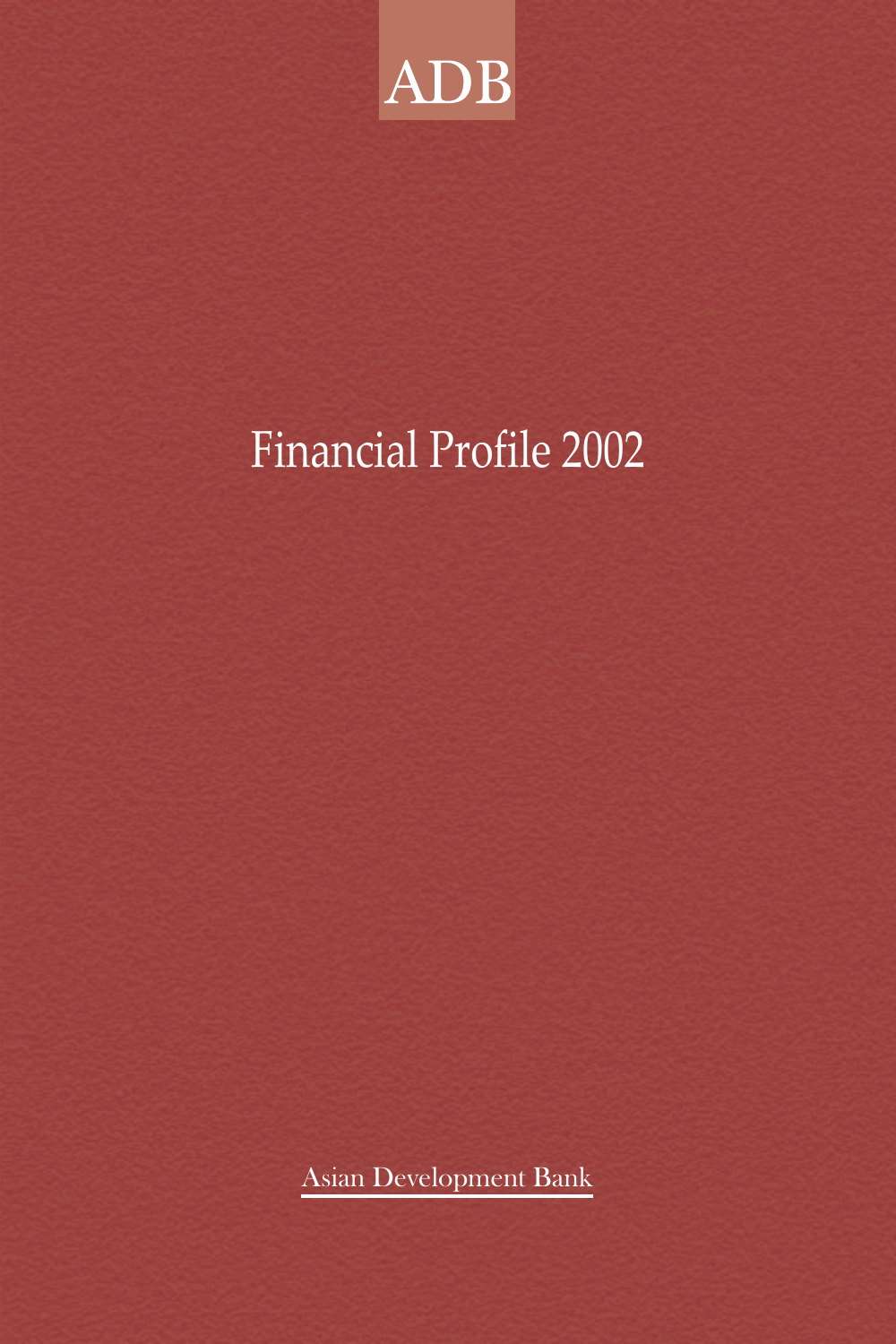# **CONTENTS**

| Introduction                          | 3  |
|---------------------------------------|----|
| <b>Capital Structure</b>              | 7  |
| <b>Borrowing Operations</b>           | 10 |
| <b>Liquidity Portfolio Management</b> | 20 |
| <b>Financial Risk Management</b>      | 22 |
| <b>Results of Operations</b>          | 30 |
| <b>OCR Operations</b>                 | 31 |
| <b>Special Funds</b>                  | 42 |
| ADB Members                           | 47 |
| Directory                             | 48 |
| ADB Online                            | 51 |

*The dollar amounts refer, unless otherwise stated, to United States dollars*.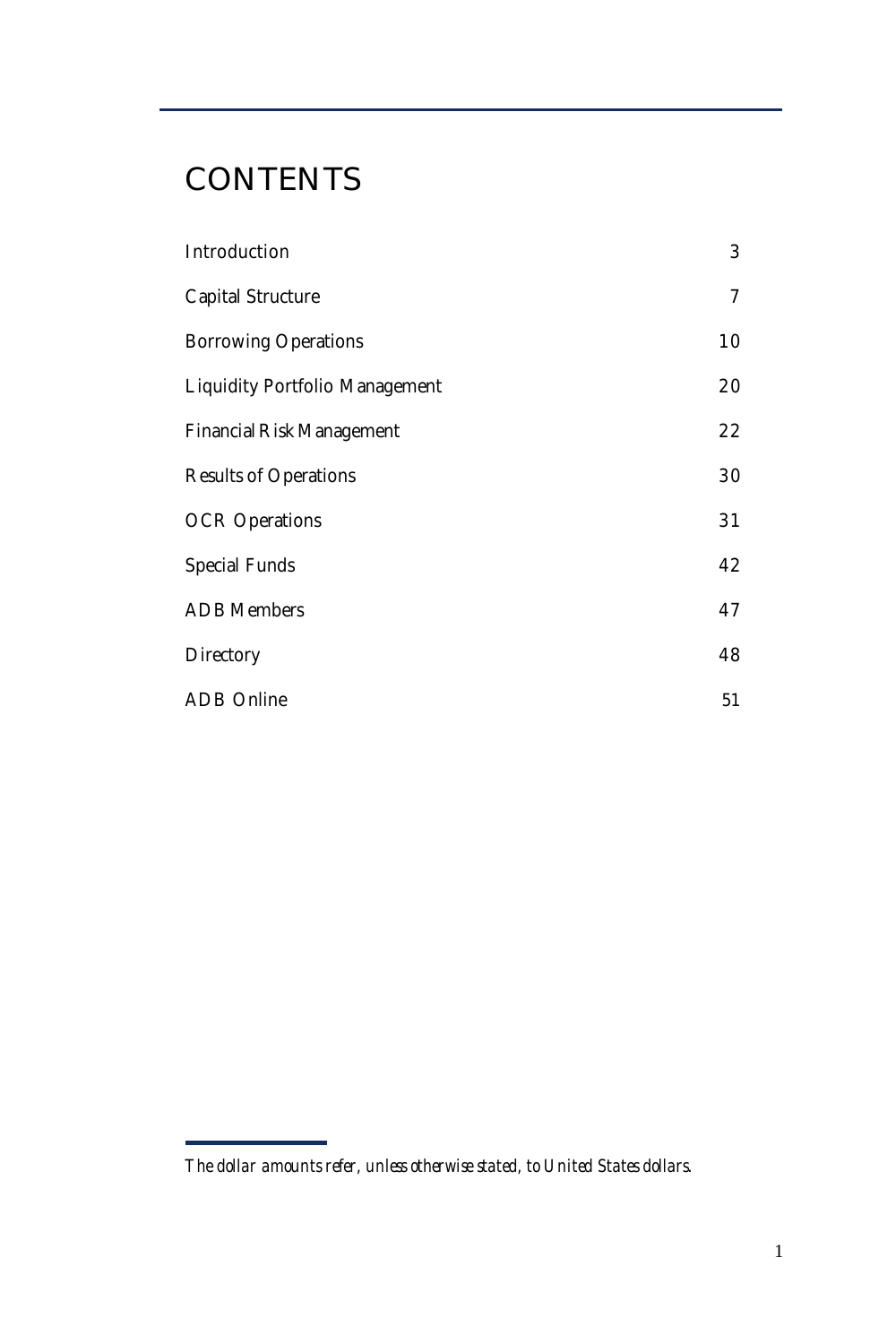#### **Box 1. Selected Financial Data**

as of or for the year ended 31 December (in \$ million except percentages and ratios)

|                                                 | <b>Statutory Reported Basis<sup>a</sup></b> |         |         |               |             |
|-------------------------------------------------|---------------------------------------------|---------|---------|---------------|-------------|
|                                                 | 2001                                        | 2000    | 1999    | 1998          | 1997        |
| Income from Loans                               | 1.813.7                                     | 1.861.3 | 1.674.6 | 1.440.9       | 1.127.9     |
| Income from Investments                         | 403.4                                       | 399.9   | 344.0   | 382.9         | 311.7       |
| Income from Other Sources                       | 21.6                                        | 39.7    | 9.2     | 8.7           | 10.1        |
| <b>Total Income</b>                             | 2,238.7                                     | 2,300.9 | 2,027.8 | 1,832.5       | 1,449.7     |
|                                                 |                                             |         |         |               |             |
| <b>Interest and Other Financial Expenses</b>    | 1,434.1                                     | 1,576.7 | 1,447.2 | 1,206.5       | 853.2       |
| Administrative Expenses <sup>b</sup>            | 59.0                                        | 92.6    | 105.9   | 121.7         | 95.7        |
| <b>Technical Assistance to Member Countries</b> | 20.0                                        |         |         |               |             |
| <b>Provision for Losses</b>                     | 9.8                                         | 5.9     | 24.8    | 37.4          | 32.9        |
| <b>Total Expenses</b>                           | 1,522.9                                     | 1,675.2 | 1,577.9 | 1,365.6       | 981.8       |
|                                                 |                                             |         |         |               |             |
| Operating Income before FAS 133                 | 715.8                                       | 625.7   | 449.9   | 466.9         | 467.9       |
| FAS 133 Adjustments                             | 147.5                                       |         |         |               |             |
| Net Income                                      | 863.3                                       | 625.7   | 449.9   |               | 466.9 467.9 |
|                                                 |                                             |         |         |               |             |
| <b>Average Earning Assets</b>                   | 36,272                                      | 36,693  | 34,788  | 28,558        | 23,226      |
| Annual Return on Average Earning Assets         | 2.28%                                       | 1.71%   | 1.29%   | 1.63%         | 2.01%       |
| Return on Loans                                 | 6.42%                                       | 6.59%   | 6.41%   | 6.78%         | 6.89%       |
| Return on Investments                           | 5.91%                                       | 5.09%   | 3.96%   | 5.27%         | 5.24%       |
| <b>Cost of Borrowings</b>                       | 5.54%                                       | 5.90%   | 5.66%   | 5.70%         | 6.10%       |
| Reserve-to-Loan Ratio                           | 28.47%                                      | 27.26%  | 25.97%  | 27.70% 33.62% |             |
| <b>Liquidity Ratio</b>                          | 46.95%                                      | 52.10%  | 59.05%  | 55.43% 41.90% |             |
| <b>Interest Coverage Ratio</b>                  | 1.58c                                       | 1.40    | 1.31    | 1.39          | 1.55        |

<sup>a</sup> FAS 133 was implemented in 2001. Accordingly, statutory reported basis is the same as pre-FAS 133 basis prior to 2001.

**b** Net of administration charge allocated to the Asian Development Fund. For 2000 and 2001, administrative expenses were net of front-end fees earned as well.

<sup>c</sup> Excludes the one-time cumulative effect of recording the adoption of FAS 133 on 1 January 2001.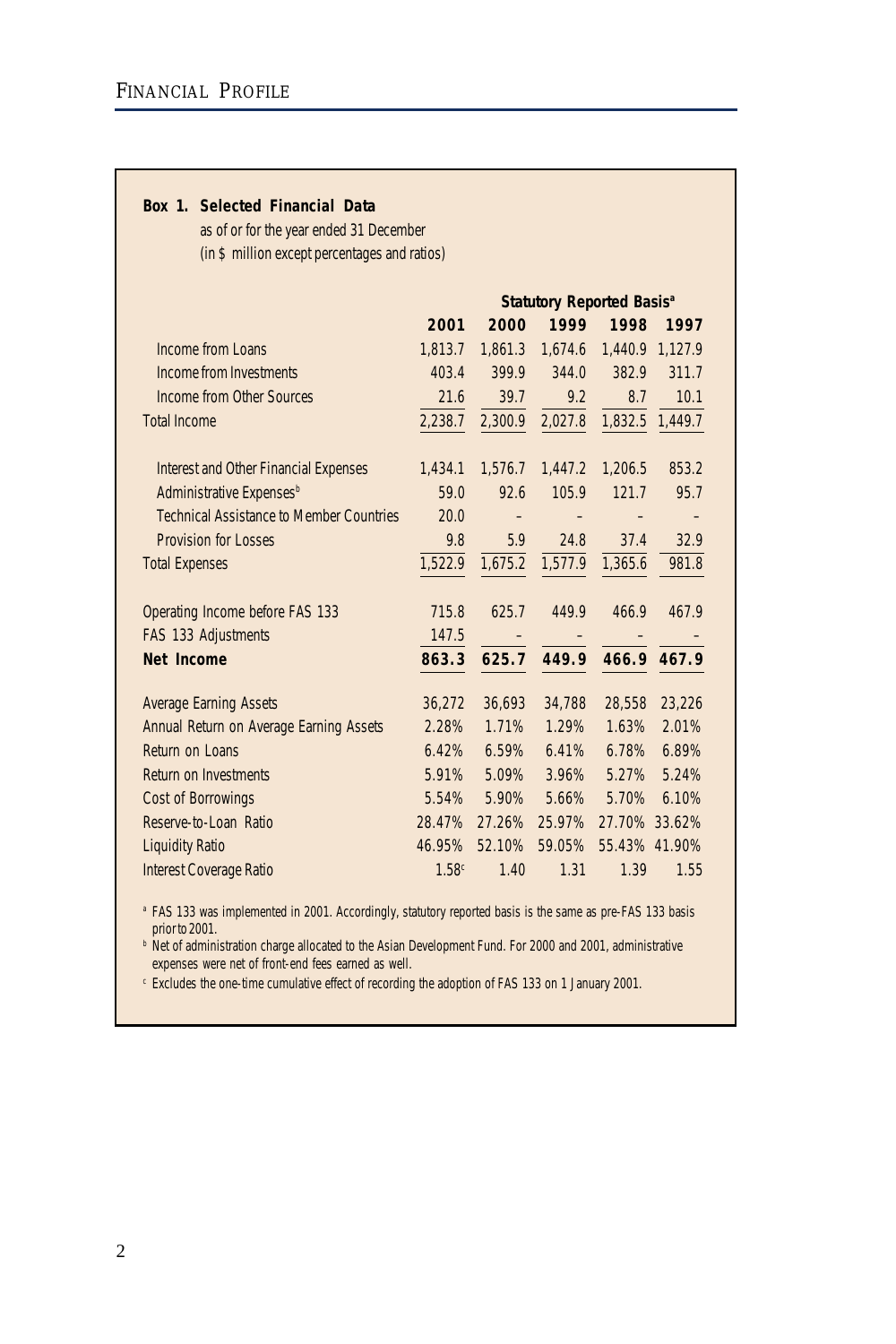# INTRODUCTION

The Asian Development Bank (the "ADB"), a multilateral development bank, was established in 1966 and operates under the Agreement Establishing the Asian Development Bank (the "Charter") which is binding upon the member countries which are its shareholders. The purpose of ADB is to foster economic growth and cooperation in Asia and the Pacific (the "region") and to contribute to the economic development of the developing member countries in the region collectively and individually. With the adoption of its poverty reduction strategy at the end of 1999, ADB made reducing poverty in the region its main goal. ADB's strategy for reducing poverty rests on three pillars: sustainable economic growth, social development, and good governance. ADB's main instruments in providing help to its developing member countries are loans, technical assistance, guarantees, and equity investments.

ADB was founded primarily to act as a financial intermediary in the transfer of resources from global capital markets to developing member countries for socioeconomic development. Its ability to intermediate funds from global capital markets for lending to its developing member countries is an important element in achieving its developing missions.

### **Ownership**

As of 31 December 2001, ADB was owned by 59 members, 20 of which were members of the Organisation for Economic Cooperation and Development ("OECD") and 39 were developing members in the Asia-Pacific region. Portugal became the 60th member effective 2 April 2002.

The two largest shareholders, as of 31 December 2001, were Japan and the United States, each with 13.1% voting power. The OECD members together owned 64.8% of the total shares and 58.6% of the total voting power, and provided 63.8% of its professional staff. The total callable capital of these OECD members is equivalent to 104.3% of ADB's outstanding borrowings after swaps as of 31 December 2001.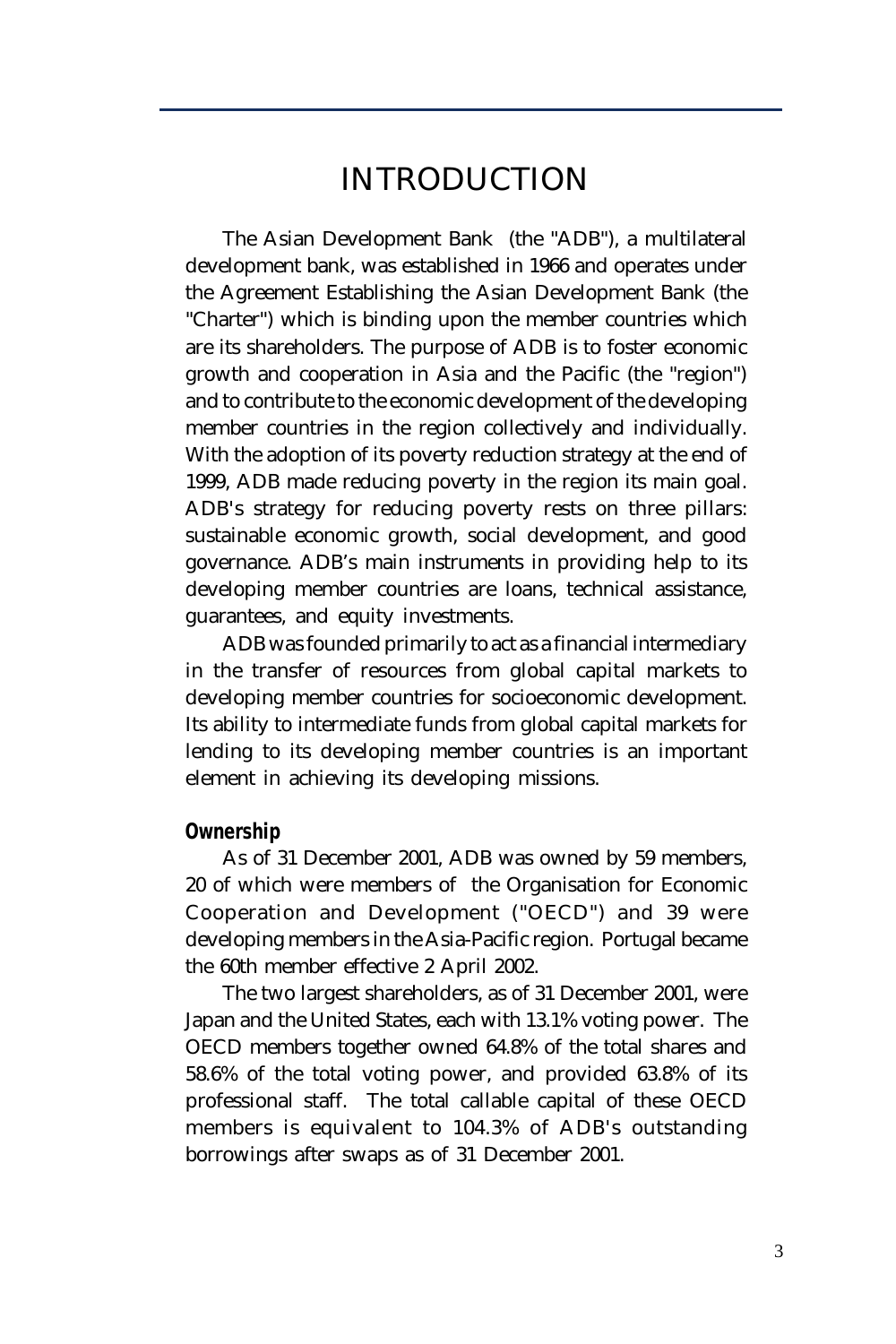| Table 1. Shareholdings<br>as of 31 December 2001<br>(% ) |      |                           |      |
|----------------------------------------------------------|------|---------------------------|------|
| <b>OECD Members</b>                                      |      | <b>Developing Members</b> |      |
| Japan                                                    | 15.9 | China, People's Rep. Of   | 6.6  |
| <b>United States</b>                                     | 15.9 | India                     | 6.4  |
| Australia                                                | 5.9  | Indonesia                 | 5.5  |
| Canada                                                   | 5.3  | Malaysia                  | 2.8  |
| Korea, Rep. Of                                           | 5.1  | <b>Philippines</b>        | 2.4  |
| Germany                                                  | 4.4  | Pakistan                  | 2.2  |
| France                                                   | 2.4  | <b>Thailand</b>           | 1.4  |
| <b>United Kingdom</b>                                    | 2.1  | Other regional            | 7.9  |
| Italy                                                    | 1.8  |                           |      |
| New Zealand                                              | 1.6  |                           |      |
| Other nonregional                                        | 4.4  |                           |      |
| Total                                                    | 64.8 | <b>Total</b>              | 35.2 |

Members with investment-grade and higher debt ratings accounted for about 77.6% of ADB's callable capital.

# **Ordinary Capital Resources and Special Funds**

In making loans, ADB provides funds from either its ordinary capital resources ("OCR"), which are the main subject of this brochure, or from its Special Funds.

ADB finances its OCR operations through borrowings, paid-in capital, retained earnings, and OCR loan repayments. Special Funds are primarily contributed by member countries and are provided in turn by ADB on concessional terms to ADB's lesser developed member countries. Special Funds operations are completely segregated from ADB's ordinary operations. Unless otherwise stated, all information in this brochure relates to ADB's OCR operations.

# **Financial Operations**

ADB adheres to prudent borrowing and lending practices. It maintains adequate levels of net income, liquidity, and reserves; continuously monitors the creditworthiness of its borrowers; and requires thorough technical, financial, and economic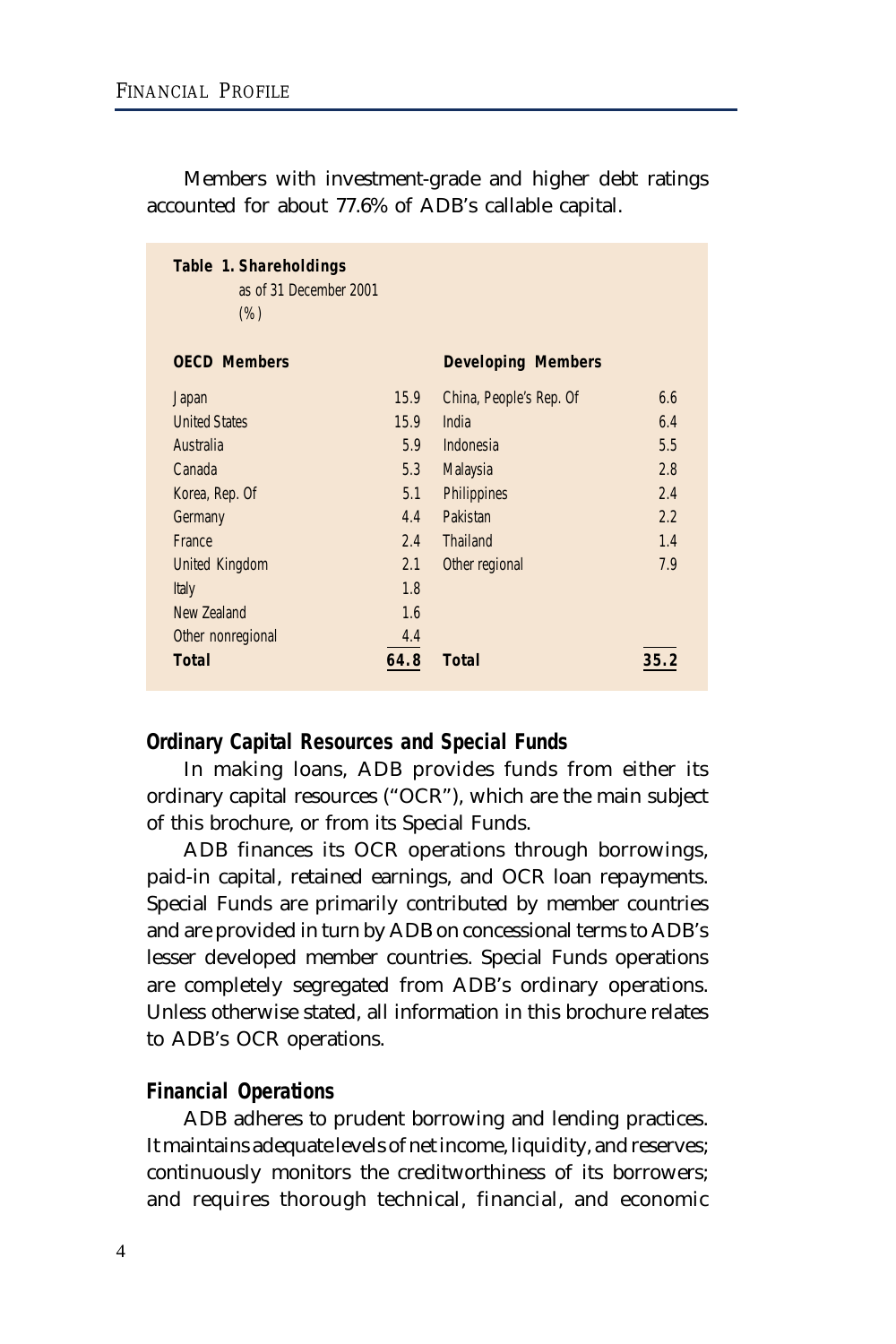justifications for all projects for which loans are provided. In accordance with its Charter, ADB restricts its loans, equity investments, and guarantees to an amount not more than its paid-in and callable capital plus its ordinary reserve and surplus. ADB's outstanding debt and guarantees cannot exceed its callable capital.

# **Triple-A Rating**

ADB bonds are rated Triple-A by Moody's, Standard & Poor's, the Japan Credit Rating Agency and Fitch. The Triple-A rating reflects solid shareholder support - much of the subscribed capital is held by non-borrowing members rated AAA/AA; and borrowing members afford ADB "preferred creditor status"; and in addition, ADB's high asset quality, strong financial fundamentals and prudent risk management policies.

# **Location**

ADB is headquartered in Manila and has 22 overseas offices, including 14 resident missions located in Bangladesh, Cambodia, People's Republic of China, India, Indonesia, Kazakhstan, Kyrgyz Republic, Lao People's Democratic Republic, Mongolia, Nepal, Pakistan, Sri Lanka, Uzbekistan, and Viet Nam; a country office in the Philippines; a regional office in Vanuatu; a special liaison office in East Timor; extended missions in Papua New Guinea and Gujarat, India; and three representative offices located in Washington, D.C., USA for North America, Frankfurt, Germany for Europe and Tokyo, Japan for Japan. Under the Charter, and in accordance with a Headquarters Agreement with the Republic of the Philippines, ADB's financial transactions are not subject to Philippine laws, taxes, foreign exchange regulations, or other controls.

# **Organization**

All powers of ADB are vested in the Board of Governors, which consists of one Governor and one Alternate appointed by each member. Governors meet at least once a year.

ADB has a resident Board of Directors at its headquarters made up of 12 members elected by the Governors. The Board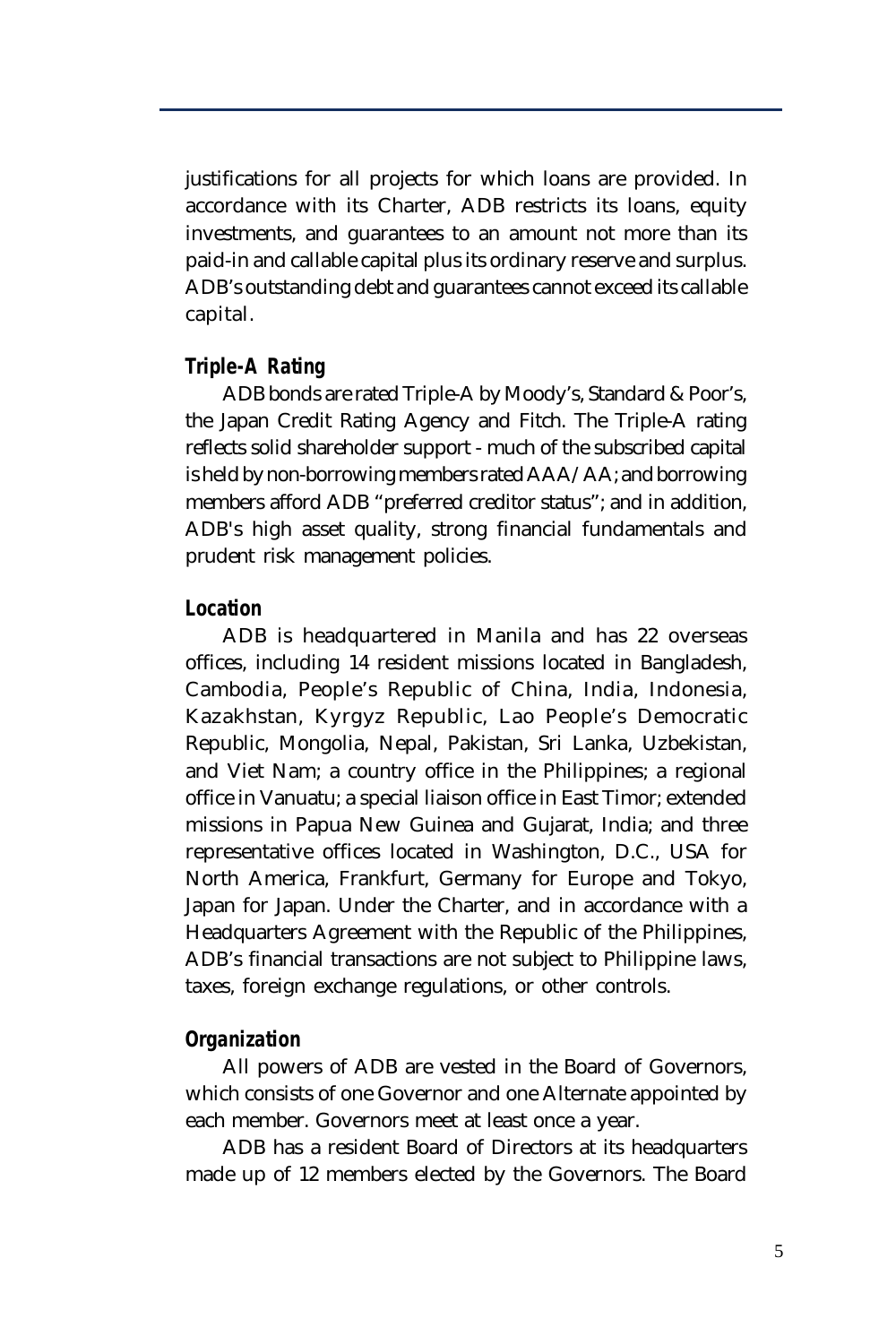provides policy guidance for ADB's general operations. It also considers and approves all loans, guarantees, equity investments, and technical assistance grants exceeding \$1,000,000 as well as ADB's annual borrowing program.

The day-to-day operations of ADB are conducted by the President, who is also Chairman of the Board of Directors, and three Vice-Presidents. ADB's management is supported by staff drawn from 47 countries. There are 759 professional and 1,401 supporting staff.

# **Immunity from Judicial Proceedings**

ADB is immune from every form of legal process, unless it chooses to waive such immunity, except in relation to borrowings; guarantees; and the purchase, sale, or underwriting of securities, in which cases action may be brought against ADB in a court of competent jurisdiction.

# **Tax Status of ADB**

ADB's Charter states that ADB, its assets, property, income, and operations and transactions are exempt from all taxation and from all customs duties. ADB is also exempt from any obligation for the payment, withholding, or collection of any tax or duty.

#### **Tax Status of Obligations and Securities of ADB**

Under the Charter, no member may impose any tax on ADB's obligations (i) if such tax discriminates against such obligations solely because they are issued by ADB; or (ii) if the sole jurisdictional basis for such tax is the place or currency in which the obligations are issued, made payable, or paid, or the location of any office or place of business maintained by ADB. ADB is not under any obligation to withhold or pay any tax on its borrowings.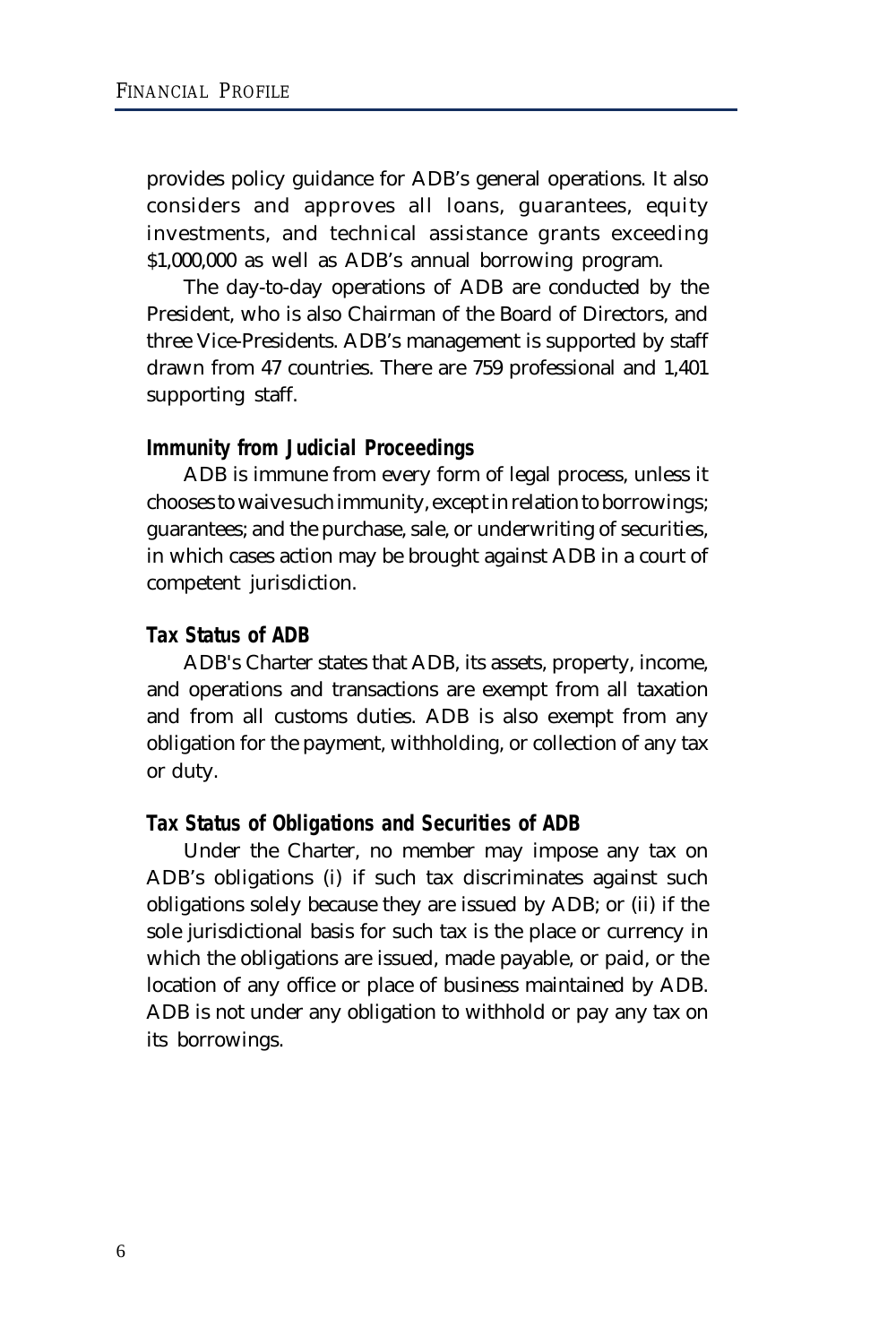# CAPITAL STRUCTURE

The capital structure of ADB is fundamental to its strength. As of 31 December 2001, the authorized capital of ADB was \$43,833.6 million, of which \$43,628.1 million had been subscribed by members. The subscribed capital is composed of paid-in and callable capital. ADB's equity is made up of paidup capital and accumulated earnings ("reserves") amounting to \$10,874.2 million at 31 December 2001.

The relationship between loans and subscribed capital and the relationship between borrowings and callable capital underline the conservative policies followed by ADB in its financial operations.

# **Relationship Between Loans and Subscribed Capital**

OCR loans, equity investments, and guarantees are limited to the level of ADB's unimpaired subscribed capital, ordinary reserve, and surplus, or a one-to-one ratio of loans to capital.

As of 31 December 2001, loans disbursed and outstanding plus undisbursed commitments, equity investments, and guarantees totalled \$43,293.8 million compared with unimpaired subscribed capital, ordinary reserve, and ordinary surplus of \$51,732.3 million-a loans to capital ratio of 0.84 to 1.

# **Relationship Between Borrowings and Callable Capital**

The paid-in portion of ADB's subscribed capital is available for disbursement of OCR loans as part of ADB's ordinary operations. Callable capital is available for the protection of ADB's creditors such as bondholders and other lenders and can be called only if required to meet its obligations in relation to its borrowings or to cover any guarantees outstanding. ADB's outstanding debt and guarantees cannot exceed its callable capital. As of 31 December 2001, total callable capital amounted to \$40,559.6 million, compared with ADB's outstanding debt after swaps of \$25,217.6 million and outstanding guarantees of \$562.7 million - a cover of 1.57 times.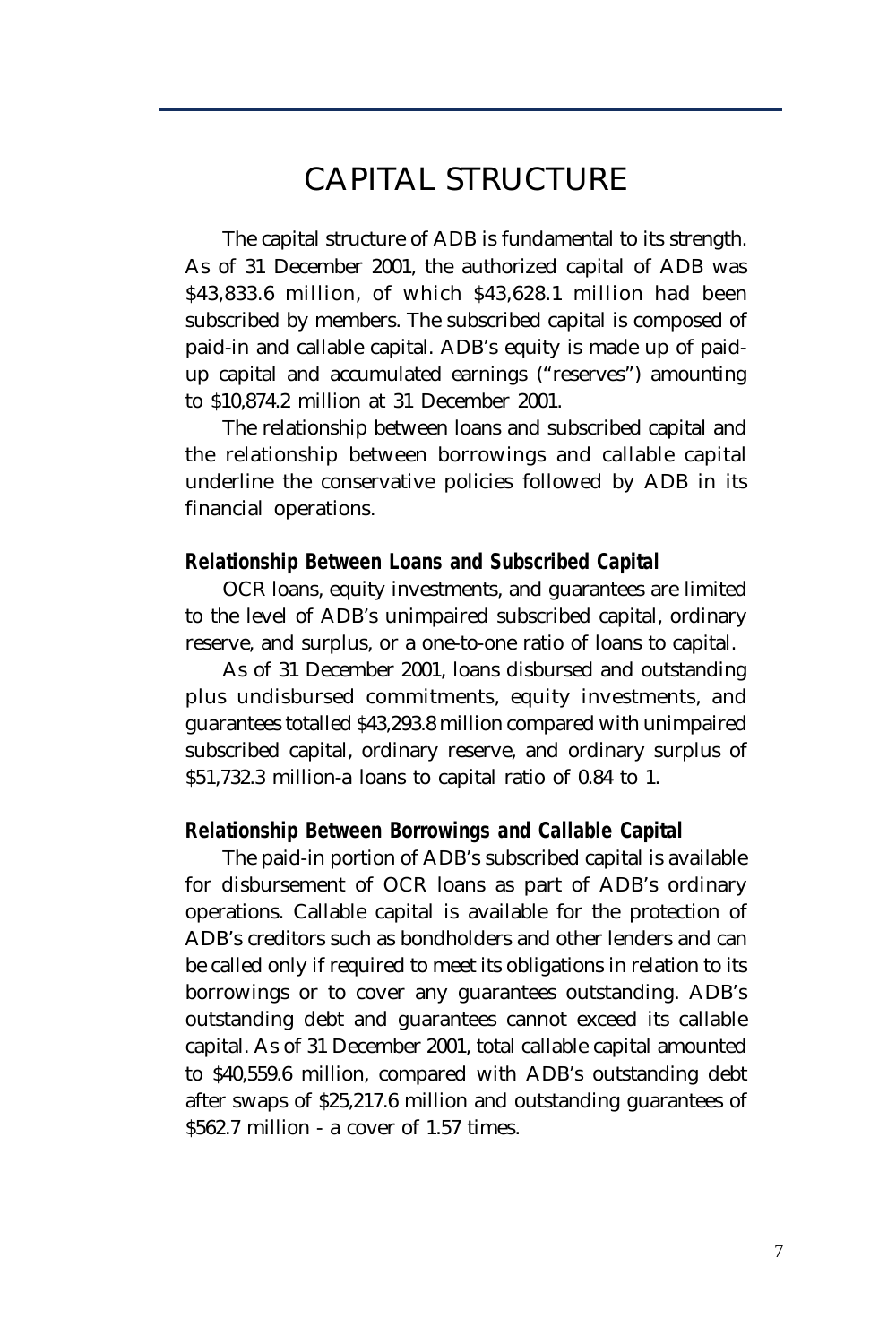# **Total Borrowing Limitation**

Currently, ADB's policy is not to enter into any new borrowing or guarantee chargeable to its ordinary capital resources if such borrowing or guarantee, when added to outstanding borrowings and guarantees, would exceed 95% of the amount of the callable capital stock subscribed by members whose currencies are deemed convertible by ADB. As of 31 December 2001, total outstanding borrowings and guarantees of ADB represented 70.1% of the 95.0% of such callable capital.

### **Mechanism for Calling the Callable Capital**

While ADB does not foresee an event that might require a call on its callable capital, all member countries (including those whose currencies are nonconvertible) would be required to meet any call on a uniform percentage basis. Failure by one or more members to honor this obligation would not relieve any other member from its obligation to meet a call. If the amounts received on such a call were insufficient to meet ADB's obligations, ADB is authorized to issue further calls until it has the necessary funds to satisfy its obligations fully, up to the full amount of each subscription to callable capital.

The following table summarizes the resources backing ADB's obligations:

| Table 2. Resources Backing ADB'S Obligations<br>as of 31 December 2001<br>(amounts in \$ million) |        |                                                             |
|---------------------------------------------------------------------------------------------------|--------|-------------------------------------------------------------|
|                                                                                                   |        | $%$ of<br>Outstanding<br><b>Borrowings</b><br>(After Swaps) |
| <b>Resources</b>                                                                                  | Amount | (\$25, 218)                                                 |
| Cash (unrestricted) and investments                                                               | 6,660  | 26                                                          |
| Callable capital of members with convertible currencies                                           | 38.694 | 154                                                         |
| Callable capital of other members                                                                 | 1,866  |                                                             |
| Total callable capital                                                                            | 40.560 | <b>161</b>                                                  |
| <b>Outstanding loans</b>                                                                          | 28,739 | 114                                                         |
| Total                                                                                             | 75,959 | 301                                                         |

### **Development of ADB's Capitalization**

Table 3 summarizes ADB's capitalization for recent years.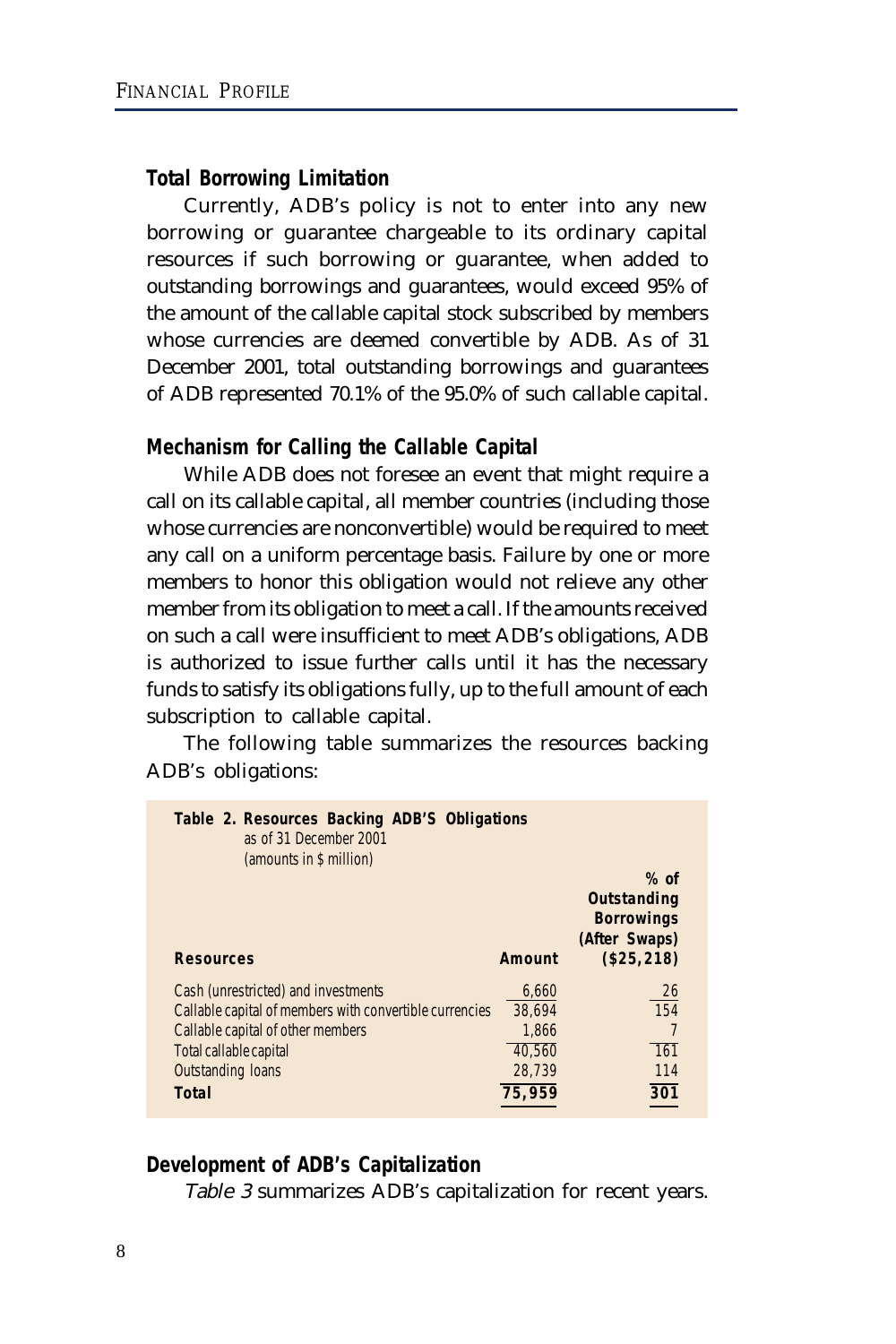#### **Table 3. Capitalization of ADB**

(amounts in \$ million)

|                                                                                                                                 |                                           | 1997                          |                                           | 1998       |                                           | 1999              |                                           | 2000                          |                                          | 2001                          |
|---------------------------------------------------------------------------------------------------------------------------------|-------------------------------------------|-------------------------------|-------------------------------------------|------------|-------------------------------------------|-------------------|-------------------------------------------|-------------------------------|------------------------------------------|-------------------------------|
| Item                                                                                                                            | Amount                                    | % of total                    | Amount                                    | % of total |                                           | Amount % of total | Amount                                    | % of total                    |                                          | Amount % of total             |
| Total outstanding borrowings<br>(after swaps)                                                                                   | 17,721                                    | 66                            | 24,102                                    | 71         | 27,087                                    | 72                | 26,031                                    | 71                            | 25,218                                   | 70                            |
| Capital stock:<br>Subscribed<br>Less - callable capital<br>Paid-in capital<br>Less - other adjustments<br>Net - paid in capital | 46,411<br>43,147<br>3,264<br>371<br>2,893 |                               | 48,456<br>45,042<br>3,414<br>312<br>3,102 |            | 47,597<br>44,249<br>3,348<br>226<br>3,122 |                   | 45,271<br>42,087<br>3,184<br>134<br>3,050 |                               | 43,628<br>40,560<br>3,068<br>78<br>2,990 |                               |
| Reserves and accumulated<br>net income and other<br>comprehensive income                                                        | 6,409                                     |                               | 6,961                                     |            | 7,441                                     |                   | 7,784                                     |                               | 7,884                                    |                               |
| Total paid-in capital, reserves<br>net income and other<br>comprehensive income                                                 | 9,302                                     | 34                            | 10,063                                    | 29         | 10,563                                    | 28                | 10,834                                    | 29                            | 10,874                                   | 30                            |
| <b>Total capitalization</b>                                                                                                     | 27,023                                    | $\underline{\underline{100}}$ | 34,165                                    | 100        | 37,650                                    | 100               | 36,865                                    | $\underline{\underline{100}}$ | 36,092                                   | $\underline{\underline{100}}$ |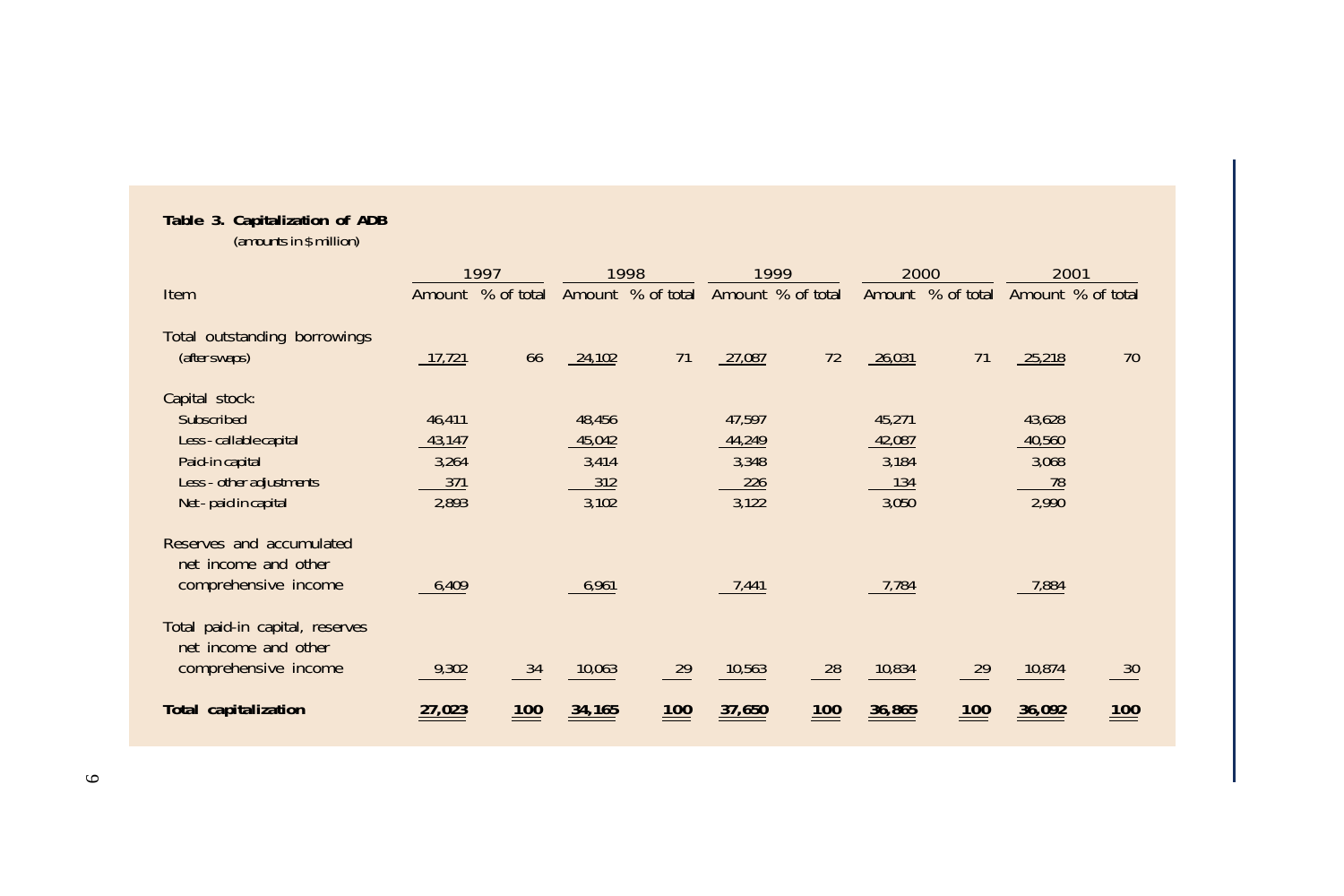# BORROWING OPERATIONS

ADB has been an active borrower in world capital markets since 1969. Its borrowing program is broadly determined by a number of factors including ADB's lending operations, cash flow requirements, its liquidity policy, and its perception of current and future market conditions.

In the early years of operations, ADB's capital was the major source of funds for ordinary lending. Since the early 1980s, borrowings have accounted for a greater share than capital and reserves. Borrowings continue to make an increasingly larger contribution to financing ADB's ordinary operations as ADB increases its lending operations.

| <b>Box 2: Borrowing Objectives</b>      |                                                                                                                                                                                                                                              |
|-----------------------------------------|----------------------------------------------------------------------------------------------------------------------------------------------------------------------------------------------------------------------------------------------|
| Low-cost funding                        | To produce low-cost funds for dis-<br>bursement requirements either directly<br>or indirectly, on a fully hedged basis,<br>through currency liability and interest rate<br>swap transactions as well as financial<br>derivative instruments. |
| Capital markets presence                | To preserve ADB's strong reputation and<br>maintain continuous access to the world's<br>capital markets.                                                                                                                                     |
| Development of regional capital markets | To tap new markets, especially where<br>contributions to the development of capital<br>markets in the Asia-Pacific region can be<br>achieved.                                                                                                |

The major objectives of ADB's borrowing program are presented in Box 2. Within the context of such objectives, ADB will continue to diversify its sources of funding across markets, instruments, and maturities. One of ADB's core funding strategies is to maintain a strong presence in key currency bond markets through regular issuance of benchmark global bonds. Consequently, ADB continues to enhance the execution of its global bond issues,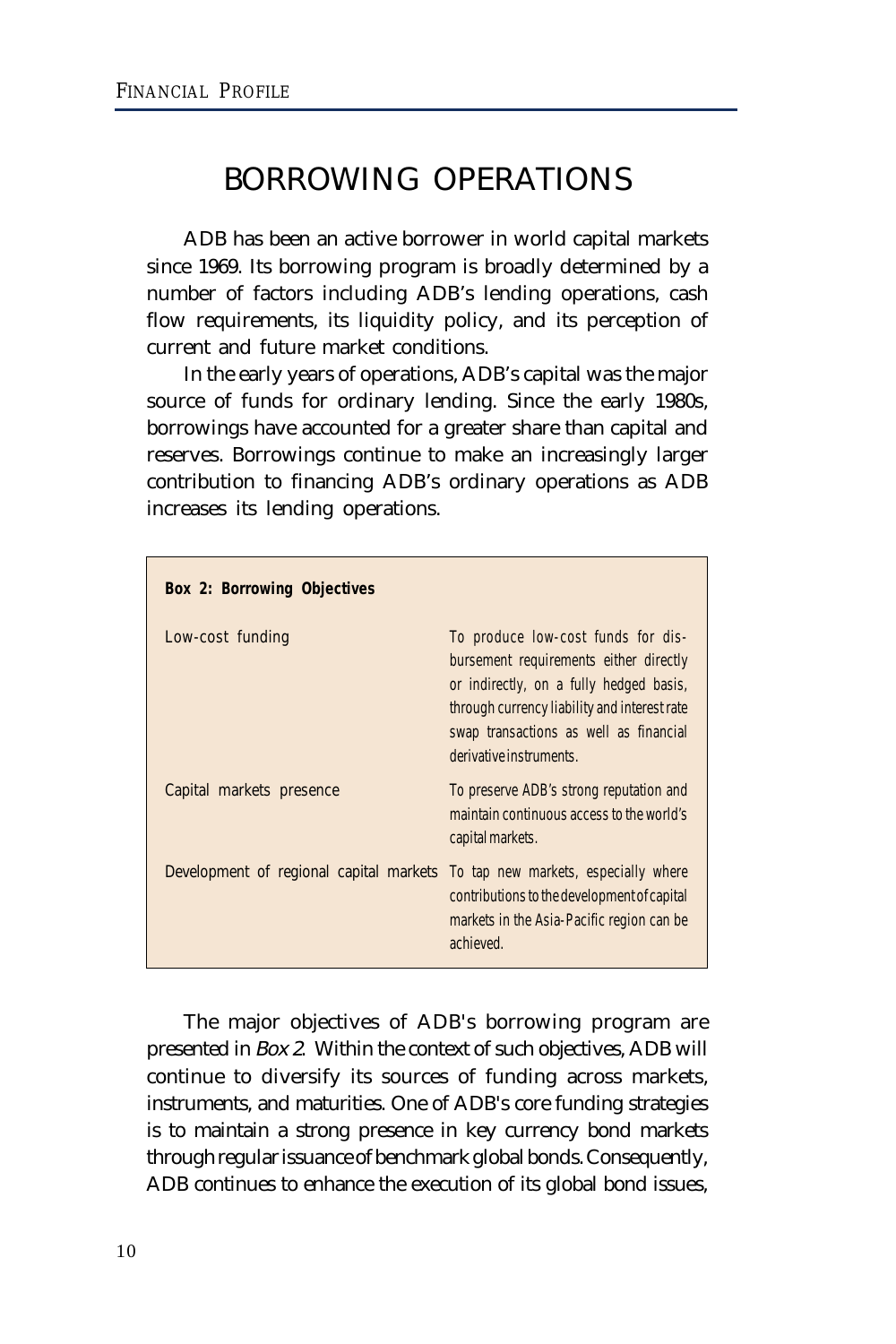focusing on offering investors fairly priced bonds through price discovery process, achieving a broad-based distribution both geographically as well as by investor type, and ensuring secondary market liquidity. Importantly, ADB also issues bonds on an opportunistic basis as a means of generating funds at the lowest cost possible. Under its Global Debt Issuance Facility ("GDIF"), ADB can execute opportunistic and private placement transactions on a short notice and in size, structure, and maturity that meet investors' requirements. As part of its developmental mandate, ADB continues its efforts to contribute to the development of the regional bond markets through local currency bond issuance. Finally, ADB will make use of its eurocommercial paper program ("ECP") to bridge-finance cash flow deficiency when market conditions are not favorable for long-term debt.



# **Funding Operations for 2001/02 and 2000**

Starting 2001, ADB implemented its new borrowing framework in which its annual borrowing program will start from May of the current year to 30 April of the following year.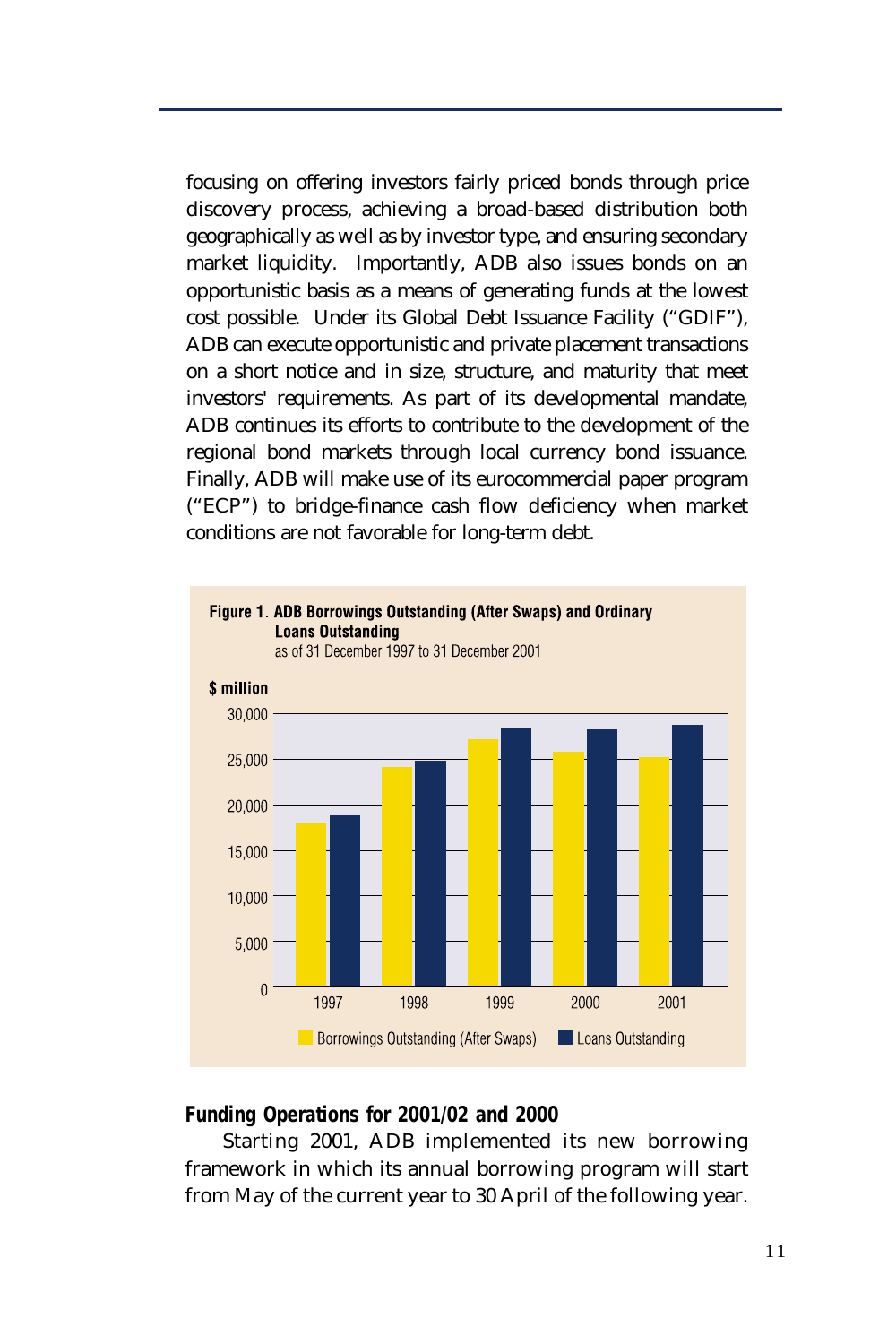Prior to this, ADB's annual borrowing program was implemented during the calendar year. The new framework was designed primarily to better align its borrowing program implementation with its net cash requirements to achieve the targeted liquidity ratio at the end of the year while minimizing borrowing costs.

During 2001/02, the total medium- and long-term debt raised by ADB amounted to \$3,330.8 million (\$1,692.6 million in 2000). Three of such borrowings were public bond issues totaling \$2,502.8 million and 22 of which were in the form of private placements totaling \$828.0 million issued under GDIF. The average life of such borrowings, assuming that the put option for certain bonds is exercised, was 5.6 years (5.6 years in 2000).

ADB also raised \$873.0 million in short-term funds through the issuance of ECPs. It is intended that such ECPs will be refinanced by long-term borrowings during the rest of 2002. The following table summarizes ADB's funding operations in 2001/02 and 2000:

|                                           | 2001/02        | 2000           |
|-------------------------------------------|----------------|----------------|
| Medium- and Long-Term Borrowings:         |                |                |
| <b>Total Principal Amount (\$million)</b> | 3.331          | 1.693          |
| Average Maturity <sup>1</sup> (years)     | 5.6            | 5.6            |
| Number of Transactions:                   |                |                |
| <b>Public Offerings</b>                   | 3              | 3              |
| <b>Private Placements</b>                 | 22             | 1              |
| <b>Number of Currencies:</b>              |                |                |
| <b>Public Offerings</b>                   | $\mathfrak{D}$ | 1              |
| <b>Private Placements</b>                 | 3              |                |
| Short-Term Borrowings <sup>2</sup> :      |                |                |
| <b>Total Principal Amount (\$million)</b> | 873            | 250            |
| <b>Number of Transactions</b>             | 5              | $\mathfrak{p}$ |
| Number of Currencies                      | $\mathfrak{p}$ | 1              |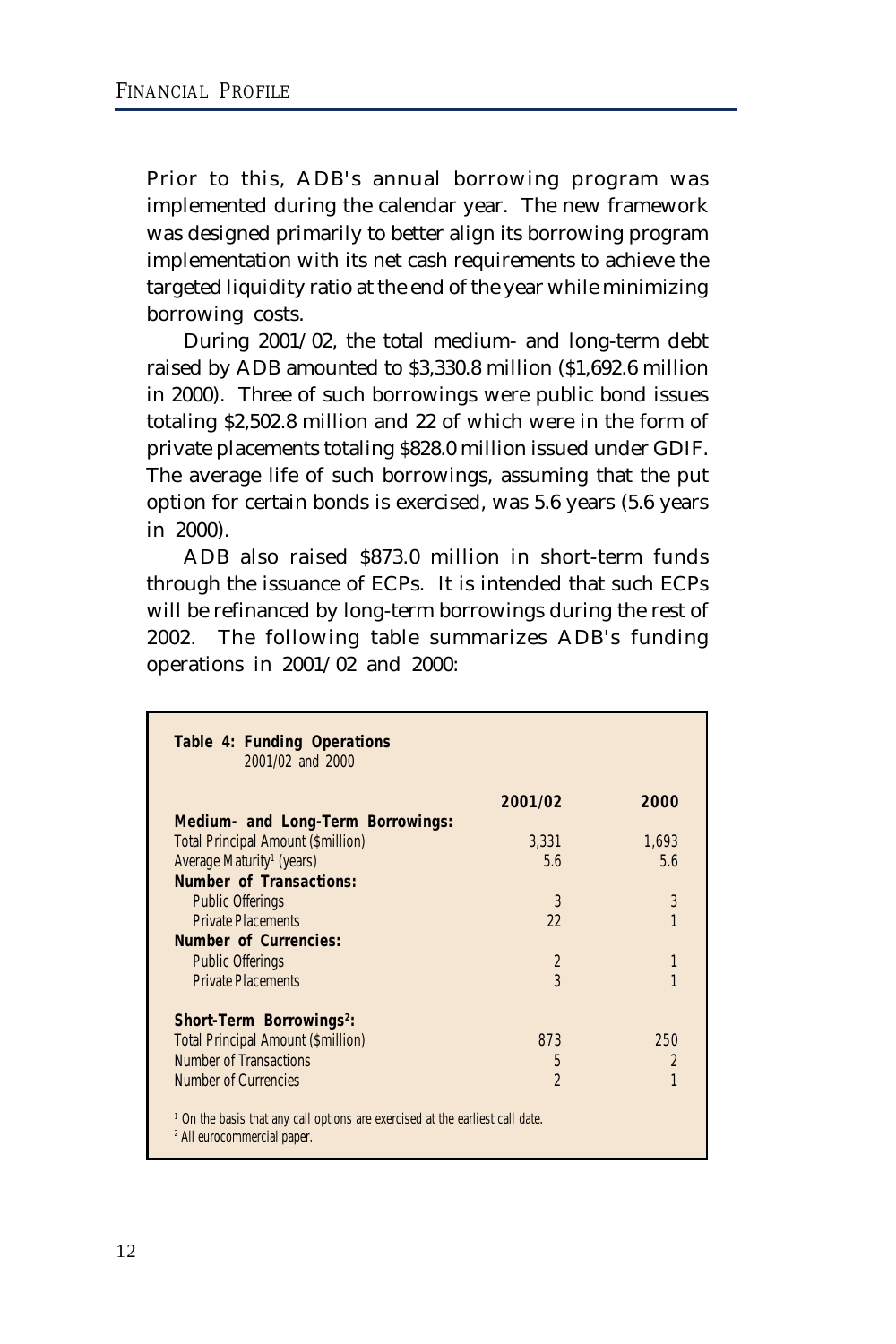# **Expected Borrowings**

ADB's expected total borrowings from May 2002 to April 2005 will amount to approximately \$15.8 billion equivalent. The size of this program will enable ADB to tap the major capital markets regularly in the future, as well as to utilize the region's capital markets. In addition, the size of ADB's issues can be increased to enhance the secondary market liquidity of ADB's bonds. Lastly, ADB remains committed to supporting the development of the region's domestic bond markets with a view to improving their efficiency, transparency, liquidity, and accessibility.



# **Currency Diversification**

A basic ADB policy is to diversify its borrowings among available currencies and markets to avoid becoming too dependent on any one currency or market for funds. ADB has, so far, borrowed in seventeen different currencies. ADB's outstanding public bond issues are shown on pages 16-19. The following chart shows the currency composition of ADB's outstanding borrowings (before swaps) as of 31 December 2001.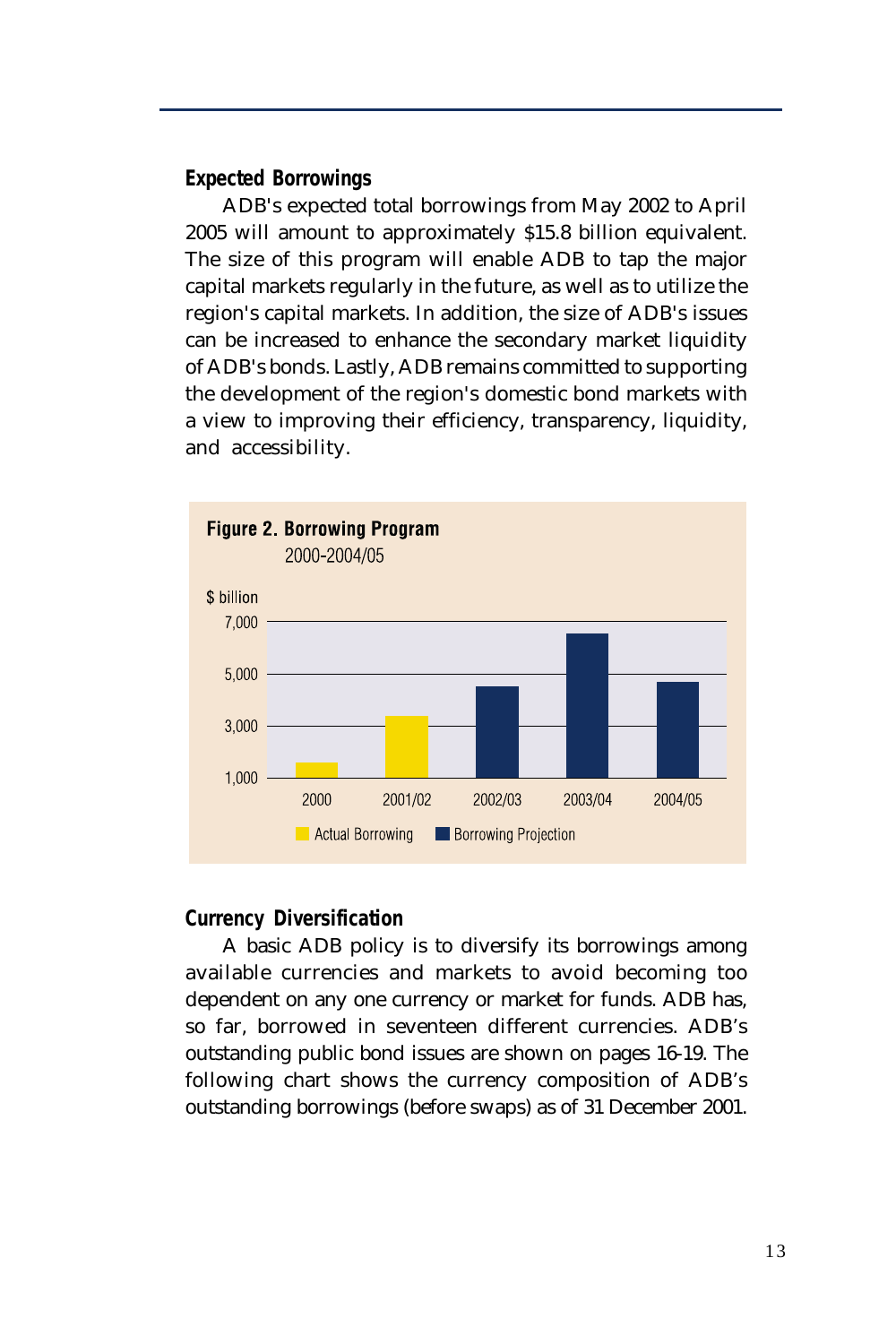

# **Forms of Borrowing**

While most of ADB's borrowings have been in the form of public bond issues in the major capital markets, ADB has also made direct placements of its securities with governments, central banks, and other financial institutions and has borrowed directly from commercial sources. In addition, ADB undertakes bridge financing transactions through its \$5 billion ECP to afford greater flexibility in the timing of its long-term borrowings.

# **Use of Derivatives**

In connection with its borrowing operations, ADB also undertakes currency and interest rate swap transactions. These swap transactions enable ADB, on a fully hedged basis, to raise operationally needed currencies in a cost-efficient way and to maintain its borrowing presence in the major capital markets. At 31 December 2001, the principal amount receivable and payable under outstanding currency swap transactions totaled \$5,773.2 million and \$6,355.4 million, respectively. The notional principal amount of outstanding interest rate swap transactions totaled \$4,864.4 million.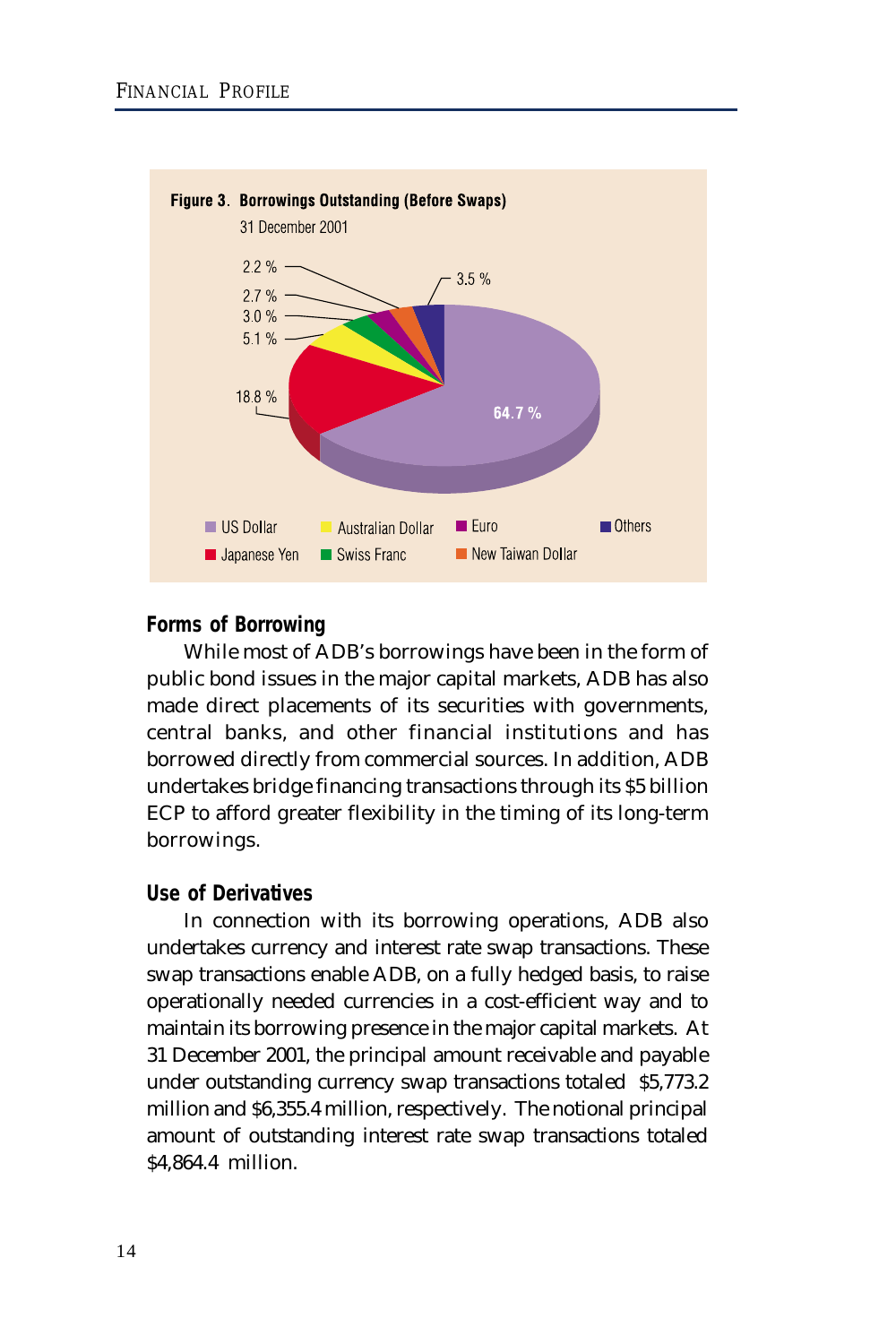The currency composition of ADB's outstanding borrowings after swaps at 31 December 2001 (see Figure 4 below) was concentrated in United States dollars, about 73.6% (67.5% - 2000). This reflects the borrowers' preference for United States dollar loans.

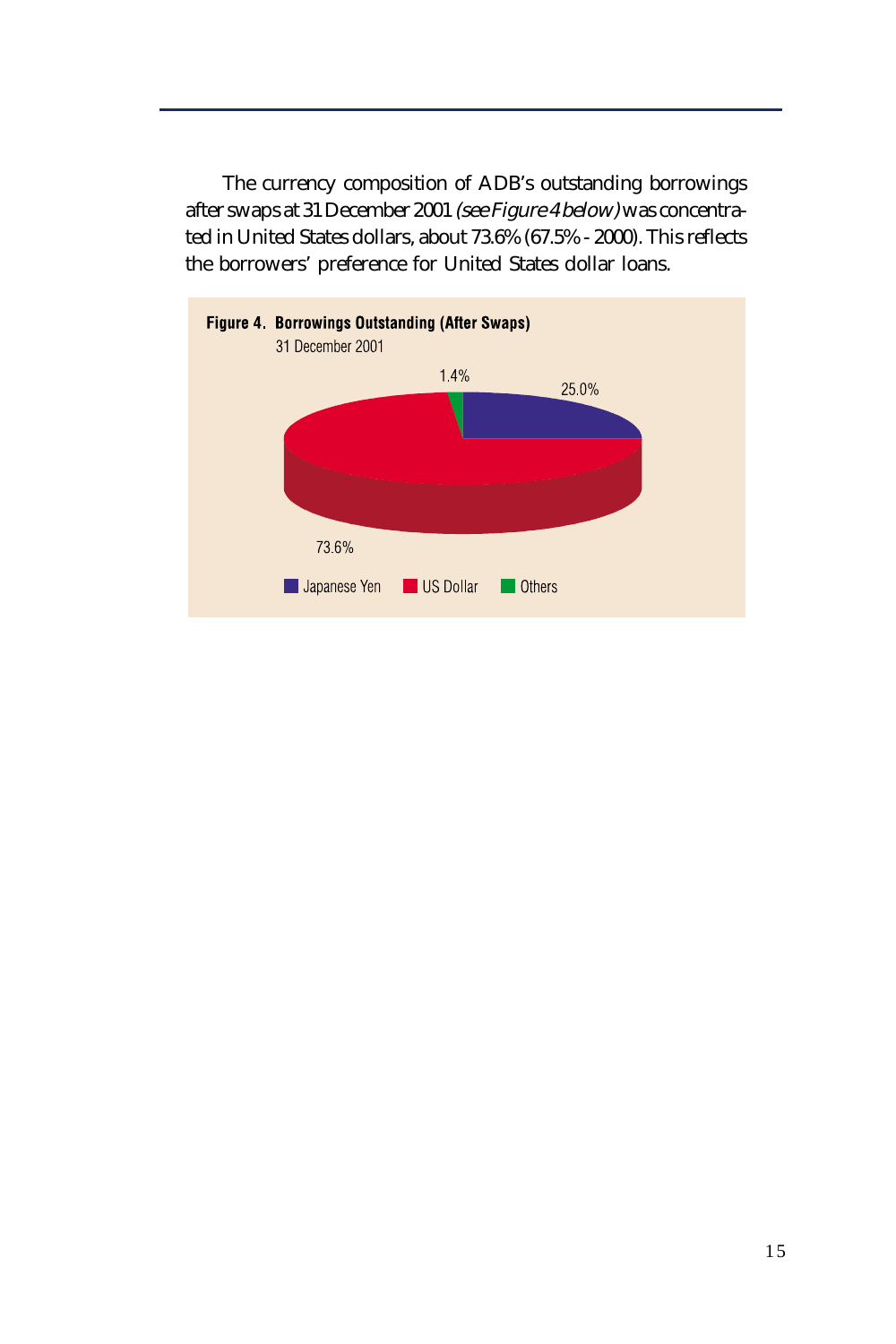| Issue                                                                      | Principal Amount<br>(millions) |
|----------------------------------------------------------------------------|--------------------------------|
| Australian Dollar                                                          |                                |
| 5 3/8% - 5-year Bonds of 1998<br>due 15 September 2003                     | 1,000                          |
| 5 1/4% - 5.37-year Bonds of 1999<br>due 15 September 2004                  | 500                            |
| 6 <sup>1/4</sup> % - 10-year Bonds of 2001<br>due 15 June 2011             | 500                            |
| Euro-Canadian Dollar                                                       |                                |
| 7 7/8% - 10-year Bonds of 1993<br>due 11 March 2003                        | 250                            |
| Euro                                                                       |                                |
| 5 <sup>1/2</sup> % - 10-year Fungible Bonds of 1997<br>due 24 October 2007 | 767                            |
| Korean Won                                                                 |                                |
| 12.15% - 7-year Bonds of 1995<br>due 1 September 2002                      | 80,000                         |
| Netherlands Guilder                                                        |                                |
| 8 3/8% - 10-year Bonds of 1992<br>due 3 July 2002                          | 300                            |
| $6^{1/4}\%$ - 10-year Bonds of 1996<br>due 1 March 2006                    | 400                            |
| New Taiwan Dollar                                                          |                                |
| 6.28% - 7-year Bonds of 1995<br>due 2 August 2002                          | 2,600                          |
| 6% - 7-year Bonds of 1996<br>due 19 December 2003                          | 7,000                          |
| 3 Tranche Bonds of 1999:                                                   |                                |
| 5.20% - 3-year Bonds<br>due 8 March 2002                                   | 2,000                          |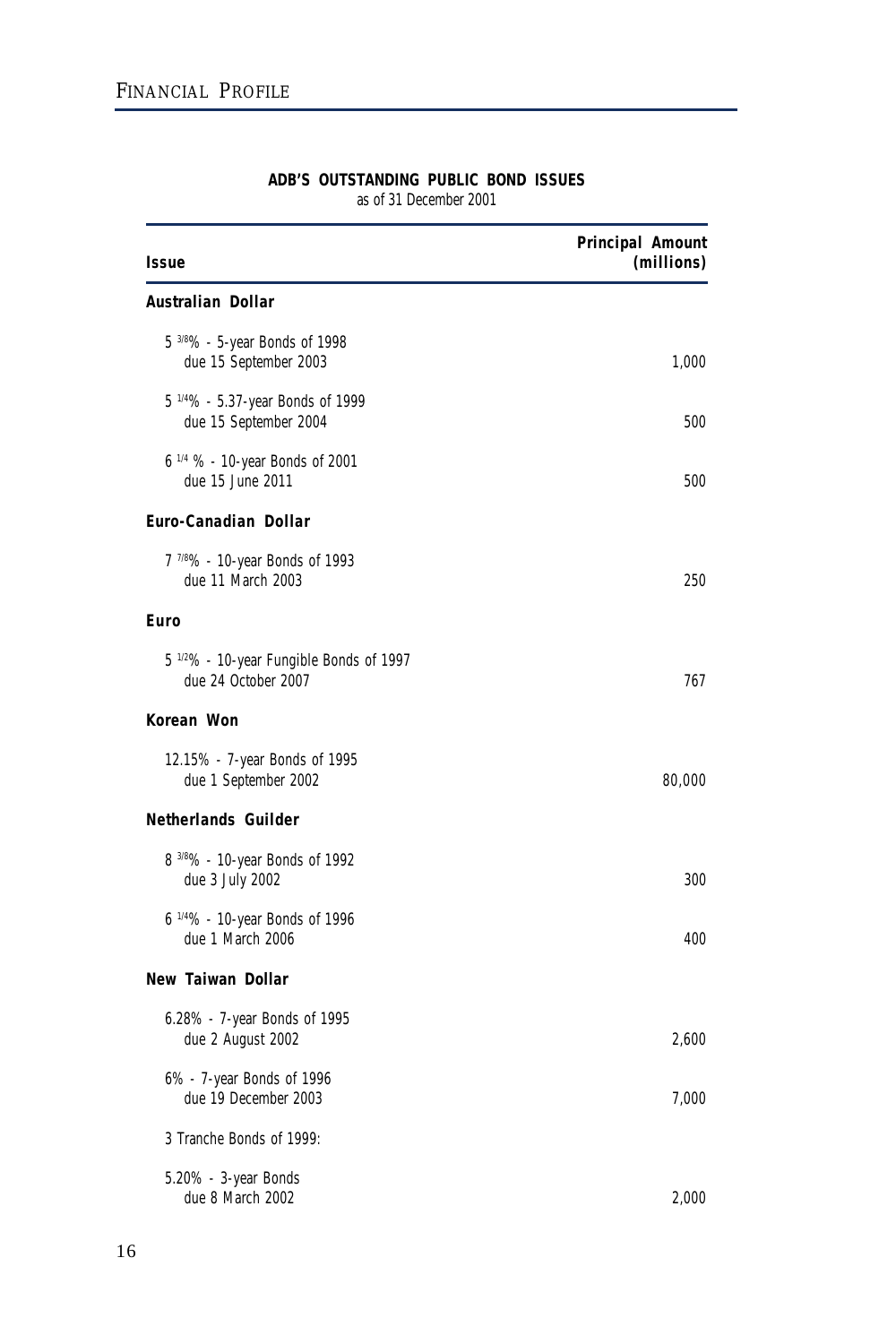| Issue                                                         | Principal Amount<br>(millions) |
|---------------------------------------------------------------|--------------------------------|
| 5.35% - 5-year Bonds<br>due 8 March 2004                      | 6,000                          |
| 5.40% - 7-year Bonds<br>due 8 March 2006                      | 2,000                          |
| <b>Pound Sterling</b>                                         |                                |
| 10 1/4% - 25-year Loan Stock of 1984<br>due 24 March 2009 (S) | 100                            |
| <b>Swiss Franc</b>                                            |                                |
| 6% - 25-year Bonds of 1985<br>due 20 November 2010            | 100                            |
| Zero Coupon - 30-year Bonds of 1986<br>due 7 February 2016    | 500                            |
| 7% - 12-year Bonds of 1992<br>due 1 June 2004                 | 300                            |
| 3% - 8-year Bonds of 1998<br>due 24 April 2006                | 300                            |
| 2.25% - 6-year Bonds of 1999<br>due 28 April 2005             | 300                            |
| <b>United States Dollar</b>                                   |                                |
| 6 1/2% - 10-year Notes of 1992<br>due 21 September 2002       | 300                            |
| 6.22% - 30-year Bonds of 1997<br>due 15 August 2027 (P)       | 300                            |
| 5.82% - 30-year Bonds of 1998<br>due 16 June 2028 (P)         | 750                            |
| 5.593%-20-year Bonds of 1998<br>due 16 July 2018 (P)          | 700                            |
| 6 3/8% - 30-year Bonds of 1998<br>due 1 October 2028 (P)      | 410                            |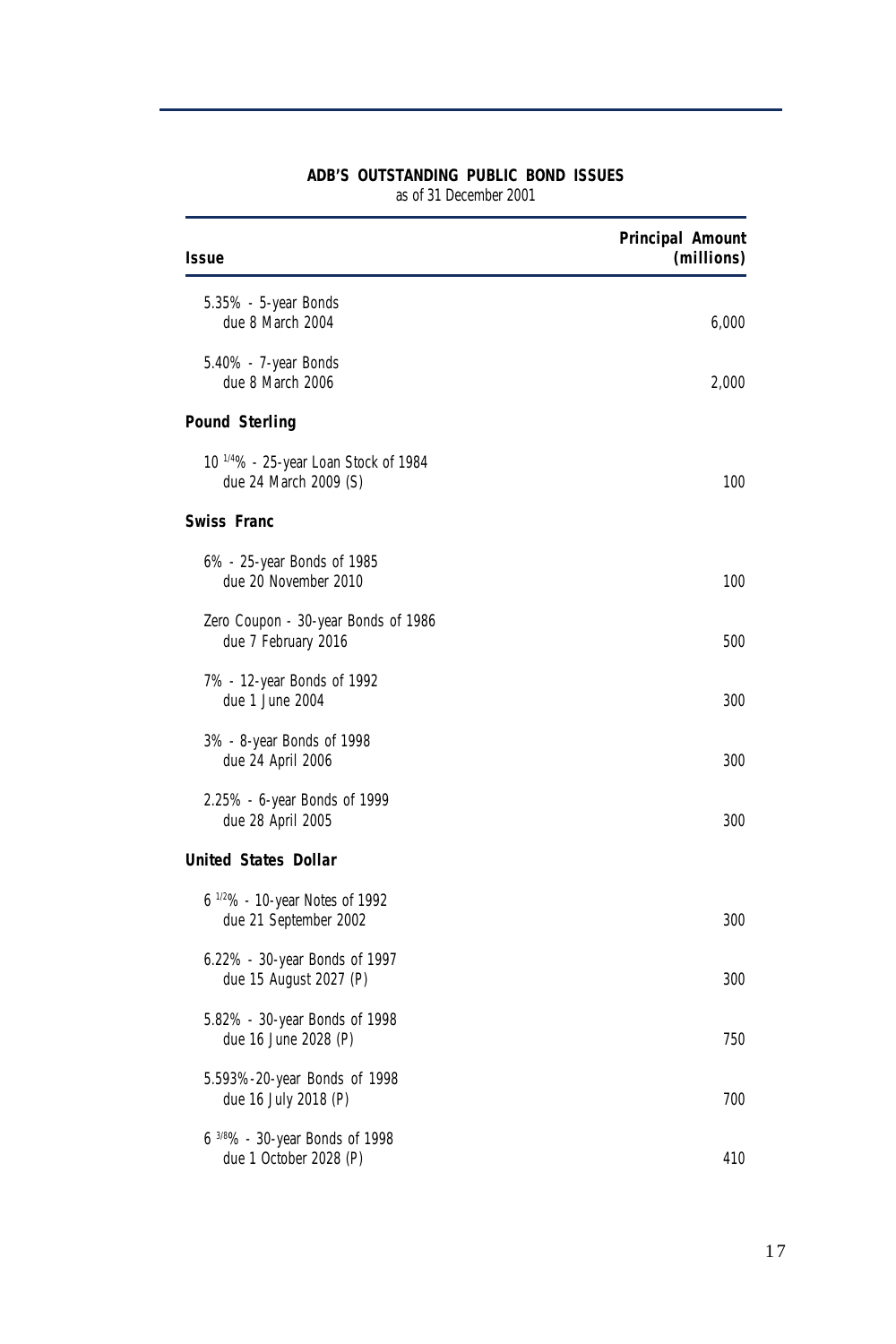| Issue                                                             | Principal Amount<br>(millions) |
|-------------------------------------------------------------------|--------------------------------|
| 6.64% - 15-year Bonds of 1999<br>due 27 May 2014 (P)              | 500                            |
| <b>Euro-United States Dollar</b>                                  |                                |
| Zero Coupon - 20-year Bonds of 1984<br>due 31 August 2004 (C)     | 1,000                          |
| 7 1/2% - 10-year Bonds of 1992<br>due 2 July 2002                 | 500                            |
| $6\frac{3}{8}\%$ - 10-year Bonds of 1993<br>due 8 June 2003       | 500                            |
| 5 1/4% - 3-year Bonds of 1999<br>due 26 February 2002             | 500                            |
| 7 % - 5-year Notes of 2000<br>due 15 June 2005                    | 300                            |
| <b>Global United States Dollar</b>                                |                                |
| 6 <sup>1/8</sup> % - 10-year Bonds of 1994<br>due 9 March 2004    | 750                            |
| 6 <sup>1/4</sup> % - 10-year Bonds of 1995<br>due 24 October 2005 | 750                            |
| 6 3/4% - 10-year Bonds of 1997<br>due 11 June 2007                | 1,250                          |
| 5 3/4% - 5-year Bonds of 1998<br>due 19 May 2003                  | 2,000                          |
| $5^{1/2}\%$ - 5-year Bonds of 1999<br>due 23 April 2004           | 1,250                          |
| 6 <sup>1/2</sup> % - 3-year Bonds of 1999<br>due 21 October 2002  | 1,000                          |
| 7 1/2% - 5-year Bonds of 2000<br>due 31 May 2005                  | 1,000                          |
| 7 1/2% - 15-year Bonds of 2000<br>due 15 June 2015 (P)            | 300                            |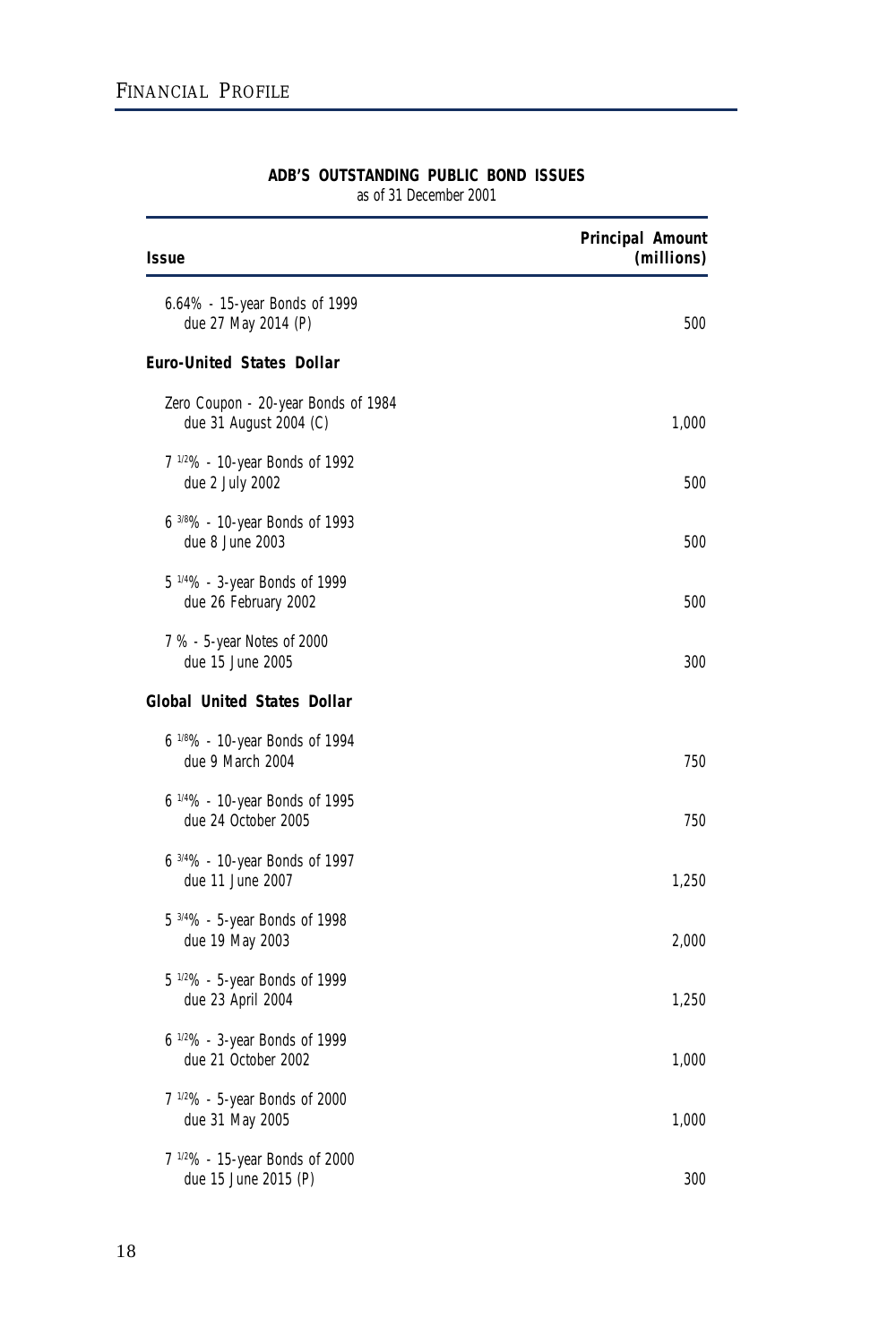| Issue                                                                                                       | Principal Amount<br>(millions) |
|-------------------------------------------------------------------------------------------------------------|--------------------------------|
| 4 7/8% - 5-year Bonds of 2002<br>due 5 February 2007                                                        | 2,000                          |
| Japanese Yen                                                                                                |                                |
| 5.30% - 15-year Bonds of 1987<br>due 25 February 2002                                                       | 30,000                         |
| 5 5/8% - 10-year Special Bonds of 1992<br>due 12 February 2002 - Fourth Offering                            | 50,000                         |
| 6% - 10-year Bonds of 1992<br>due 28 May 2002                                                               | 64,000                         |
| 5.675% - 20-year Bonds of 1993<br>due 12 February 2013                                                      | 30,000                         |
| 4.60% - 10-year Reverse Dual Currency Japanese Yen/<br>Australian Dollar Bonds of 1995<br>due 27 April 2005 | 10,000                         |
| Euro-Yen                                                                                                    |                                |
| 5 5/8% - 10-year Bonds of 1992<br>due 18 February 2002                                                      | 50,000                         |
| 5% - 10-year Bonds of 1993<br>due 5 February 2003                                                           | 50,000                         |
| 3 <sup>1/8</sup> % - 10-year Bonds of 1995<br>due 29 June 2005                                              | 40,000                         |

<sup>(</sup>C) call options exist.

<sup>(</sup>P) put options exist.

<sup>(</sup>S) sinking fund provisions apply.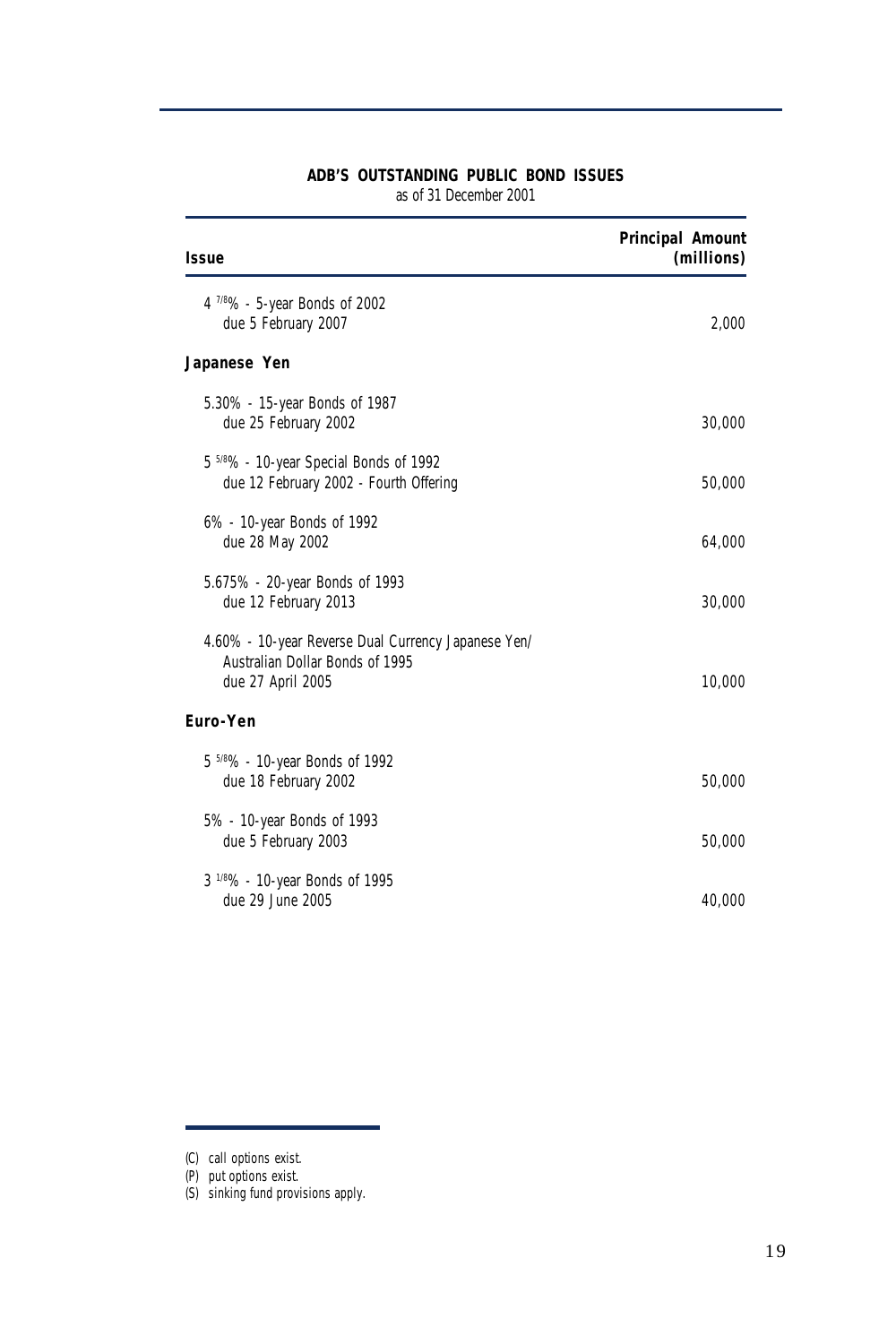# LIQUIDITY PORTFOLIO MANAGEMENT

ADB's liquidity portfolio is designed to ensure the uninterrupted availability of funds to meet loan disbursements, debt servicing, and other cash requirements. It also contributes to ADB's earning base.

ADB's Board of Directors has prescribed certain policy restrictions relating to its investment of funds not needed in operations (the "Investment Authority"). The primary objective of the Investment Authority is to promote the security and liquidity of funds invested as ADB seeks to maximize returns on its liquidity portfolio investment. ADB's investments are made in the same currencies as received. ADB does not convert currencies for investment. At present, liquid investments are held in 18 currencies.

ADB's liquid assets are held in obligations of governments and other official entities, time deposits, and other unconditional obligations of banks and financial institutions, and to a limited extent in corporate bonds, mortgage-backed securities, and asset-backed securities of high credit quality. The liquid assets are held in three sub-portfolios: core portfolio, operational cash portfolio, and cash cushion portfolio - all of which have different risk profiles and performance benchmarks.

The core portfolio is funded by equity and invested to ensure that the primary objective of a liquidity buffer is met. Cash inflows and outflows are minimized to achieve the core portfolio's objective of maximizing the total return relative to a defined risk tolerance level. The portfolio performance is measured against external benchmarks with an average duration of about two years.

The operational cash portfolio is designed to meet net cash requirements over a one-month period. It is funded by equity and invested in short-term, highly liquid money market instruments. The portfolio performance is measured against short-term external benchmarks.

The cash cushion portfolio holds the proceeds of ADB's borrowing transactions pending disbursements. The portfolio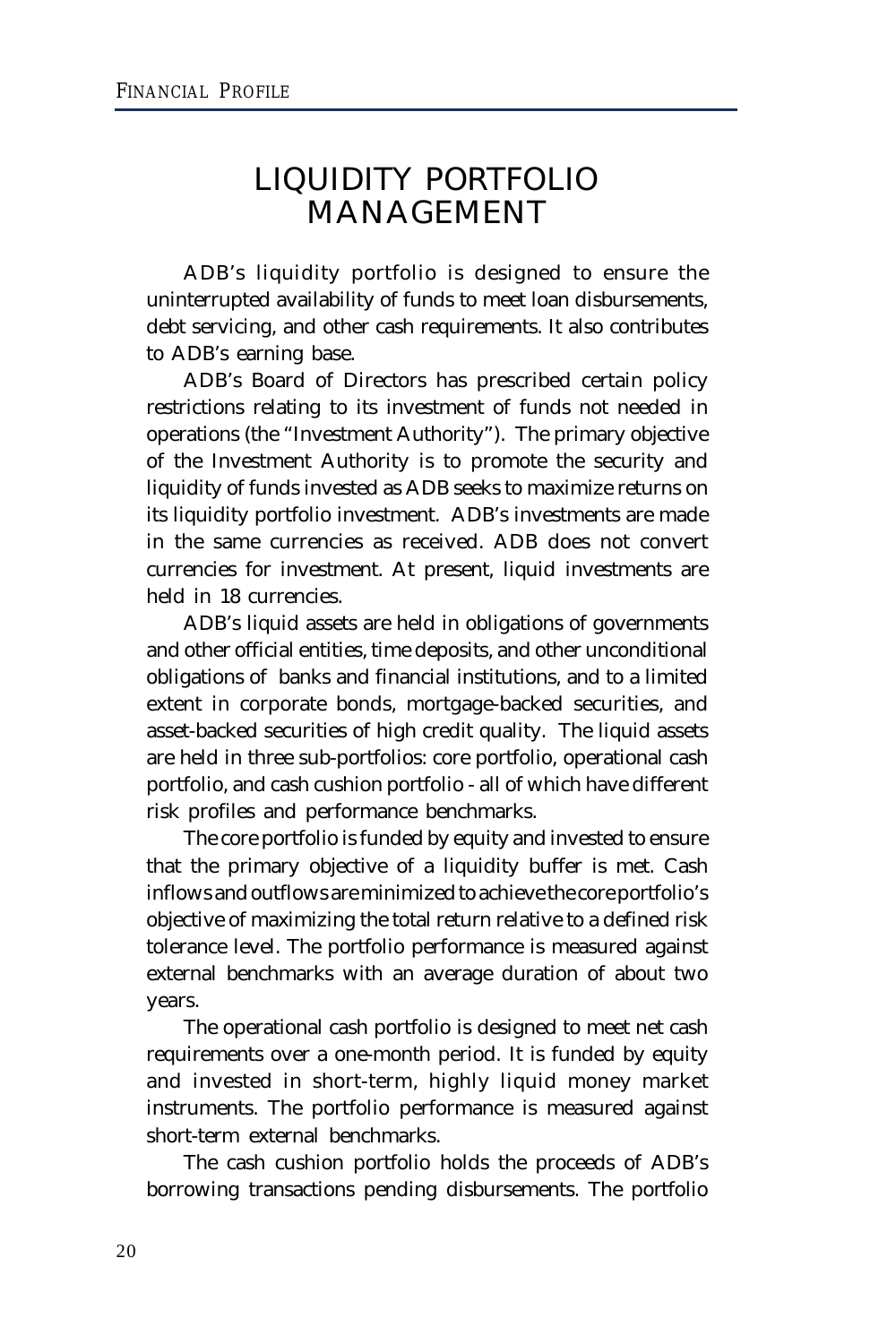is invested in short-term instruments and its performance is measured against short-term external benchmarks.

The average size of the liquidity portfolios during 2001 and 2000 is presented in the following table.

| Table 5. Average Size of Liquidity Portfolio |       |                                             |
|----------------------------------------------|-------|---------------------------------------------|
|                                              |       | <b>Liquidity Portfolio</b><br>$(5 million)$ |
|                                              | 2001  | 2000                                        |
| Core portfolio                               | 5,202 | 5,027                                       |
| Operational cash portfolio                   | 381   | 967                                         |
| Cash cushion portfolio                       | 1,101 | 1,461                                       |
| Total                                        | 6,684 | 7,455                                       |

The return on the liquidity portfolios during 2001 and 2000 is presented in the following table.

| Table 6. Return on Liquidity Portfolio |      |                                       |
|----------------------------------------|------|---------------------------------------|
|                                        |      | Annualized<br><b>Financial Return</b> |
|                                        |      | (%)                                   |
|                                        | 2001 | 2000                                  |
| Core portfolio                         | 7.25 | 7.00                                  |
| Operational cash portfolio             | 3.59 | 0.97                                  |
| Cash cushion portfolio                 | 2.29 | 1.22                                  |
| <b>Total</b>                           | 6.11 | 6.09                                  |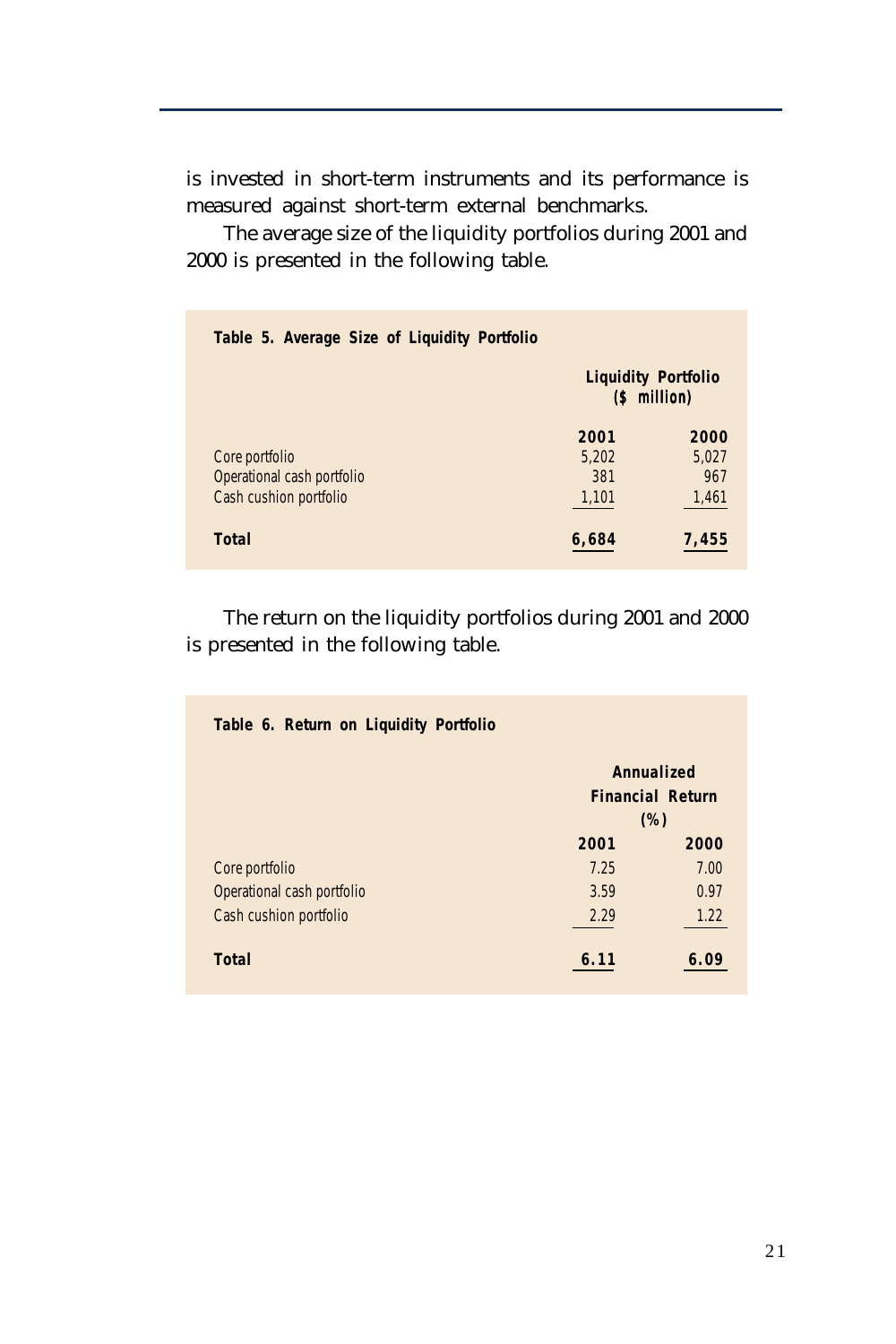# FINANCIAL RISK MANAGEMENT

In undertaking its development banking operations, ADB assumes a variety of financial risks. These include credit, commercial, and market risks (interest rate and foreign exchange). ADB has established a risk management infrastructure designed to ensure that the risks associated with its activities are fully identified, measured, monitored, and managed. Guidelines and constraints relating to the assumption of credit, commercial and market risks are established within the parameters of various policy and operational documents. The Charter sets the broad policy objectives relating to the operations of ADB. General policy guidelines relating to risk assumption and management are articulated in several policy documents approved by ADB's Board of Directors. These include the Income and Reserves Policy, the Liquidity Policy and the Investment Authority. At the operational level, specific guidelines relating to the assumption of risk in ADB's financial operations are established by the Office of the President, the Office of the Vice President, Finance and Administration, and the Office of the Treasurer.

ADB has established a Risk Management Committee ("RMC") that is tasked with the responsibility of overseeing the operation of the risk management infrastructure within the Treasurer's Department. The RMC is responsible for discussing and resolving any issues arising from new policies and guidelines relating to risk management within Treasurer's Department. It reviews all new products, counterparties and operations from a risk management perspective and resolves any issues relating to systems and procedures. The RMC reviews aggregate risk exposure and establishes appropriate measures for managing this exposure. Finally, it provides a forum for discussing and assessing the external risk climate.

ADB is currently reviewing its risk management policies and practices throughout its several departments.

# **Credit Risk**

Credit risk can be defined as the potential loss arising from default of a borrower.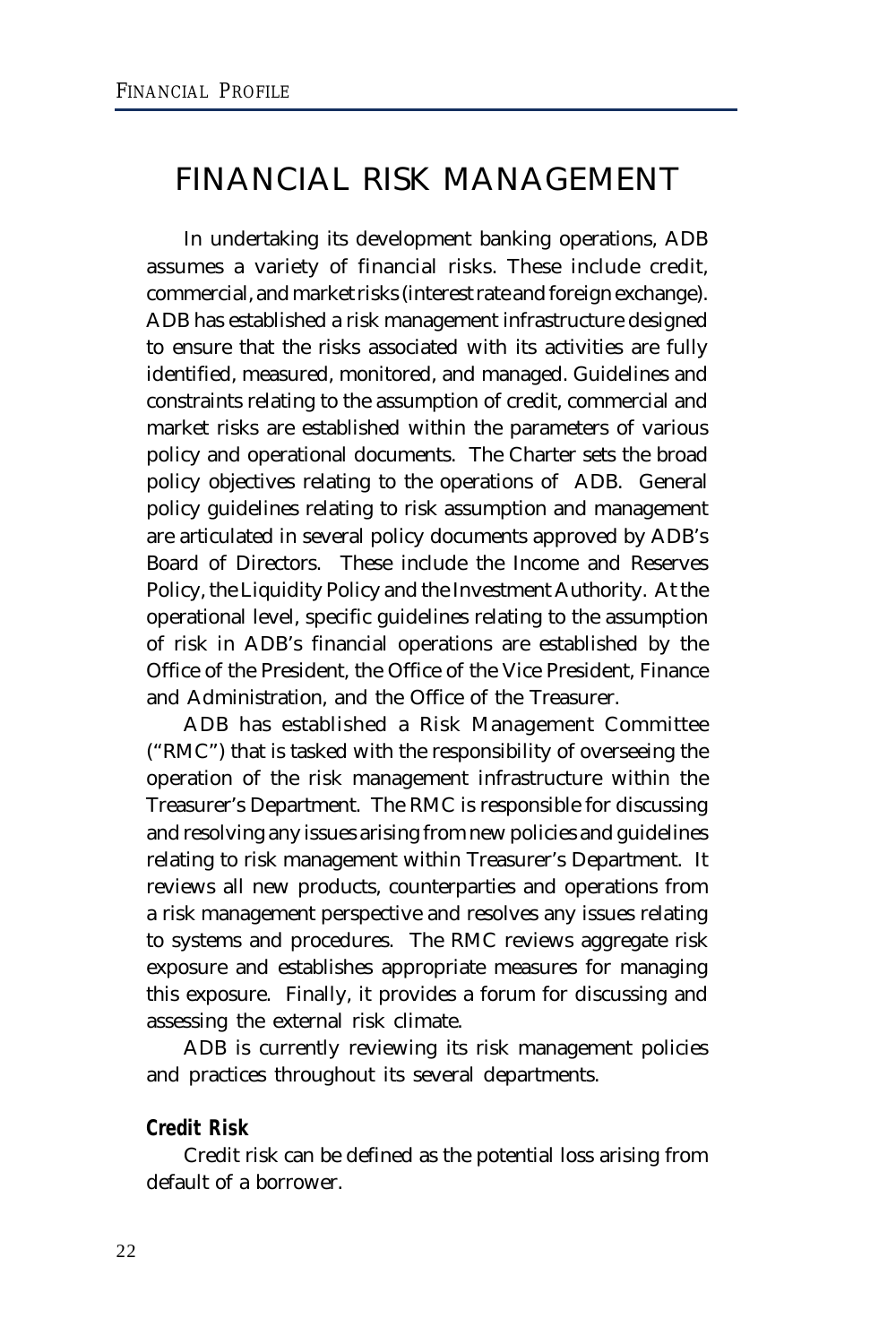#### *Income and Reserves Policy*

As a development finance institution, ADB regularly assumes credit risk on its lending portfolio. The ADB manages this risk through a rigorous capital adequacy framework. This framework, articulated through the Charter and policy documents, is at the foundation for managing lending risk within ADB.

In accordance with the Charter, ADB's net loan commitments, i.e., the sum of disbursed and outstanding loans and undisbursed loan balances, should not exceed the total amount of its lending authority. The lending authority is equivalent to the subscribed capital plus retained earnings.

The Income and Reserves Policy of ADB protects its risk bearing capacity, i.e., its capacity to withstand unexpected large risk events without seeking additional financial support from its shareholders. The primary benchmark used by ADB in measuring its risk-bearing capacity is the interest coverage ratio ("ICR"), a ratio that broadly indicates to what extent ADB's income, particularly the income from its loan portfolio, can decrease without jeopardizing ADB's ability to service its own debt from current earnings. In light of its portfolio concentration, ADB's current policy is to ensure that the ICR does not fall below the level of 1.31. With an ICR of 1.31, ADB has the capacity to withstand the nonperformance of its largest borrower and still generate residual net income. ADB's actual target for the ICR in the medium-term could be higher depending on its assessment of its risk-bearing capacity.

To maintain the minimum ICR or achieve a higher targeted level for ICR, ADB manages that its equity capital or earning base to be sufficient to generate the minimum net income requirements. The adequacy of equity capital is managed by maintaining adequate reserves, which constitute the bulk of its equity capital in relation to outstanding loans, i.e., reserve:loan ratio ("RLR"). The current policy is to maintain RLR at about 25% over the medium-term. Any potential deficiency in such reserves or earning base could be remedied by increasing the level of loan charges. As of 31 December 2001, the ICR and RLR of ADB were 1.58 and 28.47%, respectively.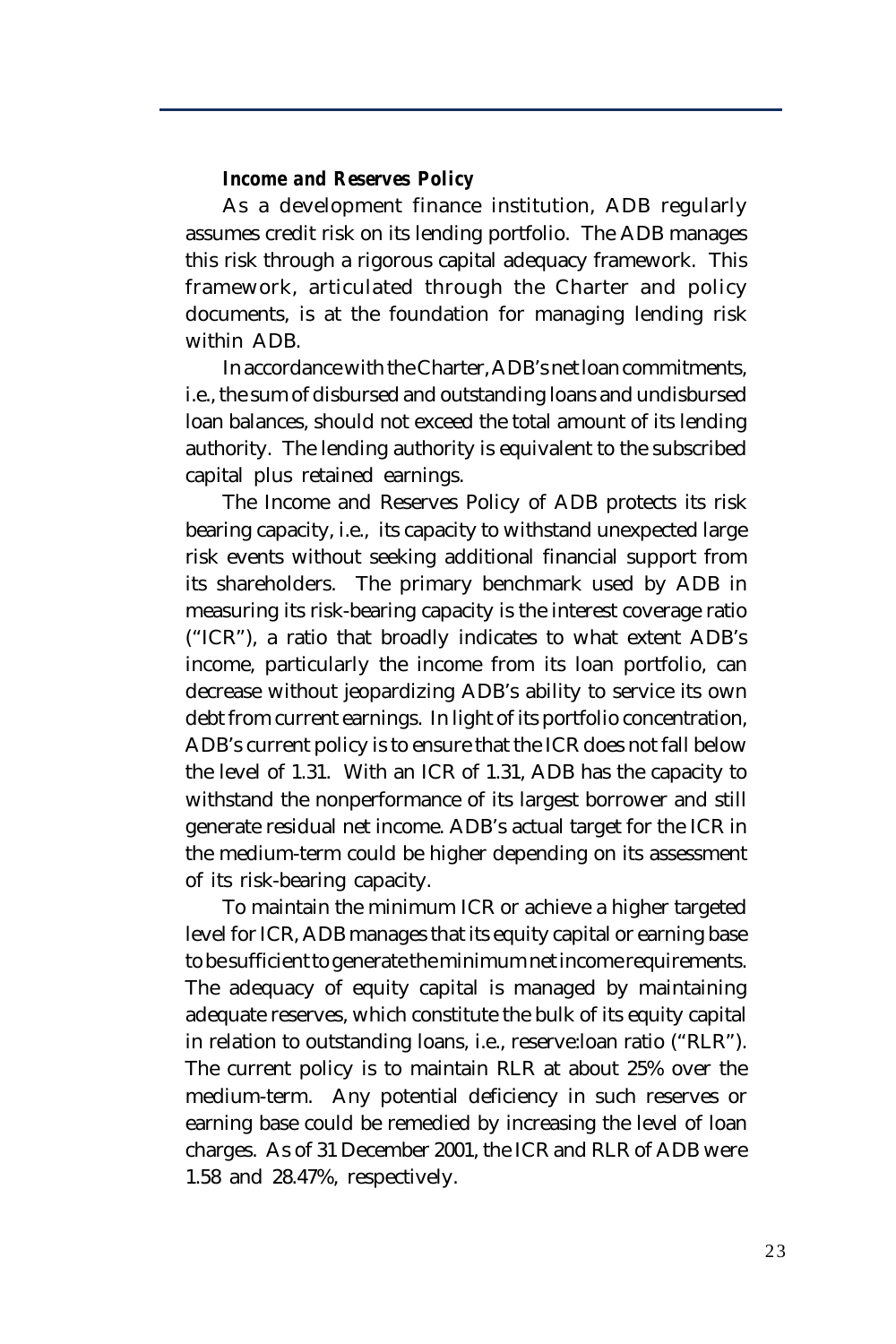# *Liquidity Policy*

ADB's liquidity policy provides protection against a possible market access limitation arising from the default of a major borrower. In accordance with its current liquidity policy, ADB is required to maintain liquid assets available for loan disbursements, debt redemptions and other expenditures at the end of each year of not less than 40% of the undisbursed loan balances at the end of that year. Such liquid assets, which consist of cash (unrestricted) and investments exclusive of Special Reserve assets, amounted to approximately \$6,477.4 million as of 31 December 2001, which represented 46.95% of ADB's undisbursed loan balances, including loans not yet effective, at such date.

#### *Overdue and Non-performing Loans*

It is ADB's policy that if a payment of principal or interest on a public sector loan is not received within 30 days after the due date, a formal notice will be sent to the borrower advising that, unless all its outstanding arrears are received within 30 days of such notice, no further loans to, or guaranteed by, the borrower will be presented to the Board of Directors for approval nor will any previously approved loan be signed. In addition, if such payment is not received within 60 days after the due date, a formal notice will be sent to the borrower advising that, unless all its outstanding arrears are received within 30 days of such notice, disbursements on all ADB loans to that borrower will be suspended. Such overdue policy may be temporarily deferred (i) when payments are owed in currencies whose availability in the international financial markets is unduly constrained at the time the payments fall due; (ii) when the overdue amount is less than \$50,000; and (iii) when significant partial payments of the overdue amount have been received by ADB, and/or the borrower has made acceptable arrangements to bring the outstanding amounts up to date. It is also the policy of ADB to place in nonaccrual status loans for which principal, interest, or other charges are overdue by six months. Provisioning for possible loan losses may be made when principal or interest is in arrears for one year for public sector loans made to or guaranteed by a member and six months for private sector loans.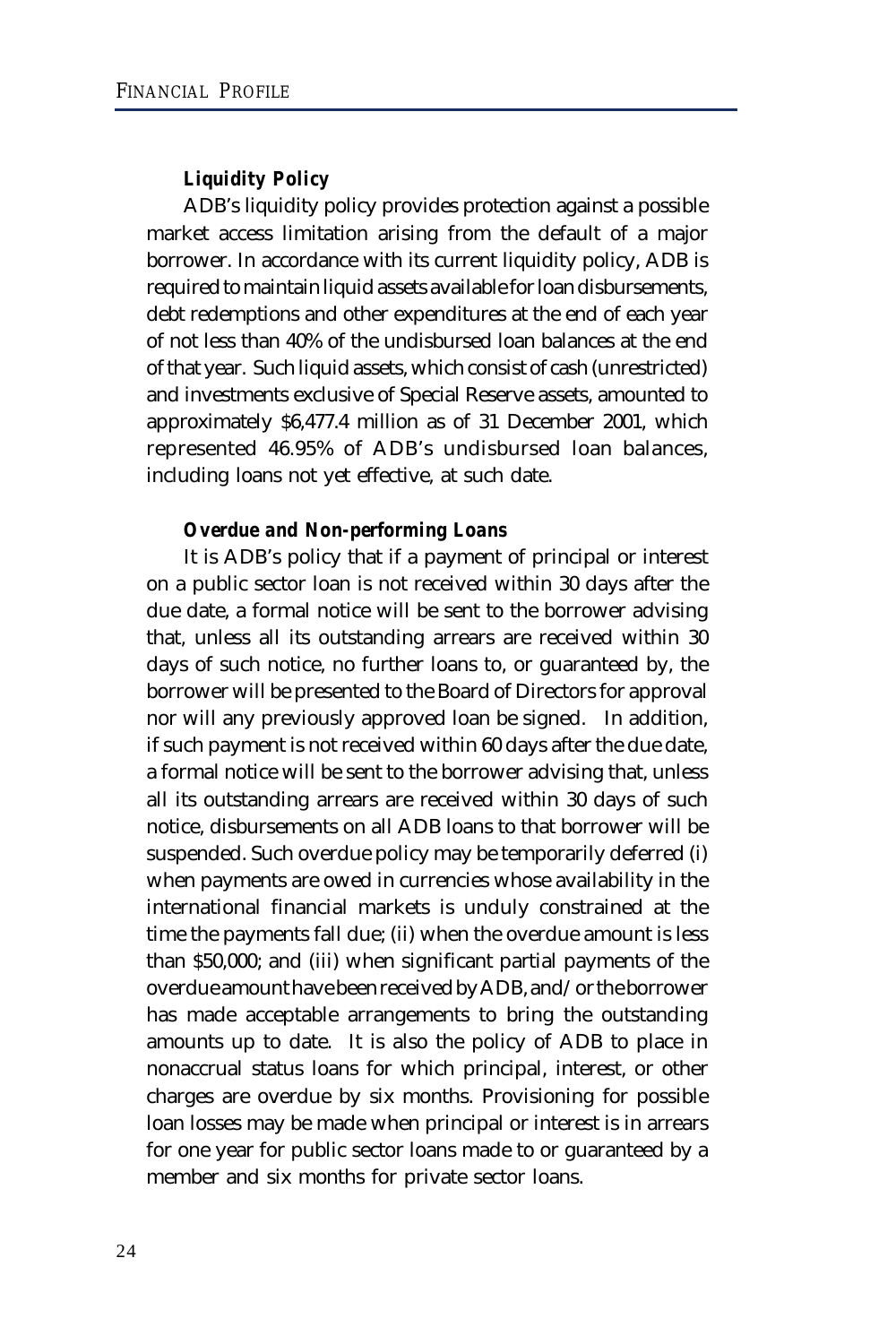# **Commercial and Market Risks**

Commercial Risks pertain to counterparty risk and issuer risk while Market Risks pertain to interest rate risk and exchange rate risk.

#### *Commercial Risks*

#### **a. Counterparty Risk**

To assist in ensuring that investment and funding activities are undertaken in an effective and cost-efficient manner, ADB utilizes various cash and derivative instruments in its financial operations. These transactions involve counterparty credit risk. To manage and mitigate this risk, ADB restricts these activities to authorized dealers and counterparties meeting conservative credit risk guidelines.

Counterparties to investment transactions are proposed by the Investments Division, reviewed by the Risk Management Division and approved by the Treasurer. Generally, the ADB's investment transactions in cash instruments are conducted on a "delivery versus payment basis", where counterparty credit exposure is viewed to be minimal. Investment transactions with counterparts in derivative products or on a free delivery basis require special review by the Risk Management Division and approval by the Treasurer. Depository and custodial exposure is monitored on a daily basis through ADB's Depository Bank Liability Management System ("DBLMS"). Counterparty eligibility for depository and custodial transactions is rigorously monitored by the Risk Management Division in relation to strict minimum credit rating guidelines approved by the President.

The Funding Division actively utilizes currency and interest rate swap transactions on a fully hedged basis to raise operationally needed currencies in a cost-efficient manner and to maintain its borrowing presence in the major capital markets. Swap counterparty credit exposure is measured and monitored under ADB's Swap Exposure Management System ("SEMS"). Guidelines relating to swap risk management are approved by the President. In accordance with the guidelines, ADB currently requires that its swap counterparties be rated AA-/Aa3 or higher. Internal limits for swap exposure are calculated by utilizing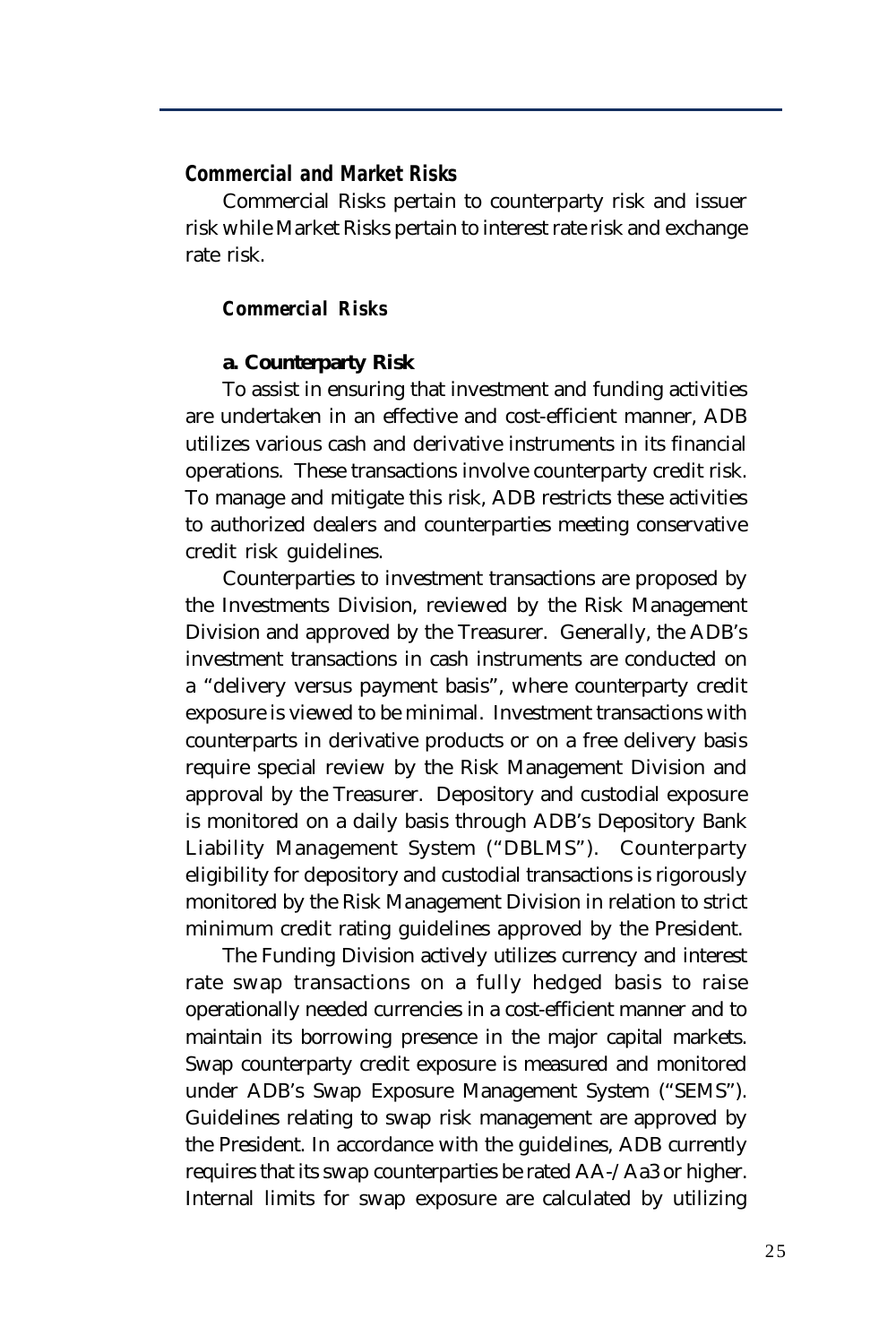credit ratings from the major credit rating agencies. SEMS monitors ADB's current and potential exposure to swap counterparties relative to these internal limits. Current counterparty swap exposure calculations evaluate the current cost of replacing an outstanding swap with a new swap. Current counterparty swap exposure calculations are based on a current "marking-to-market" of swap transactions. On the other hand, potential counterparty swap exposure calculations measure the credit risk that would occur if a swap counterparty were to default in the future. It evaluates the "potential" cost to replace an existing swap with a new swap in the future. It is a function of the notional amount of the swap transaction and estimated volatilities of underlying risk factors.

### **b. Issuer Risk**

Issuer risk arises from ADB's investment transactions. Under the Investment Authority, ADB may purchase and sell bonds, notes or other obligations that are (i) issued or guaranteed by the member country whose currency is involved in the investment, (ii) issued or guaranteed by an eligible nonborrowing member country and denominated in the currency of another member whose currency is convertible, provided that such bonds, notes or other obligations are rated "AA" or higher, (iii) issued or guaranteed by an eligible autonomous government entity or government-controlled corporation of a non-borrowing member country and denominated in the currency of such member country or the currency of another member country whose currency is convertible, provided that such bonds, notes or other obligations are rated "AA" or higher, or consist of eligible asset-backed and mortgage- backed securities, (iv) issued or guaranteed by an eligible multilateral organization and denominated in a convertible currency, provided that such bonds, notes or other obligations are rated "AA" or higher, (v) issued or guaranteed by eligible corporate entities or trusts provided that such bonds, notes or other obligations are rated "A" or higher, or consist of eligible asset-backed and mortgagebacked securities, or (vi) consist of time deposits and other unconditional obligations of eligible banks and other financial institutions in member countries.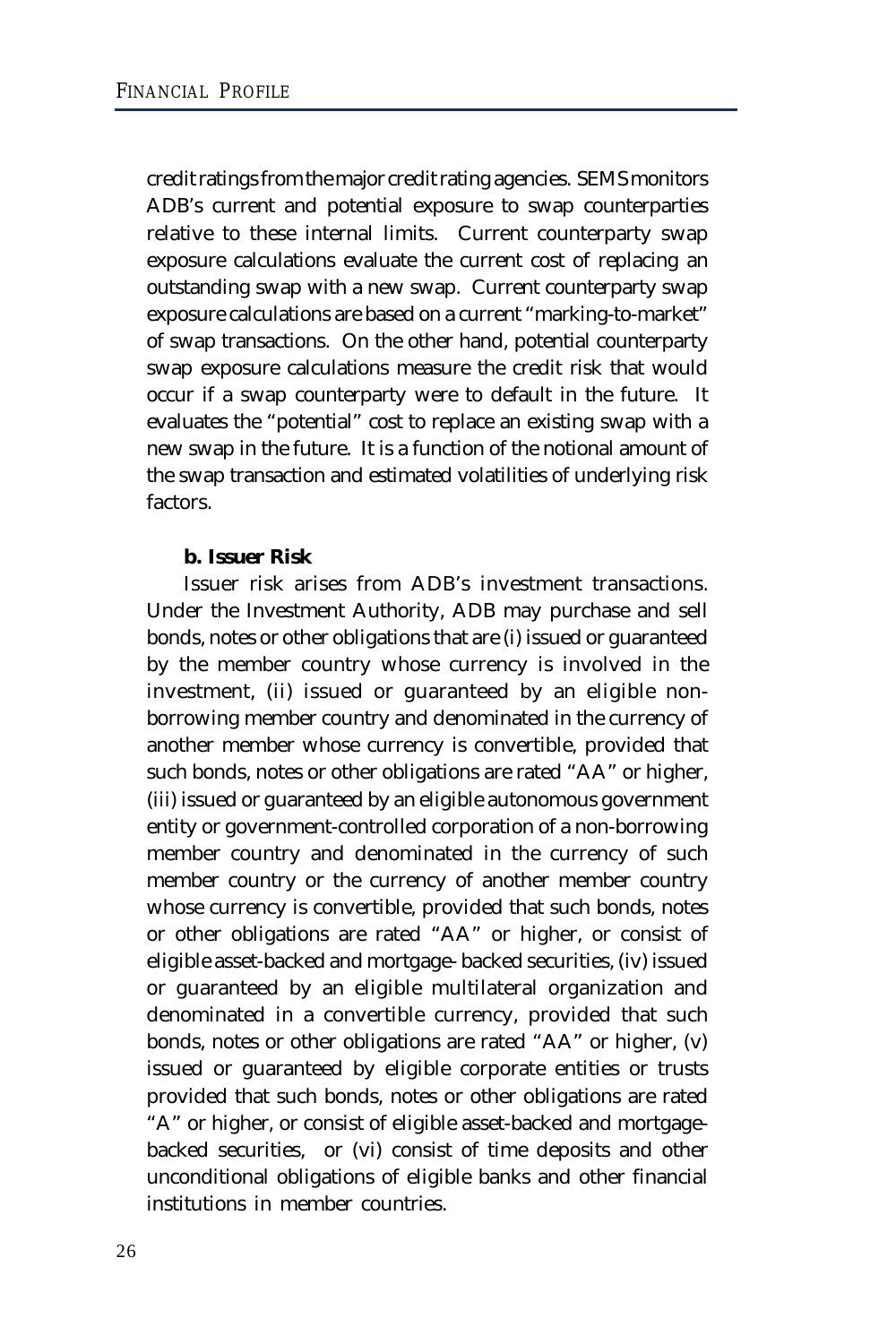In addition to these restrictions, ADB further limits the volume and eligibility of its transactions in "spread products", i.e., investments issued and trading at a "credit spread" to the government yield curve. In the case of corporate, asset-backed and mortgage-backed securities, these investments are presently limited to a percentage of the US dollar portfolio alone. The ADB restricts the level of investments in AAA-rated, AA-rated and Arated corporate debt instruments, respectively, and also restricts the level of investments in asset-backed and mortgage-backed instruments. All asset-backed and mortgage-backed securities in ADB's investment portfolio must be AAA-rated.

# *Market Risks*

### **a. Interest Rate Risk**

Market risk exposure is generally restricted to ADB's liquid asset investments rather than its loan portfolio. In loan pricing, all costs (i.e., financial and administrative) are automatically passed on to the borrower. Under the pool-based variable lending rate system, the lending rate is adjusted every six months and is applied uniformly to the outstanding balance of all loans within the pool, regardless of when they were disbursed or approved. The lending rate is based on the average cost of outstanding borrowings used to fund the pool-based loans plus a spread (currently 60 basis points). Under the LBL window, the lending rate is based on ADB's funding cost in terms of 6-month LIBOR of the relevant currency plus a spread that is fixed over the life of the loan. In the case of borrowers' request for interest rate conversion, currency conversion, and purchase of caps and floors on floating rate loans, ADB will cover such conversions by a corresponding hedge in the swap market, the rate or cost of which will be passed through to the borrowers. Careful term structure planning is also a feature underlying the funding associated with ADB's loan portfolio. Consequently, ADB assumes no significant market risk relating to the funding of its loan disbursements, apart from the possibility of minor cost of carry associated with borrowed funds held temporarily in liquid assets pending disbursement.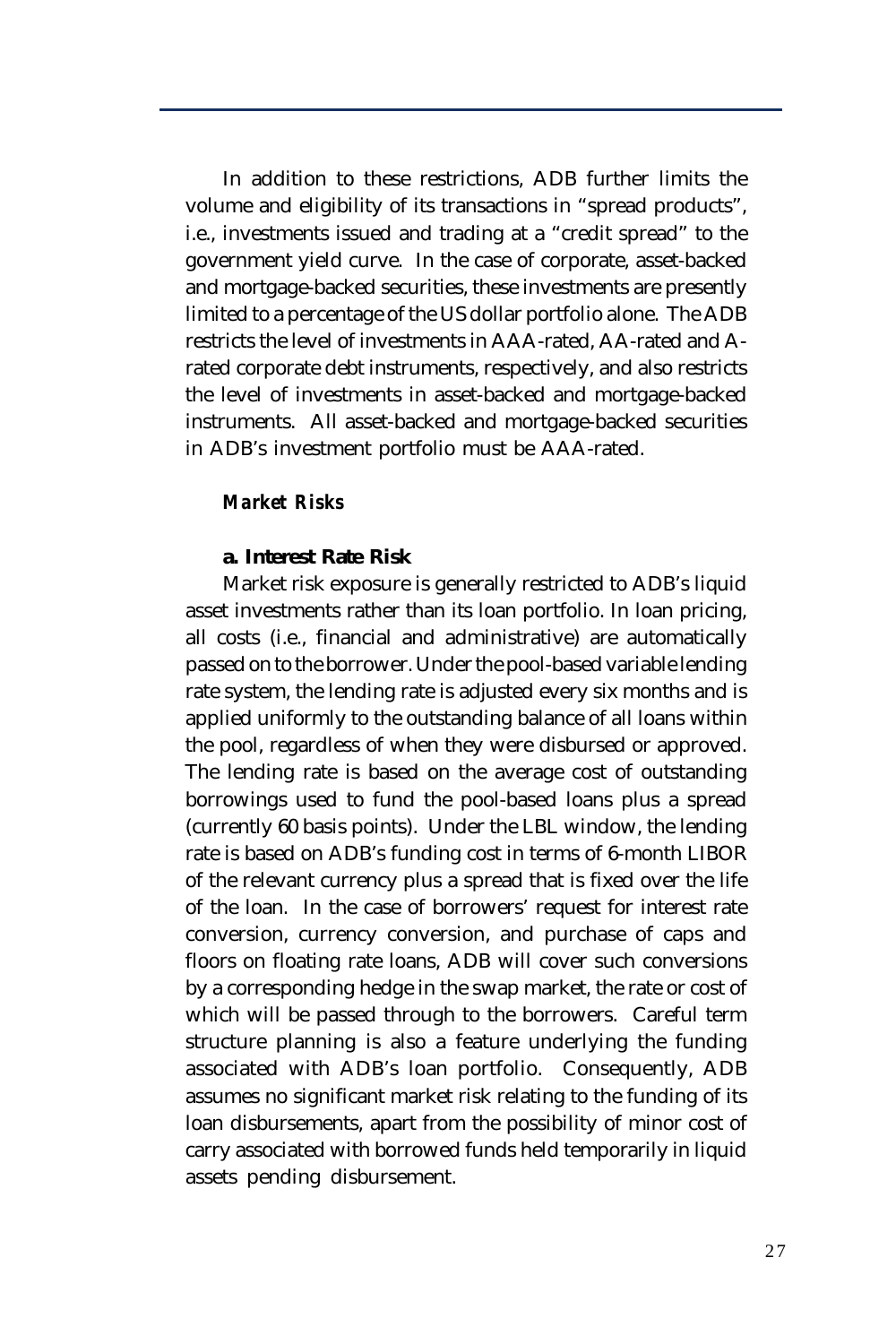The principal source of interest rate risk to ADB's balance sheet arises from the income volatility associated with its liquid asset investments, largely funded by equity. As the principal income-earning asset on ADB's balance sheet, the liquid asset portfolio is carefully managed to optimize the relationship between expected return and volatility (risk).

The Investment Authority is based on a new investment strategy that identifies an aggregate portfolio risk threshold and optimizes portfolio asset allocation relative to this threshold. Combining concepts of risk sensitivities and probability-based measures of potential risk exposure, the risk threshold incorporates estimates of interest rate and credit risk exposure at an aggregate (i.e., portfolio) level. The optimization tool used to maximize expected return for this given risk threshold is efficient frontier analysis.

In order to assist in managing the actual risk profile of ADB's liquid asset investments, the Risk Management Division employs various quantitative techniques. All portfolio positions are marked-to-market on a daily basis. Risk sensitivity measures are calculated on a daily basis and compared to sensitivity limits established internally to ensure compliance with specific and aggregate risk tolerances. In addition, probability-based measures of potential risk exposure are calculated on a frequent basis to enable evaluation against the aggregate risk threshold established under the new investment strategy. The Investments Division actively utilizes this information to adjust the risk profile of the liquid asset portfolio as required.

# **b. Exchange Rate Risk**

Pursuant to the Charter, ADB is generally precluded from incurring foreign exchange risk. As a result, it is ADB's policy to make loans and investments in the same currencies in which funds are received. However, borrowed funds or funds to be invested may be converted into other currencies provided that, at the same time, forward exchange agreements are entered into to ensure recovery of the currencies converted. ADB does not otherwise convert one currency into another except for limited amounts required to meet certain obligations in the ordinary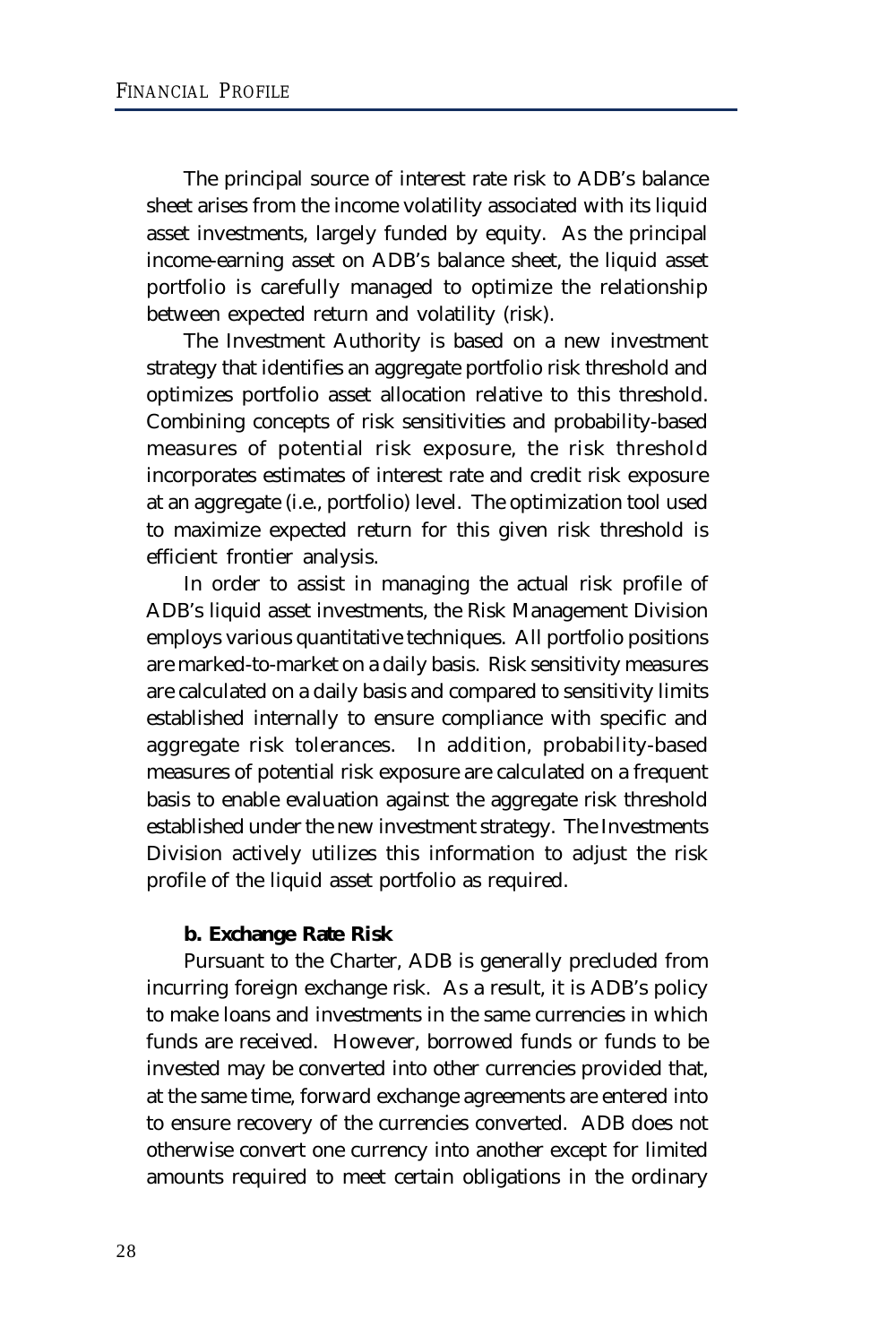course of its business or as specifically authorized by the Board of Directors.

# **Risk Management in Private Sector Operations**

Managing commercial and sovereign risks is a key priority in ADB's private sector operations. The Risk Management Unit in the Private Sector Operations Department has two main functions. One is credit review - to review and give an independent credit judgment, separate from the dealing officer's analyses and recommendations on each project. The other is special assets management which aggressively pursues recovery, restructuring, rescheduling, and where necessary, litigation in managing non-performing projects in the private sector portfolio. Quarterly portfolio supervision meeting focuses on risk rating all projects and reviewing the levels of provisioning for impaired assets.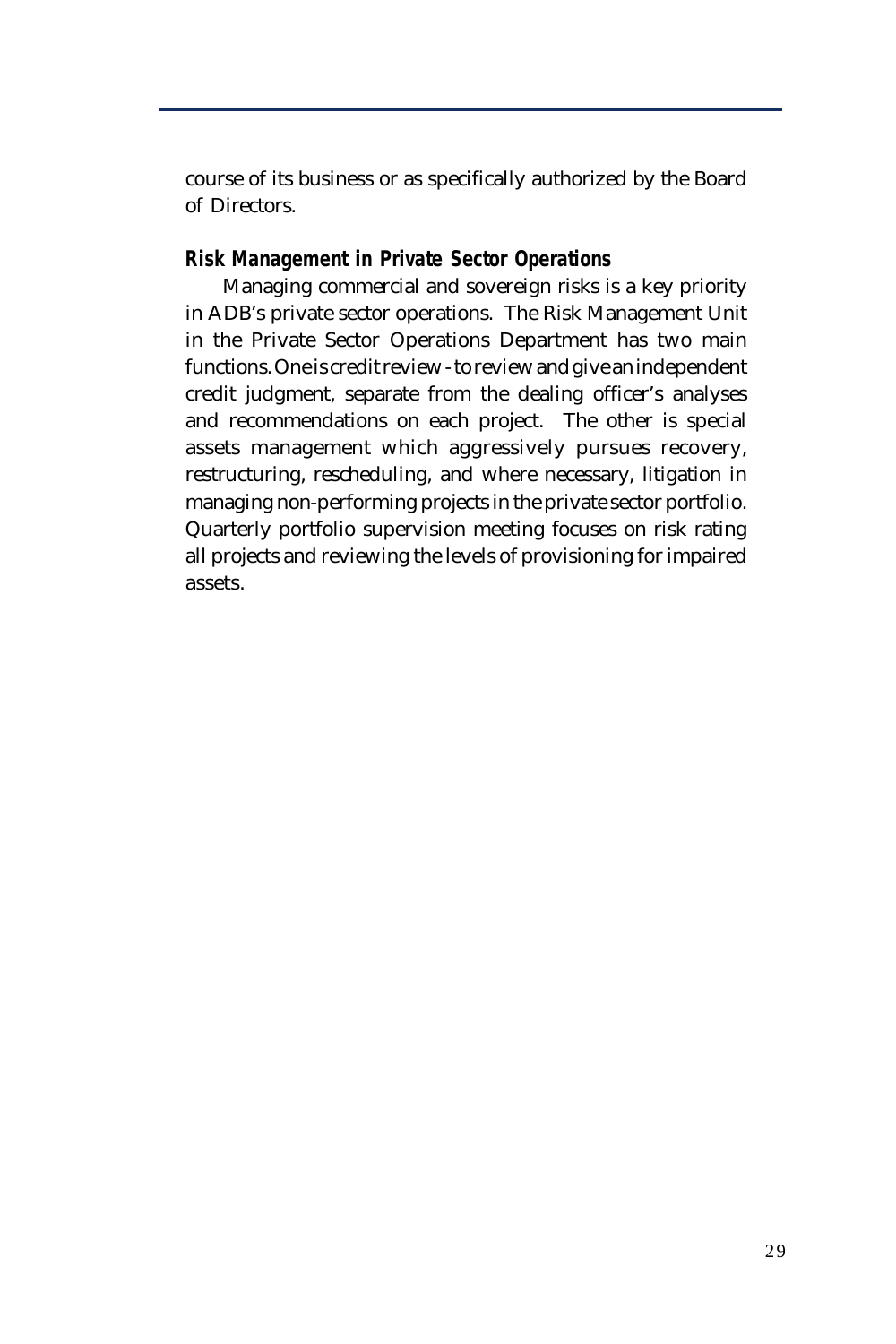# RESULTS OF OPERATIONS

ADB has achieved consistent profitability, earning profits every year since its inception. Its gross income decreased by 2.7% in 2001, from \$2.3 billion in 2000 to \$2.2 billion in 2001 because of a decrease in loan and other income. ADB's primary interest earning assets are its loans and investments. Total operating expenses were \$1.5 billion as of 31 December 2001, a decrease of 9.1% from \$1.7 billion in 2000. The reduction in expenses was due to the \$142.6 million decrease in interest and other financial expenses, a \$33.5 million decrease in administrative expenses (after allocation of administrative charges to ADF of \$129.5 million and the offsetting of front-end fee income of \$34.8 million), a \$3.9 million increase in the provision for losses, and technical assistance financing for 2001 of \$19.9 million.

The reported net income for 2001 which includes FAS 133 adjustments of \$147.5 million was \$863.3 million compared with \$625.7 million in 2000 representing an annualized return of 2.28% (1.71% - 2000) on its average earning assets. Excluding FAS 133 adjustments, the net income for 2001 was \$715.8 million, an increase of 14.4% from \$625.7 million in 2000. Such increase was mainly due to a reduction in interest and other financial expenses as well as administrative expenses.

The following graph shows ADB's net income from 1997 to 2001. The 2001 net income shown in the graph excludes FAS 133 adjustments.

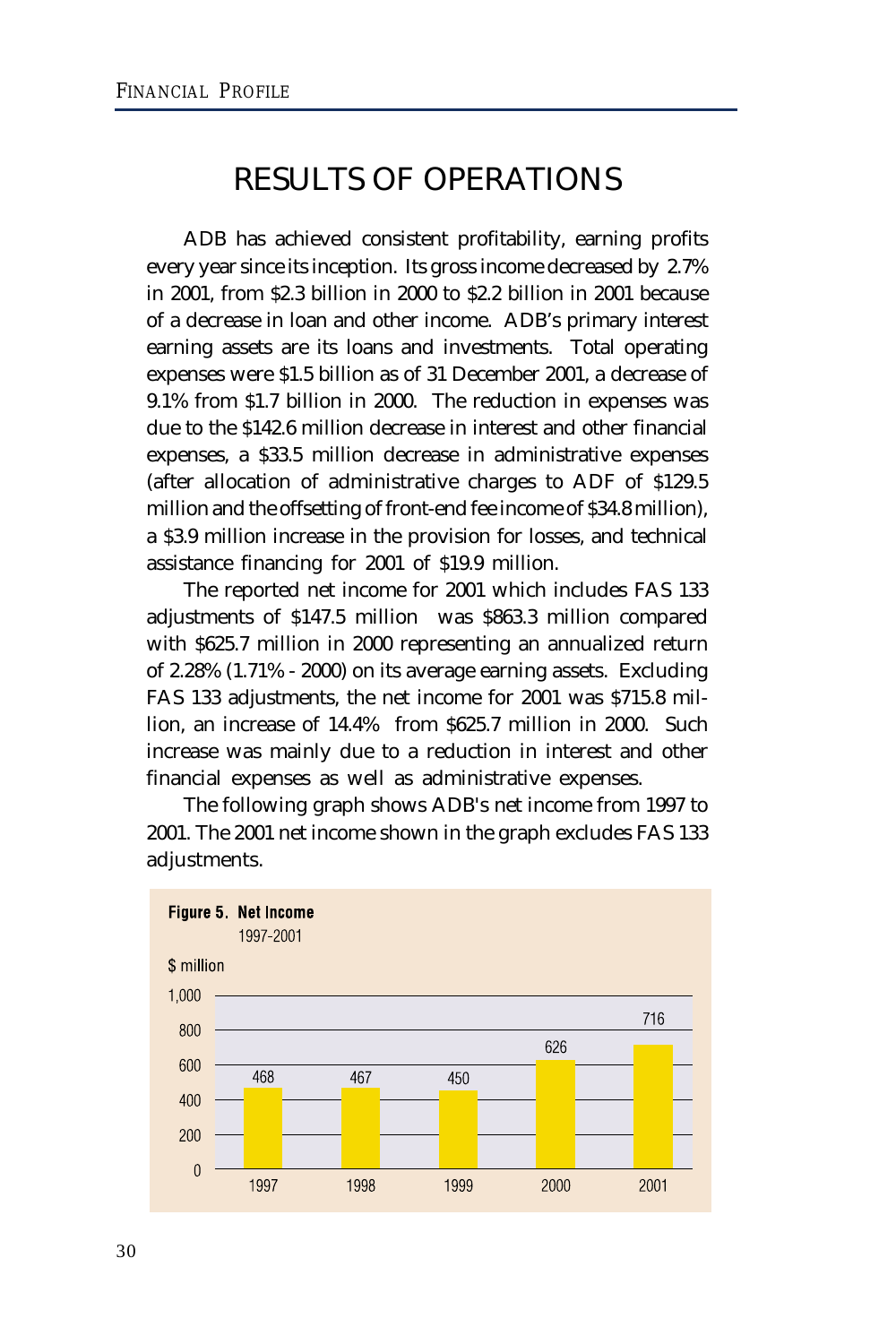# OCR OPERATIONS

### **Operating Policies**

ADB is authorized to make, participate in, or guarantee loans to its developing member countries or their governments, to any of their agencies or political subdivisions, and to public or private enterprises operating within such countries, as well as to international or regional entities concerned with economic development in the region.

Loans are made only for projects or programs of high developmental priority. ADB provides financing to its borrowers to cover foreign exchange expenditures and also finances local currency expenditures in certain cases. ADB requires its borrowers to absorb exchange risks caused by fluctuations in the value of the currencies that it has disbursed.

Except in special circumstances, ADB requires that the proceeds of its loans and the loans it guarantees be used by borrowers only for procurement of goods and services produced in and supplied from member countries. ADB supervises the disbursement of its loans to ensure that the proceeds are applied only against eligible expenditures as they are incurred. It generally requires that borrowers seek competitive bids from potential suppliers, that engineering plans and specifications be drawn up independently of the suppliers or manufacturer and, if appropriate, that independent consultants be retained by borrowers.

ADB's policy-based program lending is designed, as a complement to its project-specific lending, to develop a sector (or subsector) as a whole and improve a sector's performance through appropriate policy and institutional reforms over the medium to long term. The loan proceeds may be used to finance economy-wide import requirements on the basis of a negative import list, or where necessary and appropriate, sector-specific import requirements on the basis of a positive import list. The ceiling on program lending, as a percentage of total lending on a three-year moving average basis, is 20%.

Last 1 January 2000, ADB introduced a program cluster approach as an extension of its program lending modality to enhance flexibility and extended the time frame for program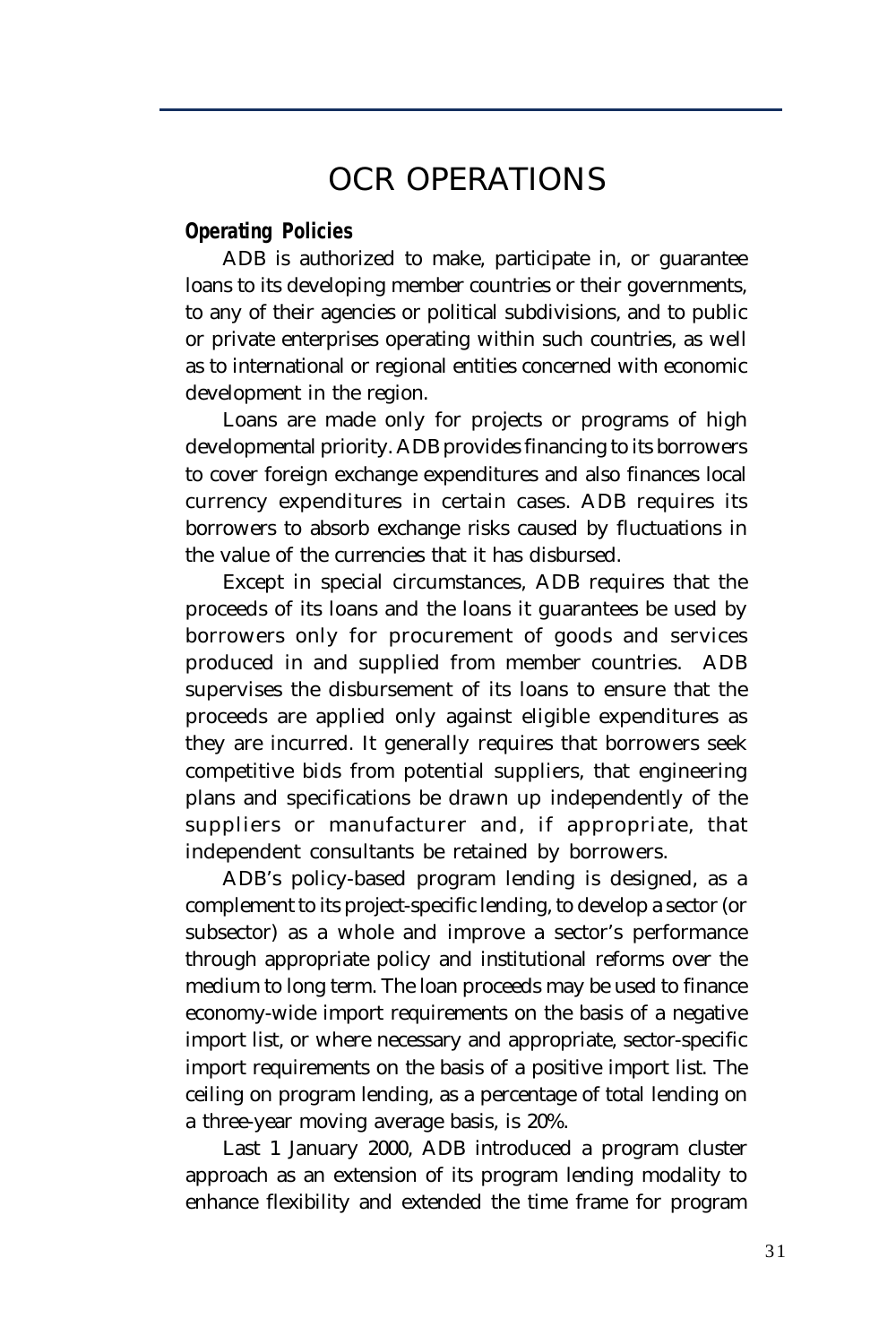implementation to 7 years. Also effective on the same date, ADB introduced a special program loan facility ("SPL") to provide, on an exceptional basis, as part of an international rescue package, substantial support beyond ADB's anticipated assistance levels to crisis-affected countries which are eligible to borrow from ADB's ordinary capital resources. ADB will charge higher rates for SPLs to help mitigate potential adverse effects on ADB's financial strength and risk bearing capacity. SPLs are exempted from counting towards the ceiling on regular program lending.

# **Ordinary Operations Loans**

From its establishment through 31 December 2001, ADB had approved loans aggregating \$67,440.9 million in its ordinary operations. As of 31 December 2001, ADB's total amount of outstanding loan commitments (approved ordinary operations loans less amounts cancelled or repaid) in its ordinary operations was \$42,535.0 million.

The majority of ADB ordinary operations loans (98.3%) have been made to the public sector, namely, to member countries or, with the guarantee of the member government concerned, to government enterprises or other public entities. The rest is to private enterprises and financial institutions without government guarantee (see Private Sector Loans and Equity Investments).

### *Major Recipients of Loans*

As a general rule, the lesser developed of ADB's members borrow on concessional terms from the Asian Development Fund ("ADF"), while members with stronger economies borrow from OCR. ADB has made loans from OCR to 22 of its developing member countries, with Indonesia receiving the largest aggregate amount, followed by People's Republic of China, India, the Philippines, Republic of Korea, Pakistan, and Thailand.

Effective January 1999, ADB has adopted a graduation policy and country classification system that applies the joint criteria of per capita gross national product and debt repayment capacity to determine the eligibility of its developing member countries for ADF and OCR resources.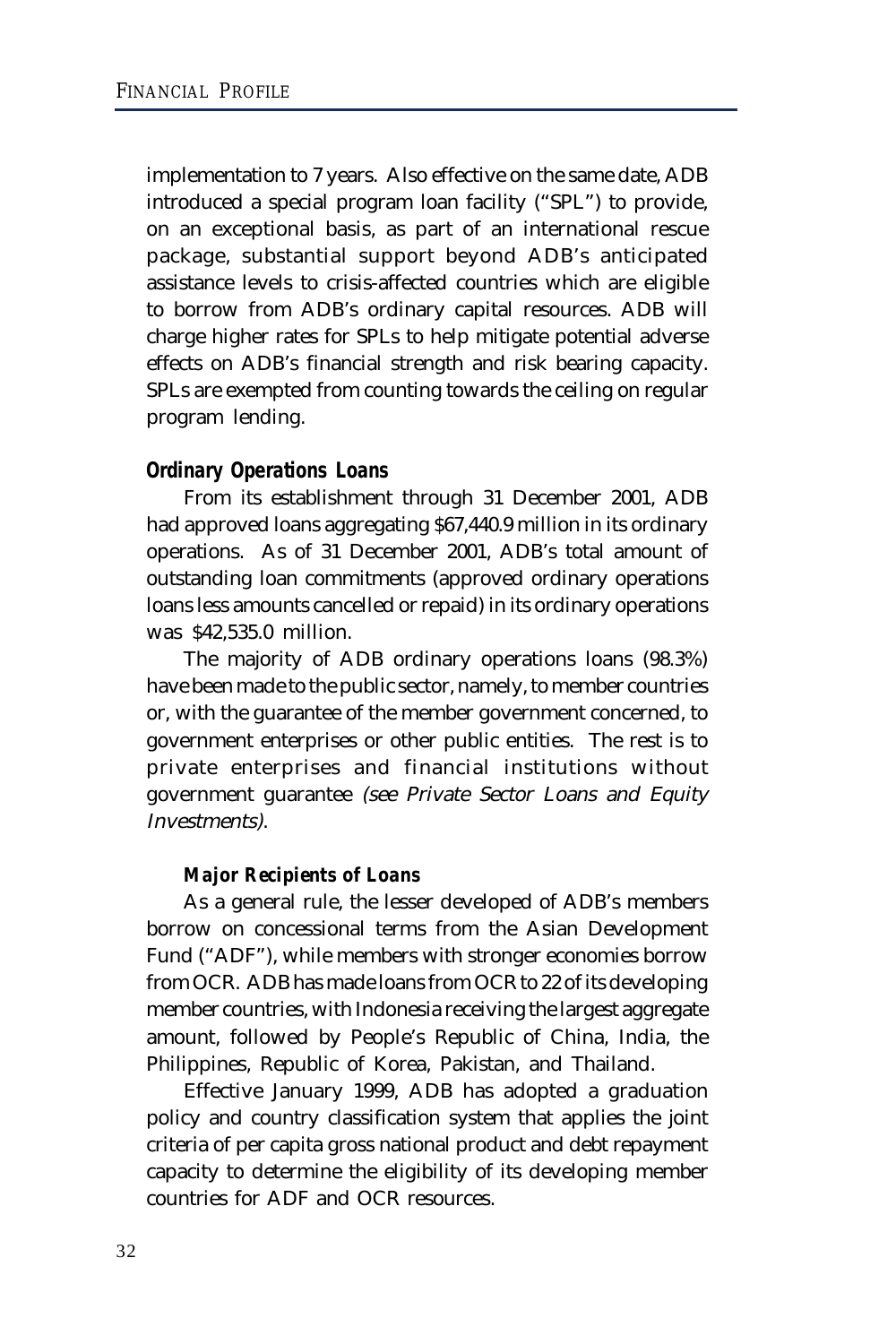Hong Kong, China; Republic of Korea; Singapore; and Taipei,China are considered graduated from regular ADB assistance. Only OCR loans are provided to the more advanced borrowing countries in the region. Most of these countries are predominantly market-economy oriented and include three members of the Association of South East Asian Nations or ASEAN, (Malaysia, the Philippines, and Thailand), the Republic of Fiji Islands, Papua New Guinea, and two Central Asian countries, Kazakhstan and Uzbekistan. India, People's Republic of China, Nauru, and Indonesia are eligible to receive OCR with limited amounts of ADF. Countries with access to limited amounts of OCR in addition to ADF include: Bangladesh, Cook Islands, Marshall Islands, Micronesia, Pakistan, Sri Lanka, Tonga, and Viet Nam.

| Table 7. Country Breakdown of Total Outstanding OCR<br><b>Loan Commitments</b><br>as of 31 December 2001 |              |       |
|----------------------------------------------------------------------------------------------------------|--------------|-------|
|                                                                                                          | Amount       |       |
| Country                                                                                                  | $$$ million) | %     |
| Indonesia                                                                                                | \$9.868.0    | 23.2  |
| China, People's Republic of                                                                              | 9.414.4      | 22.1  |
| India                                                                                                    | 7,435.7      | 17.5  |
| Philippines                                                                                              | 4.009.8      | 9.4   |
| Korea, Republic of                                                                                       | 3,918.0      | 9.2   |
| Pakistan                                                                                                 | 3.002.9      | 7.1   |
| Thailand                                                                                                 | 2.457.6      | 5.8   |
| Malaysia                                                                                                 | 509.7        | 1.2   |
| Others                                                                                                   | 1,918.9      | 4.5   |
| <b>Total</b>                                                                                             | \$42,535.0   | 100.0 |

# *Types of Development Projects Financed*

ADB lending is aimed at developing energy, agriculture, transport and communications, and other basic infrastructure. Projects financed by these loans are designed to give recipient countries a sounder economic base to enable them to achieve and maintain higher and sustained levels of economic growth. ADB also finances development of financial systems in developing member countries and small and medium-scale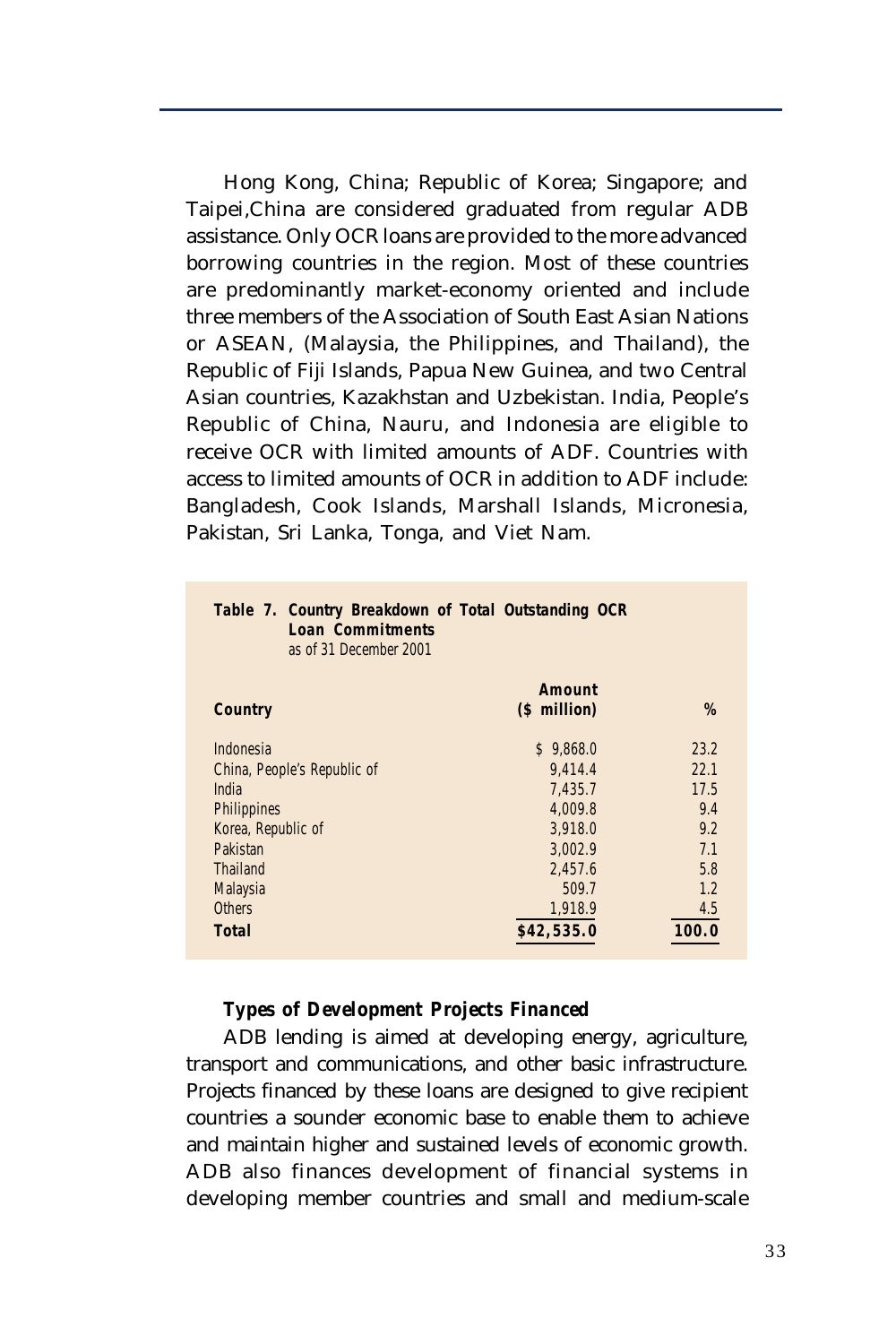projects, mostly in the private sector, through loans to financial intermediaries within the borrowing countries, which on-lend ADB funds for such projects.

In response to the changing needs and imperatives of the developing member countries and the international environment, ADB has undergone a strategic reorientation in recent years. With the adoption of the Poverty Reduction Strategy as its overarching goal, ADB supports this goal by providing loans to promote sustainable pro-poor economic growth, inclusive of social development and good governance. To broaden and deepen the impact of its interventions, ADB promotes the role of the private sector in development, supports regional cooperation and intergration for development, and addresses environmental sustainability in all its loans.

| Table 8. Sectoral Breakdown of Total Outstanding Effective Loans<br>as of 31 December 2001 |       |
|--------------------------------------------------------------------------------------------|-------|
| <b>Sector</b>                                                                              | %     |
| Transport and communications                                                               | 22.9  |
| Energy                                                                                     | 20.9  |
| <b>Finance</b>                                                                             | 19.1  |
| Social infrastructure                                                                      | 17.2  |
| Agriculture and natural resources                                                          | 8.8   |
| <b>Multisector</b>                                                                         | 5.4   |
| Industry and nonfuel minerals                                                              | 3.9   |
| <b>Others</b>                                                                              | 1.8   |
| Total                                                                                      | 100.0 |

### *The Project Process*

In responding to requests from member governments for OCR loans, ADB economists, financial analysts, technical specialists, and lawyers assess the economic viability and financial soundness of projects and the way in which the projects fit into the economic framework and development priorities of the borrowing countries.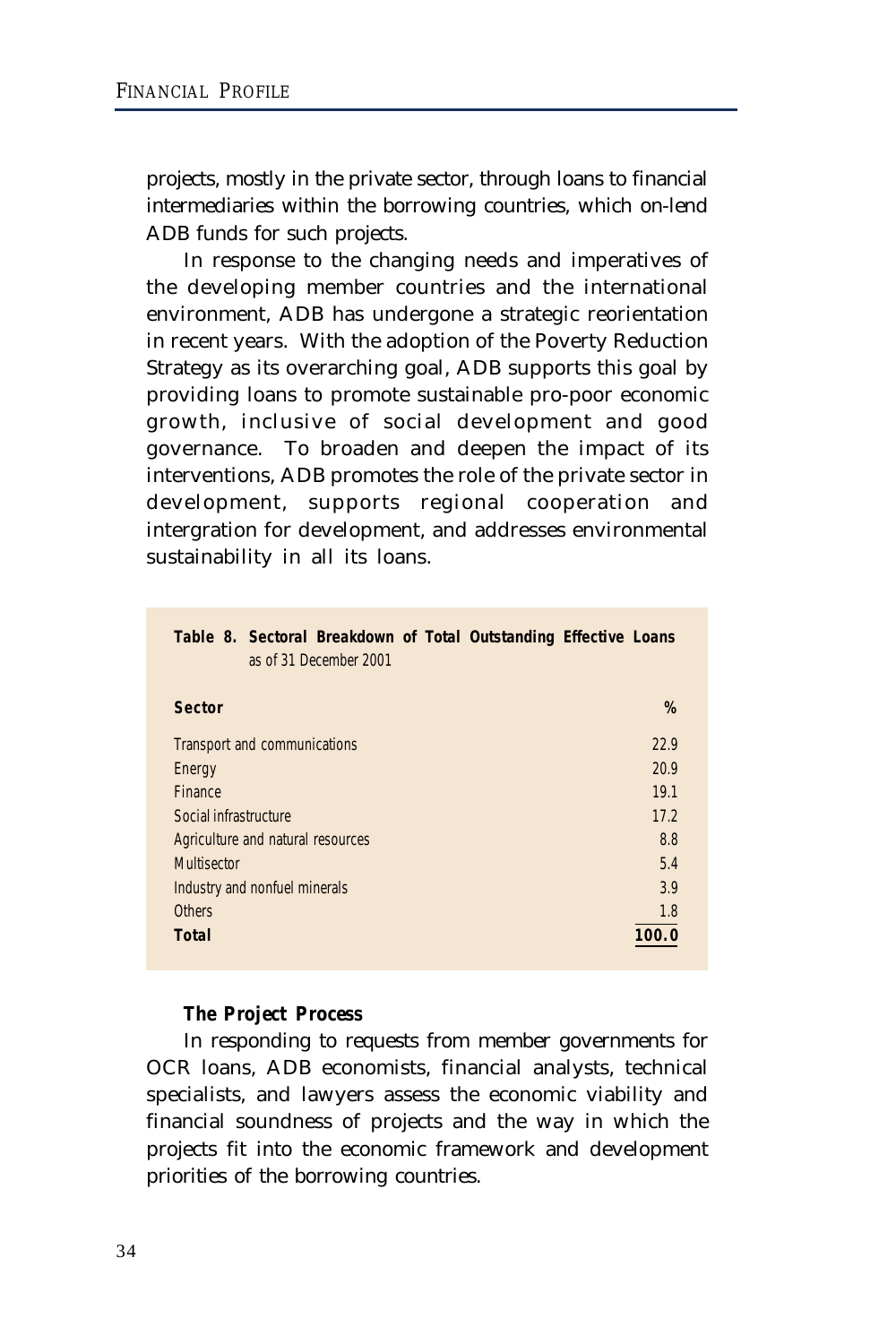Strict standards of accounting and project implementation are maintained. Most contracts are awarded on the basis of international competitive bidding or international shopping or by domestic competitive bidding in certain limited cases. Projects are carefully analyzed and executed and, where appropriate, outside consultants are hired to ensure that the highest standards of performance are achieved throughout the life of the project.

#### *Repayment Record*

In its public sector ordinary operations, ADB has not suffered any losses of principal to date and follows a policy of not taking part in debt rescheduling agreements. Occasional delays have occurred in loan service payments, but these have not been material to ADB's operations. In its private sector operations, ADB provides for possible losses on its private sector loans and equity investments. Allowance for possible losses on impaired private sector loans and equity investments through 2001 totaled \$80.1 million and \$64.0 million, respectively. As of 31 December 2001, the total public and private sector loans in non-accrual status was equivalent to 0.27% of the total ordinary operations loan portfolio.

#### *Lending Windows*

Until 30 June 2001, ADB's three lending windows for loans from ordinary capital resources were the pool-based multicurrency loan ("PMCL") window, the pool-based singlecurrency loan ("PSCL") window in US dollars, and the marketbased loan ("MBL") window. With the introduction of the LIBOR-based loan ("LBL") window on 1 July 2001, the PMCL and MBL were no longer offered; while on 1 July 2002, the PSCL in US dollars will no longer be offered. The LBL window is a timely response to borrower demand for new ADB financial loan products to suit their project needs and external debt risk management strategies. The LBL products give borrowers a high degree of flexibility and at the same time provide low intermediation risk to ADB. The salient features of LBL are shown in Box 3. A breakdown of ADB's ordinary operations loan portfolio by loan product is presented in Table 9.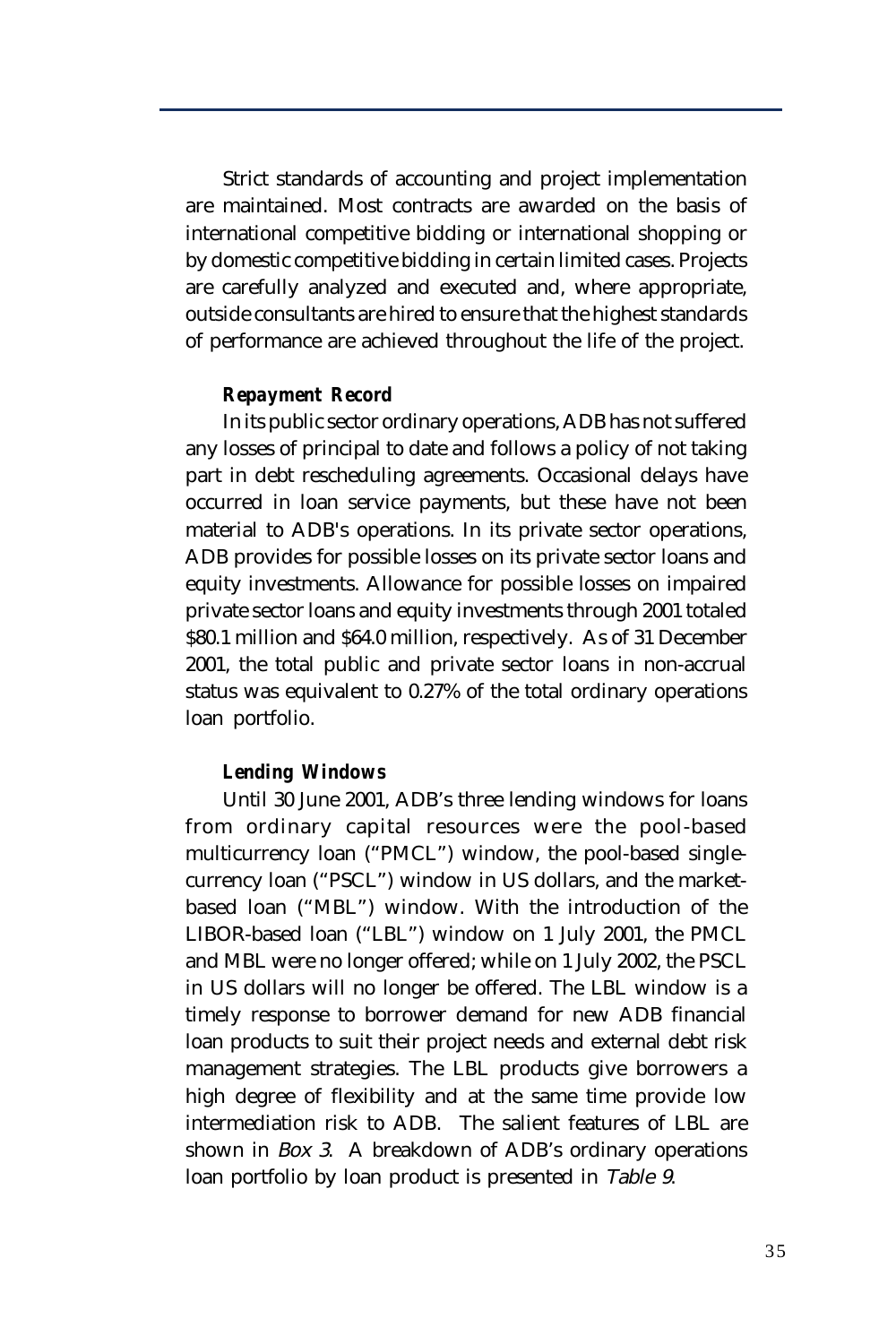| $10010$ $11$ $20011$ $10110110$ $N$ $100011$ $10000010$<br>(\$million) |                      |          |   |          |                       |       |    |       |
|------------------------------------------------------------------------|----------------------|----------|---|----------|-----------------------|-------|----|-------|
|                                                                        | <b>Public Sector</b> |          |   |          | <b>Private Sector</b> |       |    |       |
|                                                                        |                      | 2001     |   | 2000     |                       | 2001  |    | 2000  |
| <b>LIBOR-based Loans</b>                                               | \$                   | 3.321    | S |          | S                     | 8     | \$ |       |
| Market-based Loans                                                     |                      | 1.027    |   | 1.308    |                       | 473   |    | 517   |
| Pool-based Multicurrency Loans                                         |                      | 7.048    |   | 8.744    |                       | 12    |    | 19    |
| Pool-based Single Currency Loans                                       |                      | 26,169   |   | 26.806   |                       |       |    |       |
| <b>Others</b>                                                          |                      | 4.259    |   | 4.448    |                       | 218   |    | 246   |
| <b>Total</b>                                                           |                      | \$41,824 |   | \$41,306 |                       | \$711 |    | \$782 |

# **Table 9. Loan Portfolio by Loan Products**

# *Financial Terms of Loans*

The lending rates for the PMCL and PSCL US dollar loan windows are determined on the basis of the previous semester's average cost of borrowings plus a lending spread (60 basis points since 1 January 2000). The MBL window provides singlecurrency loans in US dollars, Japanese yen, or Swiss francs to private sector borrowers and government-guaranteed financial intermediaries at current terms. The interest rates on loans from the MBL window are on either fixed or floating rate terms.

ADB's pool-based variable lending rates for the first half of 2001 were 5.50% per annum for multicurrency loans and 6.70% per annum for US dollar loans. For the second half of 2001, the lending rate for multicurrency loans decreased to 5.21% per annum, while the rate for US dollar loans remained at 6.70% per annum.

The lending rates for MBLs are determined on the basis of the 6-month LIBOR plus a lending spread. The lending spread for MBL loans to financial intermediaries in the public sector is the same as that applicable for OCR pool-based public sector loans. For private enterprises, the lending spread is determined on a case-to-case basis to cover ADB's risk exposure to particular borrowers and projects.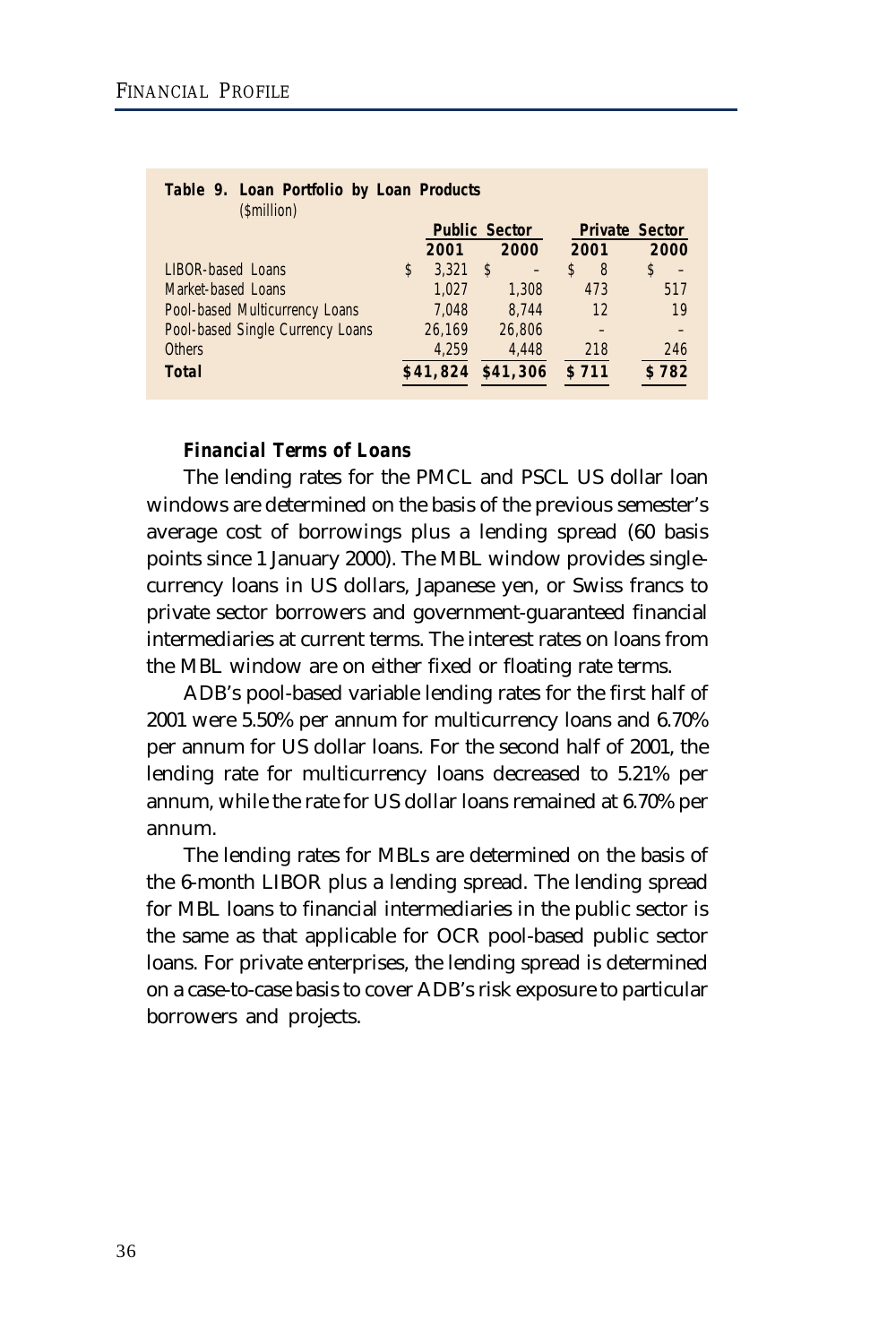#### **Box 3: LIBOR-Based Loan Products**

On 1 July 2001, ADB introduced the LBL window carrying a floating lending rate that consists of 6-month LIBOR and a spread fixed over the life of the loan. The LBL is a timely response to borrowers' demand for new ADB financial loan products that can meet borrowers' needs to tailor the currency of the loan and the interest rate basis to suit the project needs and/or external debt risk management strategies.

The LBL has market-based features, including a fixed spread and pricing relative to standard market references that provide a transparent basis for borrowers to compare the terms of ADB loan products with those of other lenders. In addition, the LBL allows for efficient intermediation by ADB on the most cost-effective terms. With the new LBL window, a high degree of flexibility is given to borrowers in terms of choice of currency and interest rate basis; options to link repayment schedules to actual disbursements for financial intermediary borrowers; the ability to change the original loan terms (currency and interest rate basis) at any time during the life of the loans; and options to purchase a cap or collar on a floating lending rate at any time during the life of the loans.

The LBL terms are available for all new loans for which the invitation to negotiate is issued on or after 1 July 2001. LBL terms may also be extended to borrowers that wish to convert undisbursed amounts of presently effective pool-based single-currency loans in US dollars, provided certain terms and conditions are satisfied. Since 1 July 2001, the poolbased multicurrency and market-based lending facilities have no longer been offered; while on 1 July 2002, pool-based single-currency loans in US dollars will no longer be offered. Thus, effective 1 July 2002, ADB's loan product menu will consist only of LBLs.

**Loan currency:** Borrowers may choose to denominate their LBLs in Euros, Japanese yen, or US dollars. The currency selected by the borrower will be the loan currency, i.e., the currency to be disbursed by ADB and to be paid by the borrower for its debt service payments.

**Interest rate basis:** LBLs can be made on a floating-rate basis or on a fixed-rate basis, but initially all LBLs will have a floating lending rate. With a floating-rate LBL, the lending rate is reset every 6 months on each interest payment date, referred to also as the lending rate reset date. The lending rate is the cost base rate plus a spread (the fixed spread) that is fixed in the loan agreement. The cost base is reset every 6 months, either on the first or fifteenth day of the month of a loan's reset dates. The fixed spread for public sector borrowers is equal to ADB's basic lending spread prevailing at the time of loan signing (currently 60 basis points), regardless of the loan currency. The spread for private sector borrowers reflects the credit risk of the specific project and borrower.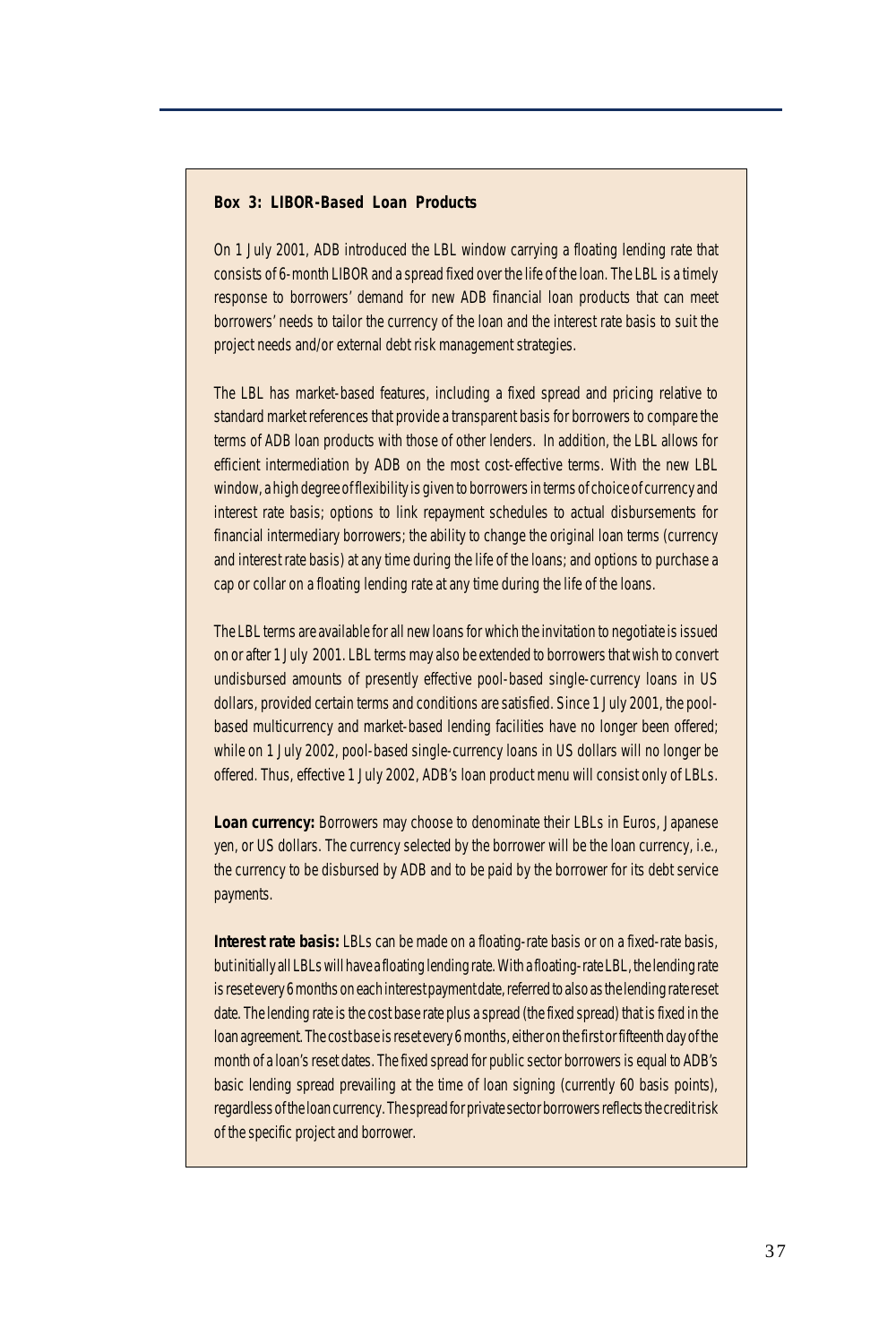Borrowers may direct ADB to automatically implement a series of interest rate fixings either by period or by amount.

**Other loan charges:** The current commitment charge of 0.75% and front-end fee of 1% applied to pool-based loans also apply to public sector LBLs. Other loan charges for private sector loans also remain unchanged.

**Rebates and Surcharges:** Since the principle of automatic cost pass-through pricing is maintained for the LBLs, any actual sub-LIBOR funding cost margin will be returned to public sector borrowers through a rebate. For this purpose ADB will calculate twice a year (on 1 January and 1 July) its actual average funding cost margin. A surcharge could arise if ADB's funding cost is above the 6-month LIBOR rate, which is unlikely unless ADB experiences serious credit deterioration. Rebates or surcharges could also arise due to changes in ADB's basic lending spread because of changes in the credit quality of its entire loan portfolio.

**Pricing of Conversions:** For all conversions and interest rate caps and collars, ADB will pass on to borrowers the rates or cost of the corresponding hedge prevailing at the time of executing the conversion. In addition, a transaction fee applies ranging from 0.0625% to 0.125% of the principal amount involved. These fees may change during the life of the loan.

LBLs allow borrowers to tailor cash flows of their loans to suit their project or overall debt management needs. Therefore, borrowers should become familiar with the features of the LBL products as early as possible in the project cycle. Borrowers must consider the available options for the loan terms during project preparation and analyze the advantages and risks well before project appraisal.

### **Private Sector Loans and Equity Investments**

ADB directly supports private enterprises in developing member countries through equity investments and direct lending to private enterprises without government guarantees. Aggregate amounts available for allocations by the Board of Directors for this program are currently limited to \$1,500 million (\$1,450 million for equity and loans from OCR and \$50 million from ADF for loans only). However, in September 2001, ADB's Board of Directors agreed to allow approvals in excess of the existing \$1,500 million capital allocation for private sector operations as an interim arrangement pending implementation of objective criteria for determining the appropriate capital allocation between public and private sector operations.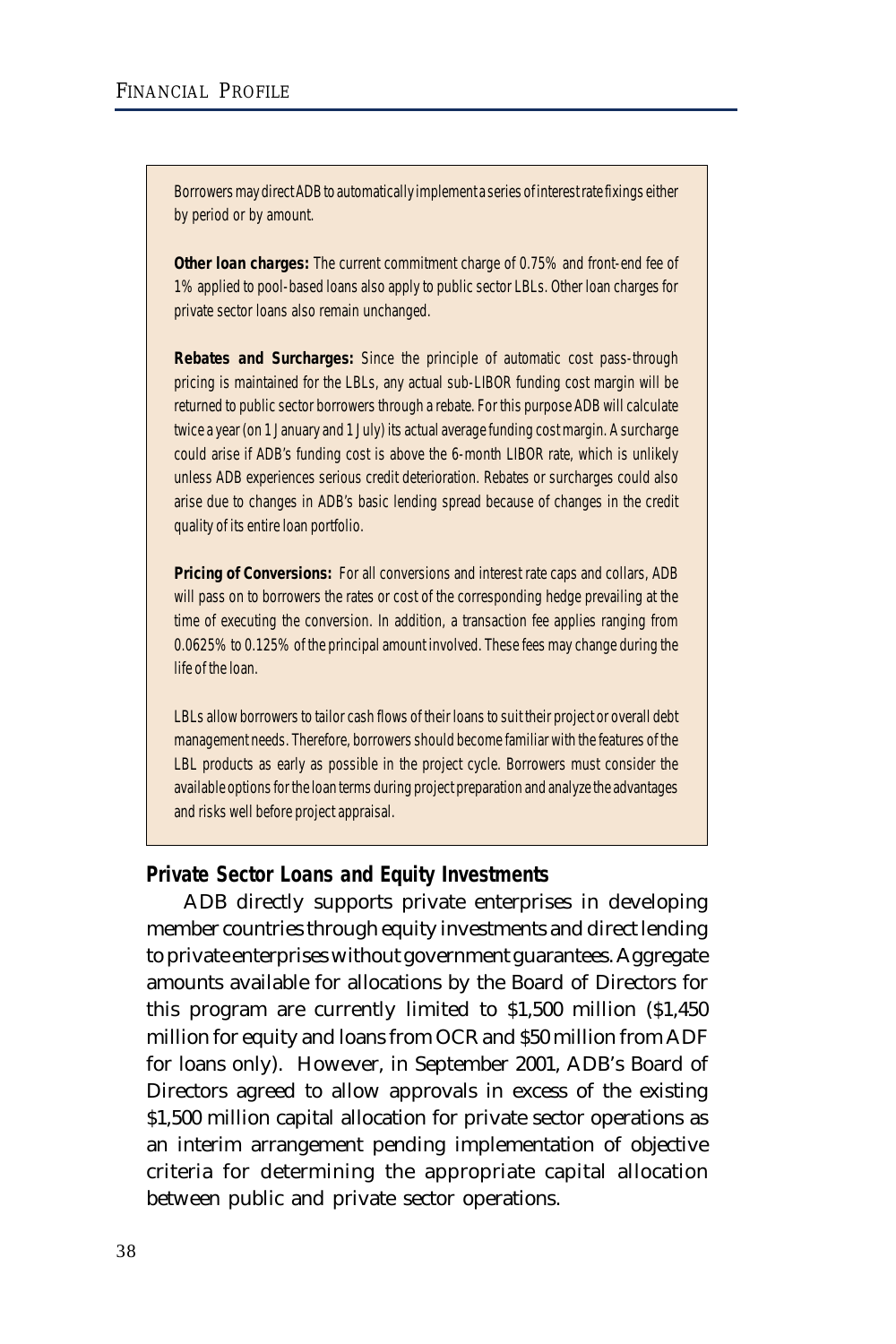Private sector loans generally have shorter maturities, normally up to 12 years, than otherwise offered by ADB and bear higher market-based interest rates from those typically offered by ADB.

ADB is authorized under the Charter to make equity investments and underwrite or participate in the underwriting of securities. Under the Charter, the total amount of OCR that ADB may invest in equity capital may not exceed 10% of its unimpaired paid-in capital stock, reserves (other than the Special Reserve) and surplus i.e., \$1,115.4 million as of 31 December 2001. At the end of 2001, the net equity investment commitments (approvals less disposals and sales) amounted to \$448.7 million.

As of 31 December 2001, private sector operations comprise equity investments, underwritings, and loans amounting to \$1,983.9 million from OCR, \$14.5 million from ADF, and \$3.0 million from the Japan Special Fund.

#### **Guarantees**

ADB has two guarantee instruments - partial credit guarantee and political risk guarantee - both designed to mitigate risk exposure of commercial lenders and capital market investors. These guarantees are not issued on a standalone basis but are provided for projects where ADB has a direct participation. ADB can cooperate with other multilateral, official, and private sector entities in providing its guarantee products.

Partial credit guarantees ("PCG") provide comprehensive cover (both commercial and political risks) for a specific portion of the debt provided by cofinancers on either public or private sector projects. PCGs can cover local currency debt including domestic bond issues or long-term loans from local financial institutions. For private sector transactions not supported by a counterguarantee from the host government, the exposure limit is \$75 million or 25% of the project cost, whichever is less. Guarantee fees for private sector transactions are market-based. Guarantee fees for transactions backed by a counterguarantee of the host government comprise of a standard guarantee fee of 40 basis points (0.4%) per annum on the present value of the outstanding guarantee obligation plus a front-end fee to cover ADB's processing costs. Fees can be charged either to the borrower or the lender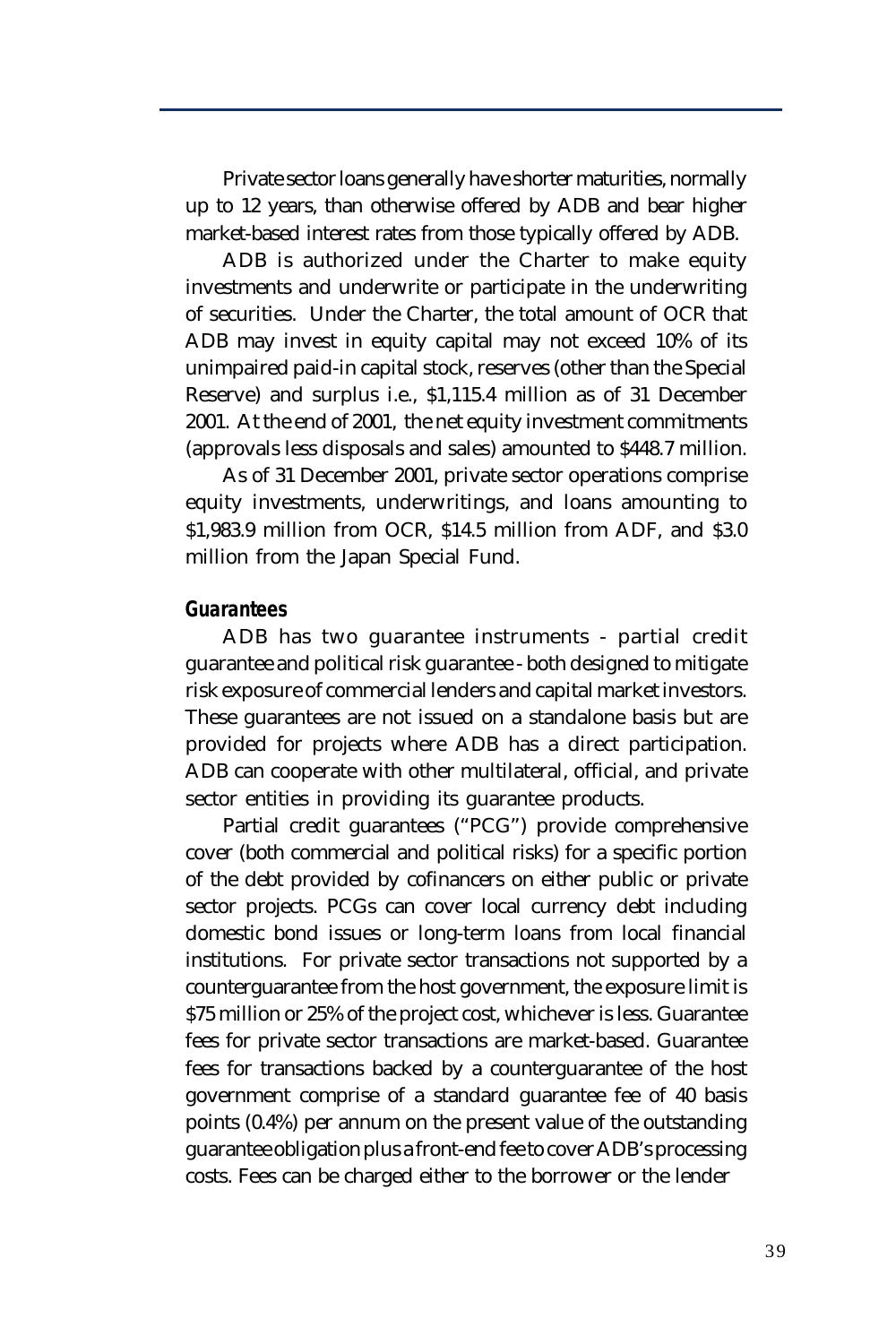Political risk guarantees ("PRG") provide coverage against risks such as expropriation, currency inconvertibility and nontransferability, political violence, and breach of contract, and are available for loans and other debt instruments but not equity instruments. Tenors are based on merits of the underlying project. All or part of the outstanding debt service obligations to a lender could be covered. The cover may be for principal and/or interest payment obligations. For private sector projects, a PRG without a counterguarantee from the host government can be issued. However, PRG exposure to a private sector project without a counterguarantee from the host government is subject to a maximum of \$150 million or 50% of the project cost, whichever is lower. Fees are market-based and comprise of a guarantee fee, a front-end fee, and a standby fee. ADB's PRG is callable when a guaranteed event has occurred and such an event has resulted in debt service default to the guaranteed lender.

As of 31 December 2001, ADB had extended 11 PCGs and 3 PRGs in support of about \$1.5 billion in commercial cofinancing under syndicated loans and capital market instruments. As at the end of 2001 and 2000, ADB's exposure on guarantee operations is shown below.

| Table 10. Guarantee Exposure<br>$$$ million) |             |                |             |            |
|----------------------------------------------|-------------|----------------|-------------|------------|
|                                              | 2001        |                | 2000        |            |
|                                              | Outstanding | <b>Present</b> | Outstanding | Present    |
|                                              | Amount      | Value          | Amount      | Value      |
| <b>Partial Credit Guarantee</b>              | 312<br>\$   | 203<br>S.      | 342<br>\$   | 195<br>\$. |
| <b>Political Risk Guarantee</b>              | 43          | 28             |             |            |
| Total                                        | 355         | 231            | 342         | \$195      |

# **Cofinancing and Relations with Other Development Organizations**

ADB actively pursues cofinancing with official as well as commercial and export credit sources to complement its assistance to public and private sector projects in its developing member countries. Cofinancing provides funds that are additional to ADB's planned lending levels and normally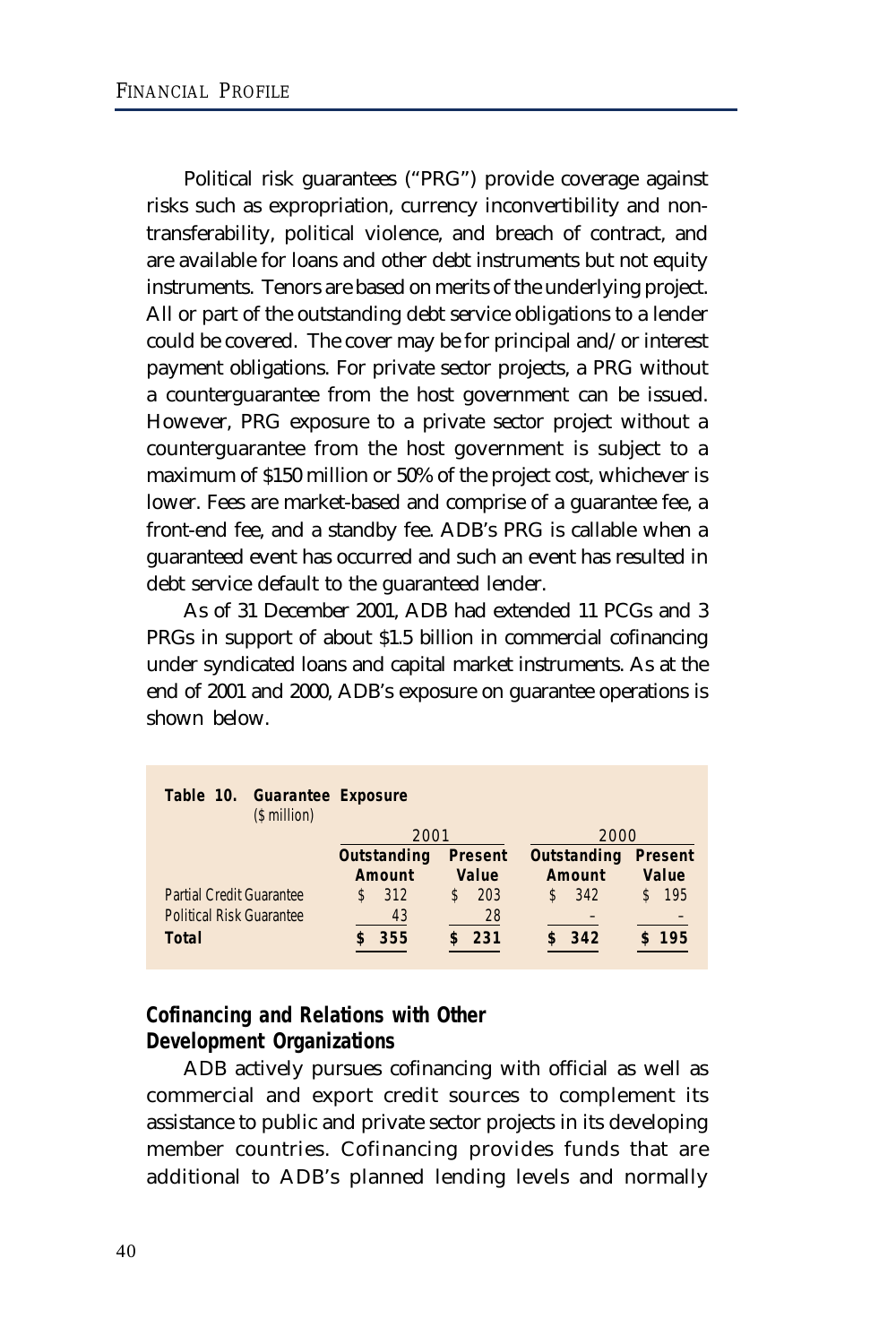improves the terms of lending when blended with ADB's own direct loans. In connection with such activities, ADB maintains close relations with other international development organizations and acts as administrator for, or has made joint financing arrangements with, a number of multilateral and bilateral development agencies. ADB has also been joined by commercial institutions in cofinancing projects in the region, and is continuing to promote increased commercial cofinancing. The total amount of cofinancing arranged in support of ADBassisted operations as of the end of 2001 amounted to \$36.2 billion for 580 loan projects and programs. This amount consisted of \$21.7 billion from official sources, \$9.2 billion from commercial sources, and \$5.3 billion from export credit sources.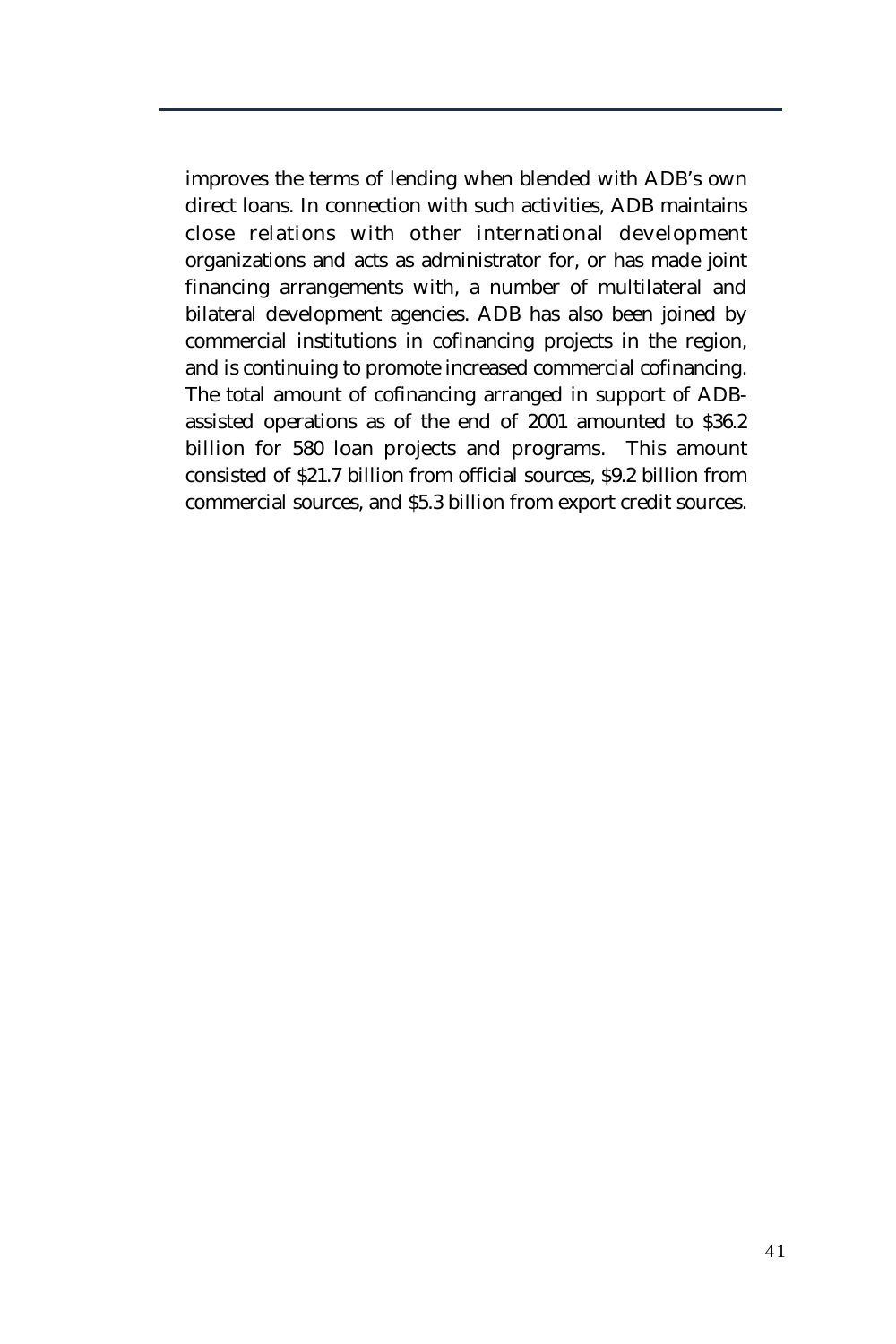# SPECIAL FUNDS

In addition to its ordinary capital resources, ADB is authorized by its Charter to establish and administer Special Funds, which currently consist of the Asian Development Fund ("ADF"), the Technical Assistance Special Fund ("TASF"), the Japan Special Fund ("JSF"), including the Asian Currency Crisis Support Facility, and the ADB Institute Special Fund ("ADBISF"). Other funds managed by ADB are the Japan Scholarship Program, Japan Fund for Poverty Reduction, Japan Fund for Information and Communication Technology, and various channel financing arrangements.

In accordance with the Charter, ADB's Special Funds resources must at all times be held, used, and committed separately from OCR and must be shown separately in ADB's financial statements.

# **Asian Development Fund**

ADF is designed to provide loans on concessional terms to those developing member countries with low per capita GNP and limited debt repayment capacity. The same strict standards for loan approval and administration that apply to OCR loans are applied to ADF loans. Most ADF loans negotiated before 1 January 1999 have a nominal service charge of 1% per annum, and most are repayable over periods of 35-40 years including a grace period of 10 years. ADF loans negotiated after 1 January 1999 are subject to an interest charge of 1% per annum during the grace period and 1.5% per annum during the amortization period. Project loans have a maturity of 32 years including a grace period of 8 years while quick disbursing program loans have a maturity of 24 years including a grace period of 8 years.

The resources for ADF loans consist mainly of contributions mobilized under periodic replenishments from developed member countries. In 1997, the Board of Directors has interpreted the Charter to permit OCR net income and surplus transfers to ADF, following allocations to reserves, of amounts which would otherwise have been available for distribution to members as dividends. Any such transfer shall be approved by the Board of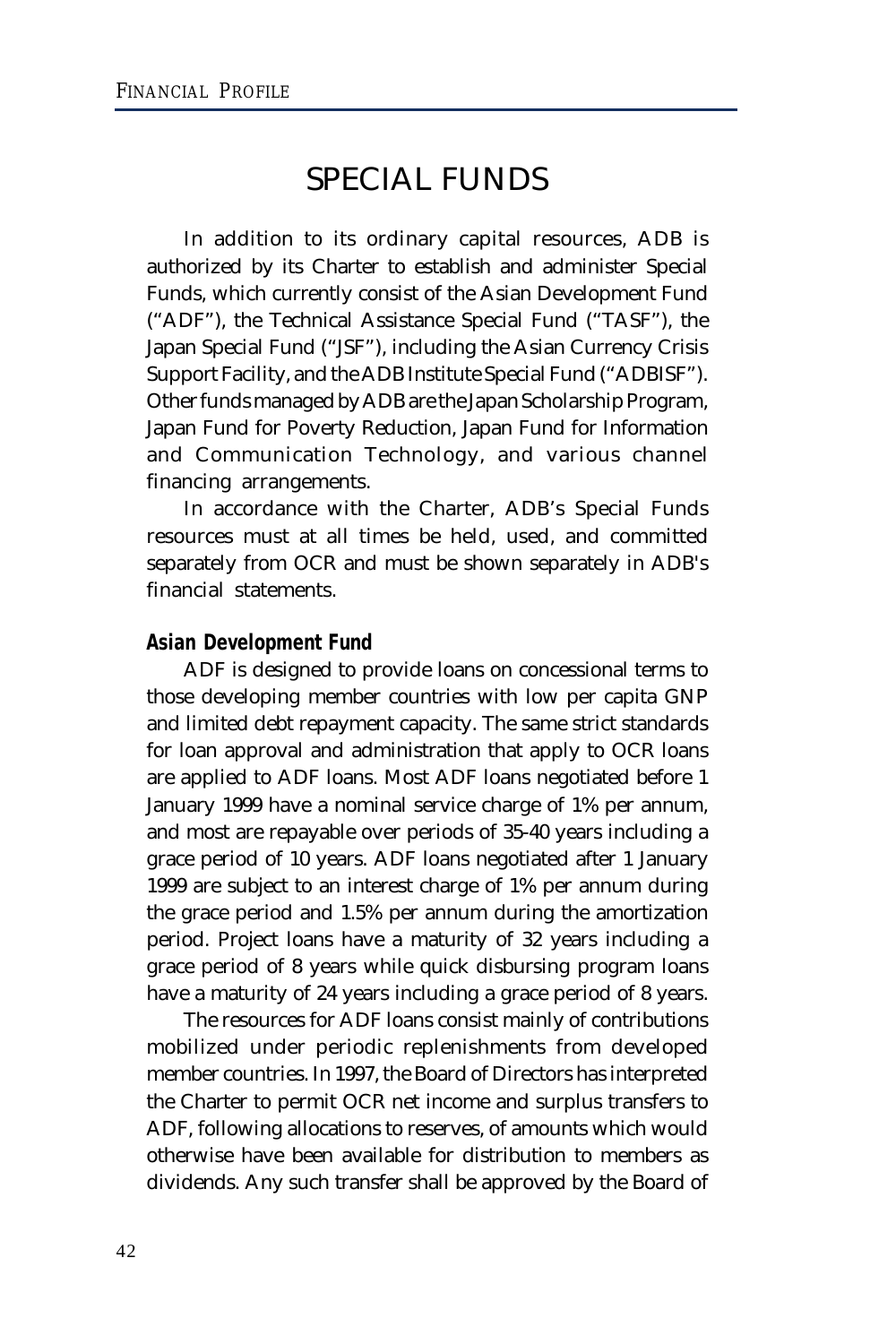Governors on an annual basis in respect of such year's net income and surplus. As of 31 December 2001, ADF aggregate resources committed to loans and available for loan commitments amounted to \$19,887.5 million.

The main beneficiaries of ADF loans have been Bangladesh, Pakistan, Sri Lanka, Viet Nam, Nepal, Indonesia and the Philippines. From its establishment through 31 December 2001, ADB had approved ADF loans totalling \$25,714.4 million.

# **Technical Assistance Special Fund**

The TASF is an important source of grant financing for ADB's technical assistance operations. TASF resources consist of direct voluntary contributions by ADB members, allocations from the net income of OCR and ADF contributions, and revenue from investments and other sources. As of 31 December 2001, aggregate TASF resources amounted to \$911.0 million, including \$501.0 million allocation from OCR's net income. Technical assistance is an important activity through which ADB helps its developing member countries improve their capabilities to formulate, design, implement, and operate development projects. ADB also provides technical assistance for regional studies and activities. As of 31 December 2001, total grant-financed technical assistance approved by ADB amounted to \$2,043.6 million. Such assistance has been approved for 38 ADB developing members and for certain regional activities.

### **Japan Special Fund**

The JSF was established to help ADB's developing member countries restructure their economies in the light of the changing global environment and to broaden the scope for new investments, thereby assisting the recycling of funds to developing member countries. It is used to finance or cofinance technical assistance projects on a grant basis; private sector development projects through equity investment; and in special cases and on a grant basis, technical assistance components of ADB-financed public sector development projects. As of 31 December 2001, the cumulative total contribution received from the Government of Japan for the JSF amounted to \$813.5 million equivalent. Of the total contributions received, \$717.0 million had been committed as of 31 December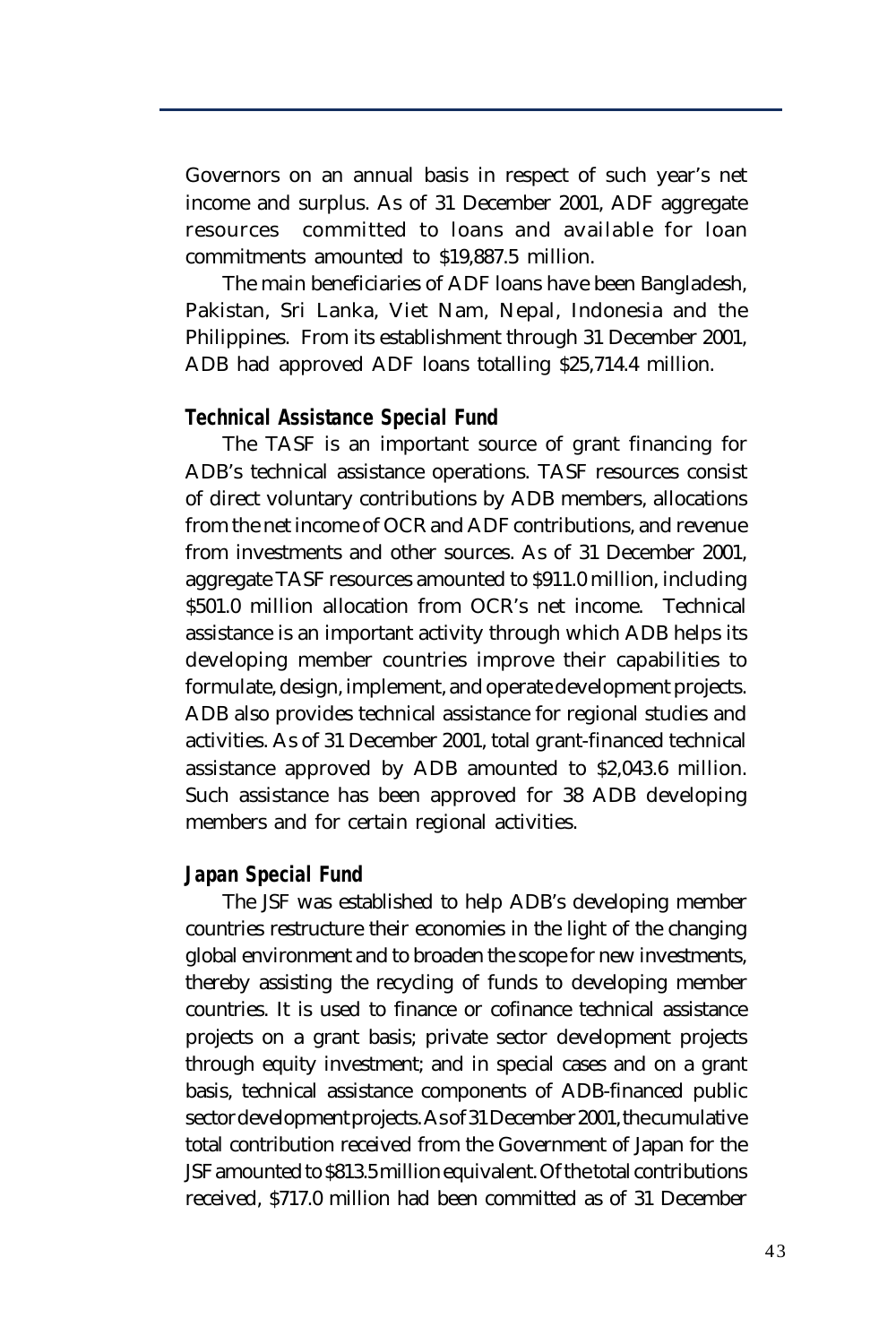2001. Through 31 December 2001, total technical assistance grants approved under the fund amounted to \$780.6 million.

On 23 March 1999, ADB's Board of Directors approved the establishment of the Asian Currency Crisis Support Facility ("ACCSF") within the JSF to support the mobilization of private resources for the developing member countries most affected by the financial crisis. The ACCSF is funded entirely by the Government of Japan as part of its financial assistance under the New Miyazawa Initiative. The ACCSF provides (i) interest payment assistance ("IPA") and technical assistance grants, and (ii) guarantees, all of which must be approved during the three-year period after the establishment of ACCSF or during such extended period as the Government of Japan and ADB may agree if the beneficiary countries are not fully out of the crisis. As of 31 December 2001, the cumulative contribution for IPA and technical assistance grants totaled about \$241.0 million equivalent. The uncommitted balance of such funds was \$89.1 million as of 31 December 2001. The Government of Japan also deposited a promissory note for ¥360 billion (about \$2.7 billion) encashable by ADB at any time to meet a call on any guarantees issued under ACCSF. As of 31 December 2001, no guarantee has been made under ACCSF. Effective 22 March 2002, the ACCSF has been terminated and therefore no further grants, guarantees or assistance will be approved or made from it.

# **ADB Institute Special Fund**

The primary objective for the establishment of the ADB Institute ("ADBI") is the improvement of sound management capacities of the agencies and organizations engaged in development work in developing member countries. The ADBI serves as a focal point for research on innovative development strategies and for training in development management for policymakers and senior managers from developing members. The ADBI is funded by contributions from members, non-government organizations and foundations. As of 31 December 2001, the cumulative commitments to the ADBISF amounted to about \$61.5 million excluding translation adjustments. Of the total contributions received, \$52.8 million had been utilized as of 31 December 2001.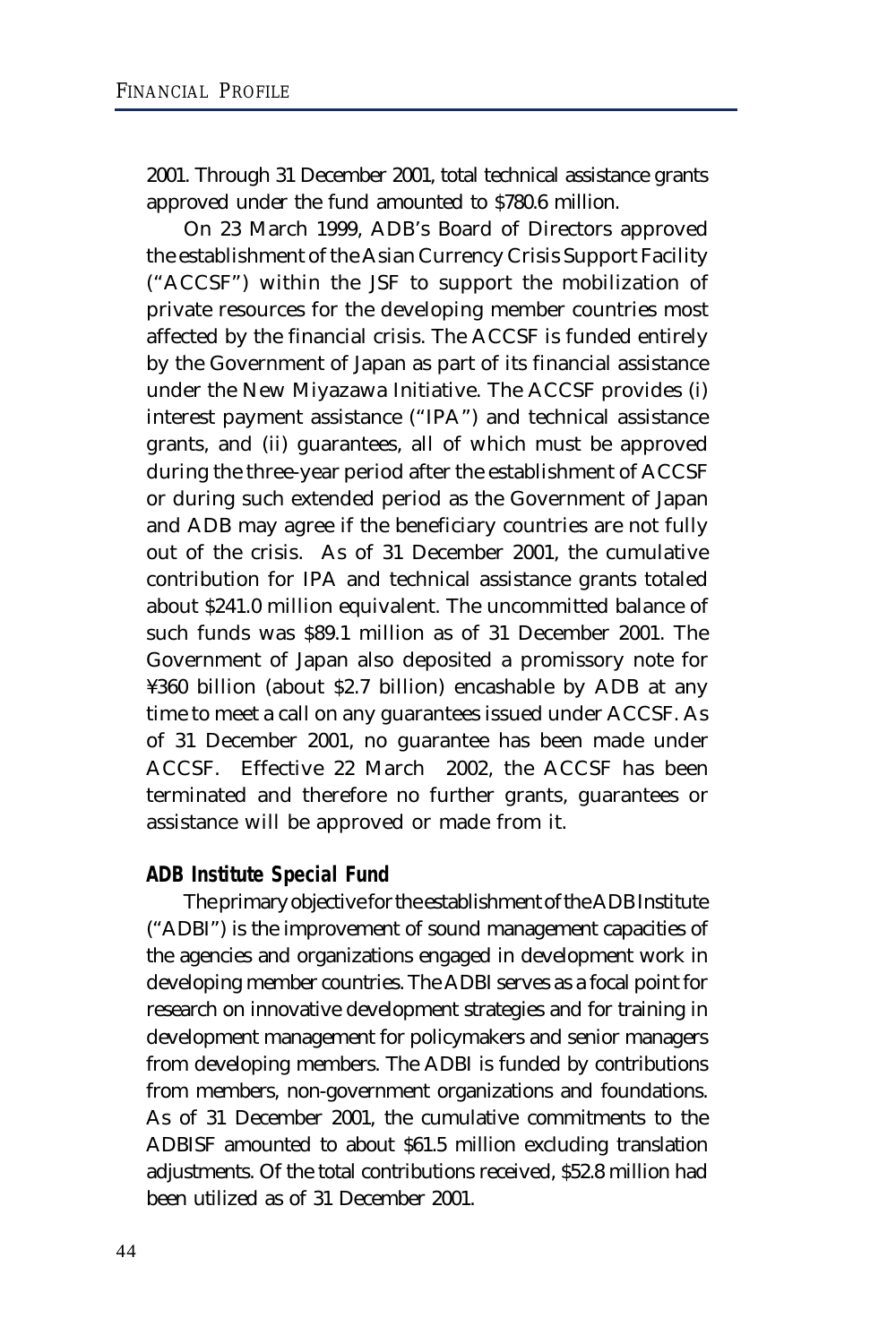### **Other Funds Managed by ADB**

ADB managed other funds such as Japan Scholarship Program ("JSP"), Japan Fund for Poverty Reduction ("JFPR"), Japan Fund for Information and Communication Technology ("JFICT"), and various channel financing arrangements.

#### *Japan Scholarship Program*

The JSP, funded by the Government of Japan, was established to provide opportunity for well-qualified citizens of the developing member countries to undertake postgraduate studies in economics, management, science and technology, and other development-related fields at selected educational institutions in Asia and the Pacific. As of 31 December 2001, the cumulative total of grants received from the Government of Japan for such program was \$46.1 million. At the end of 2001, a total of 1,334 scholarships have been awarded to students from 34 member countries.

### *Japan Fund for Poverty Reduction*

The JFPR was established to support ADB-financed projects with innovative poverty reduction and related social development activities on a grant basis in line with ADB's poverty reduction strategy. As of 31 December 2001, the Government of Japan's contribution to the JFPR amounted to about \$92.6 million equivalent. At the end of 2001, ADB had approved 13 JFPR projects amounting to \$31.5 million and the Government of Japan had preapproved nine more projects totaling \$16.7 million.

#### *Japan Fund for Information and Communication Technology*

The JFICT was established for a 3-year period to harness the potential of information and communication technology ("ICT") and bridge the growing digital divide in Asia and the Pacific. This fund will support ICT-related activities that can add substantive value to promote and impact the Poverty Reduction Strategy of ADB and its other development objectives. As of 31 December 2001, total contribution from the Government of Japan amounted to about \$10.7 million.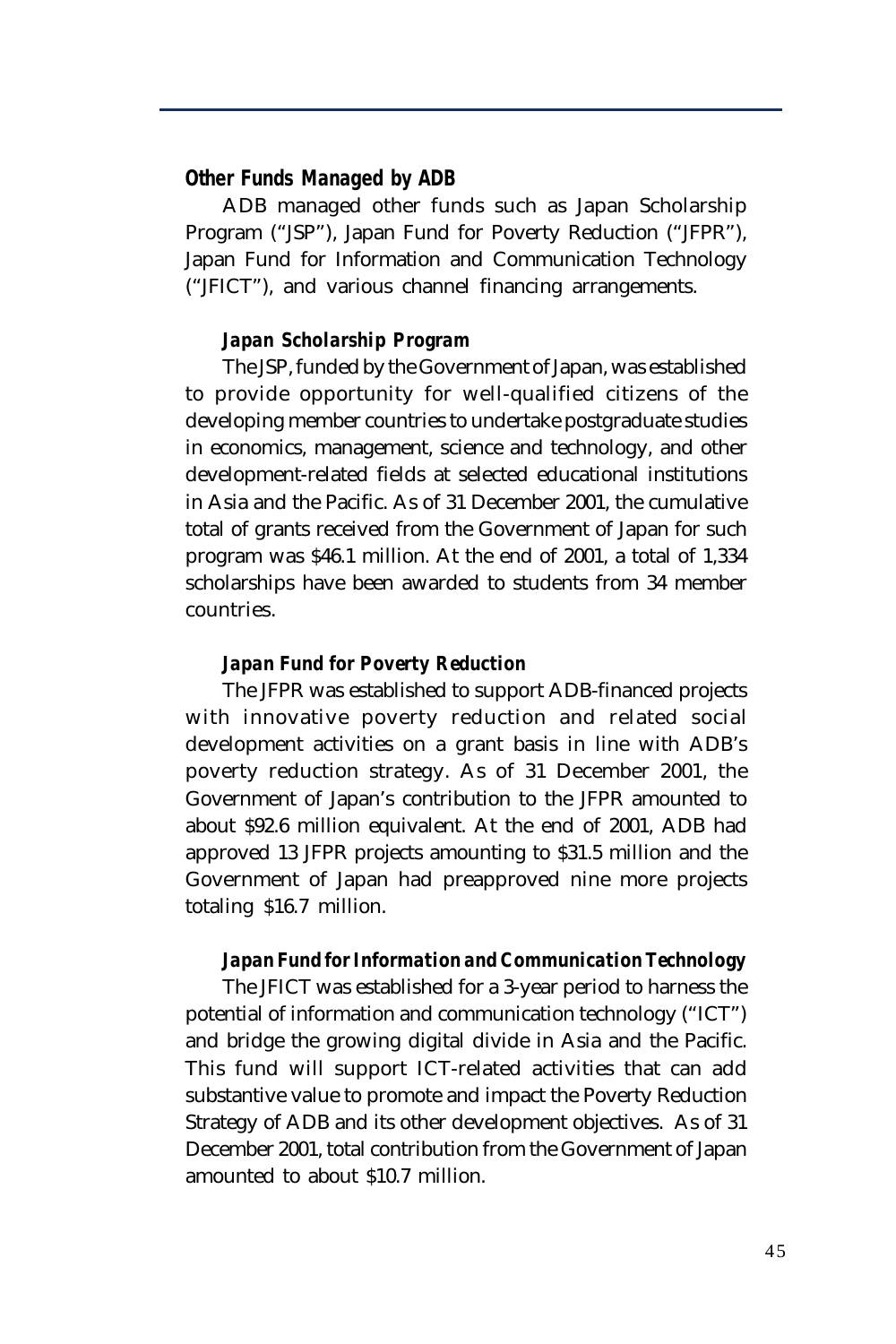# *Channel Financing Arrangements*

The mobilization of official grant cofinancing plays a vital role in ADB operations. ADB mobilizes grant funds from external sources to support its technical assistance program and to finance soft components of loan projects. A majority of such funds are provided by bilateral donors under channel financing arrangements ("CFAs"). ADB acts as administrator of the funds and applies its own guidelines and procedures on recruitment of consultants, procurement, disbursement, and project supervision. To date, 152 technical assistance grants have been financed under CFAs for a total of about \$71 million.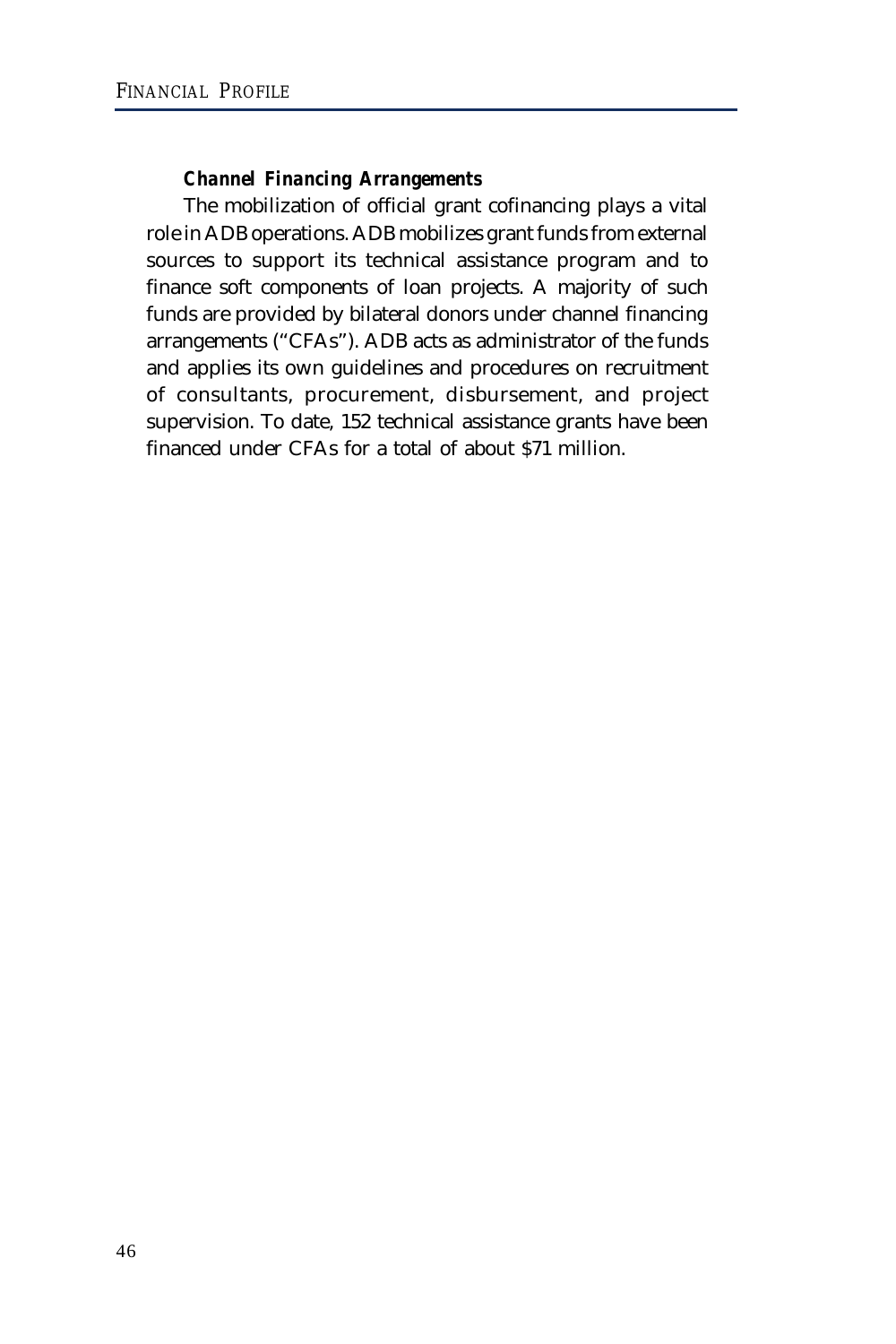#### **ADB MEMBERS**

(as of 2 April 2002)

#### **Regional**

Afghanistan Mongolia \* Australia Myanmar Azerbaijan Nauru Bangladesh Nepal Bhutan \* New Zealand Cambodia **Pakistan** China, People's Republic of Papua New Guinea Cook Islands **Philippines** Fiji Islands Samoa Hong Kong, China Singapore India Solomon Islands Indonesia Sri Lanka \* Japan Taipei,China Kazakhstan Tajikistan Kiribati Thailand \* Korea, Republic of Tonga Kyrgyz Republic **Turkmenistan** Lao People's Democratic Rep Tuvalu Malaysia Uzbekistan Maldives Vanuatu Marshall Islands Viet Nam Micronesia, Federated States of

#### **Nonregional**

- 
- 
- \* Canada \* Spain
- \* Denmark \* Sweden
- 
- 
- -
- \* Netherlands
- \* Austria \* Norway
- \* Belgium \* Portugal
	-
	-
- \* Finland \* Switzerland
- \* France  $*$  Turkey
- \* Germany \* United Kingdom
- \* Italy \* United States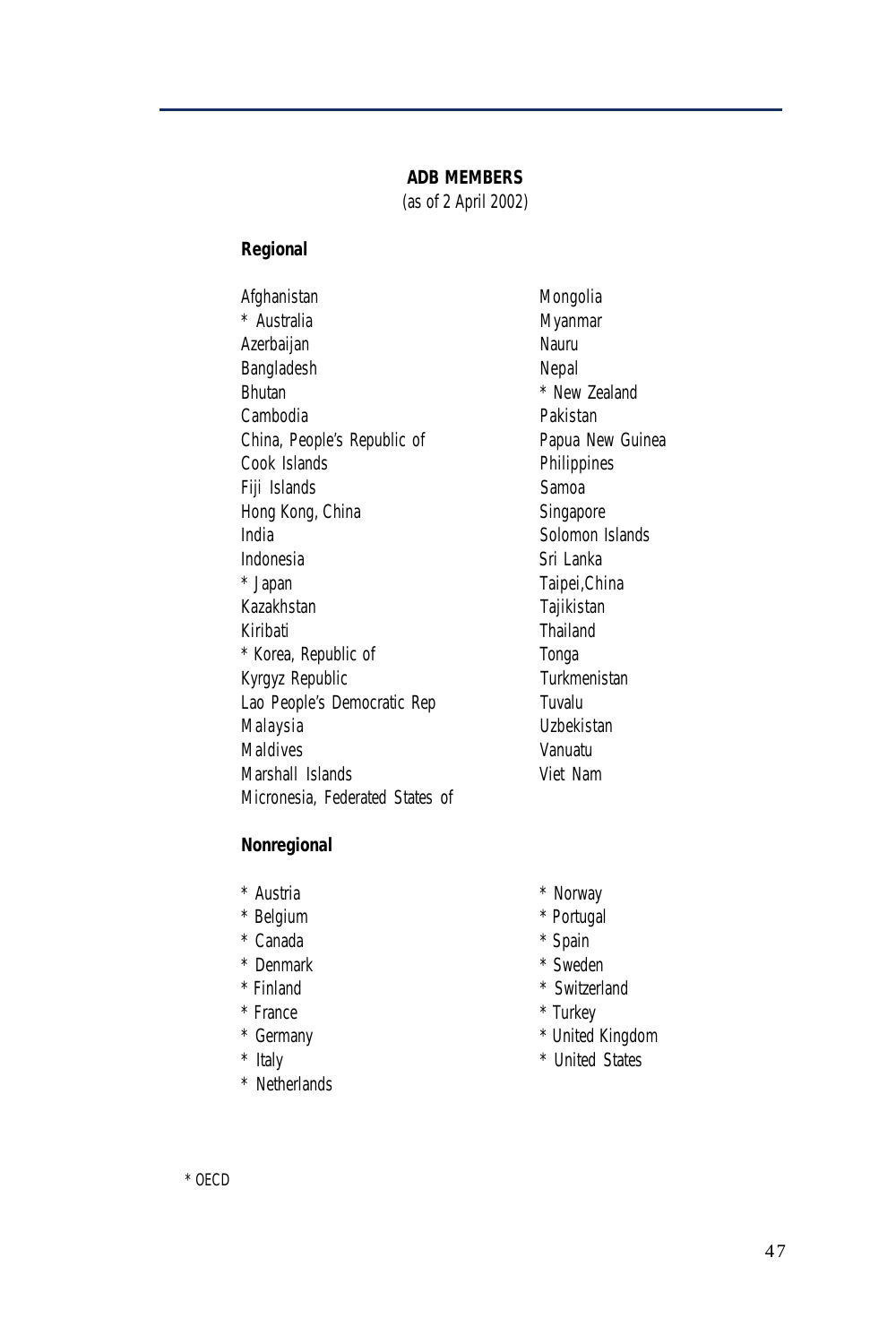# **DIRECTORY**

# **ASIAN DEVELOPMENT BANK**

6 ADB Avenue, Mandaluyong City 0401 Metro Manila Philippines

Postal Address: P.O. Box 789

|                 | 0980 Manila, Philippines |
|-----------------|--------------------------|
| Telephone No.:  | $(632)$ 632-4444         |
| Facsimile:      | $(632)$ 636-2444         |
| Telex No.:      | (ETPI)63587 ADB PN       |
| Swift Address:  | ASDBPH MM                |
| E-mail Address: | adbhq@adb.org            |
|                 |                          |

# **OFFICE OF THE PRESIDENT**

| Tadao Chino            | President                     |
|------------------------|-------------------------------|
| Myoung-Ho Shin         | Vice-President (Operations 1) |
| John Lintjer           | Vice-President (Finance and   |
|                        | Administration)               |
| Joseph B. Eichenberger | Vice-President (Operations 2) |

# **TREASURER'S DEPARTMENT**

# **Office of the Treasurer**

| Thierry de Longuemar<br>Treasurer | $(63-2)$ 632-4700 |
|-----------------------------------|-------------------|
| lfzal Ali                         | 632-4711          |
| Deputy Treasurer                  | iali@adb.org      |
| Luz R. Garcia                     | 632-4702          |
| Senior Treasury Administrator     | Irgarcia@adb.org  |
| ancial Dolicy Llnit               |                   |

#### **Financial Policy Unit**

Hinahon L. Domingo 632-4752

hdomingo@adb.org

Alexander Ugut 632-4709

augut@adb.org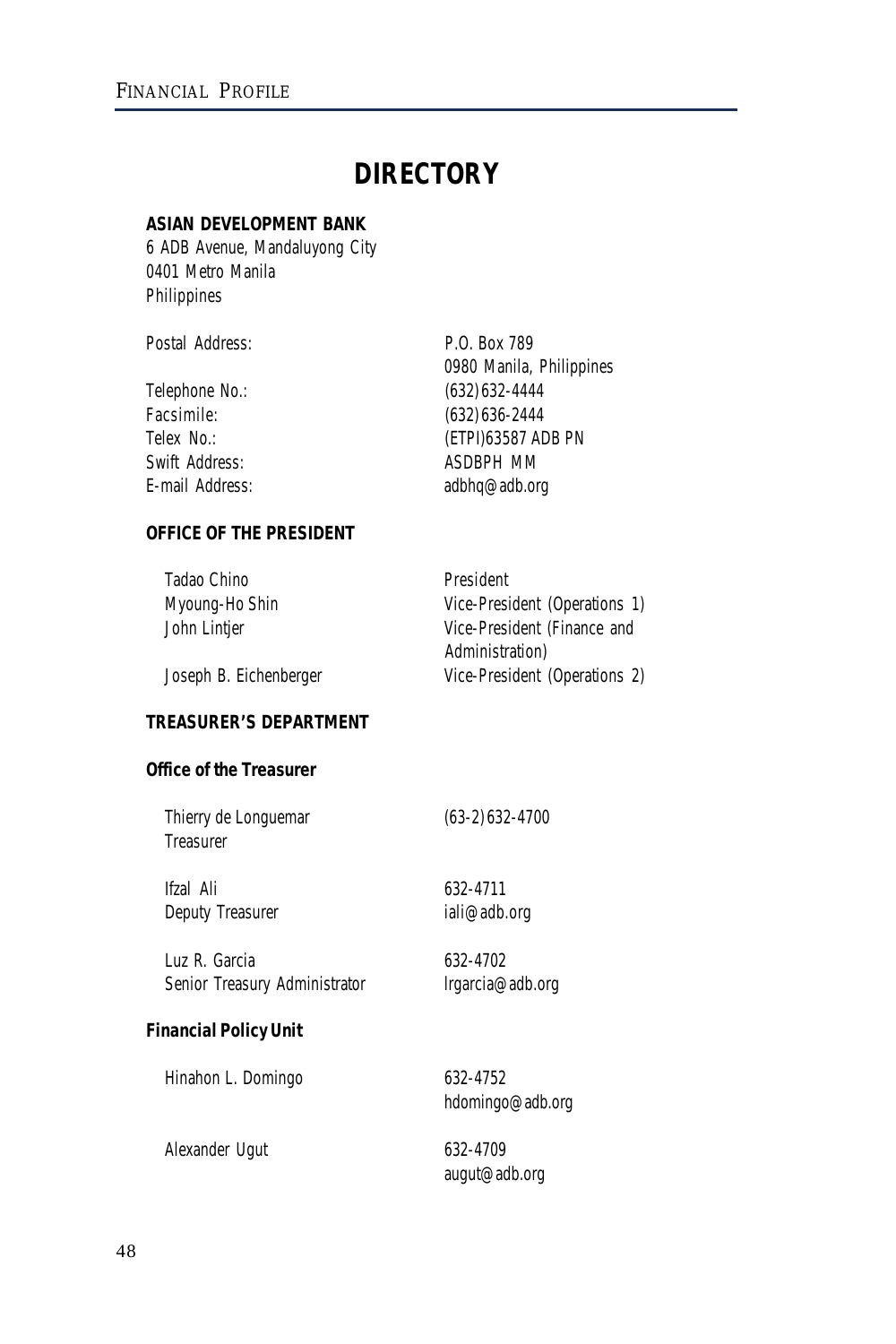| Chongshan Liu                                                    | 632-6233<br>cliu@adb.org                   |
|------------------------------------------------------------------|--------------------------------------------|
| Direct Facsimile:                                                | $(63-2)636-2611$                           |
| <b>Funding Division</b>                                          |                                            |
| Juanito Limandibrata<br>Assistant Treasurer                      | $(63-2)$ 632-4713<br>jlimandibrata@adb.org |
| <b>Funding and Swaps</b><br>Keith Tayman                         | 632-4718<br>ktayman@adb.org                |
| Eddie Chen                                                       | 632-4710<br>mchen@adb.org                  |
| Market Research, Bond Administration<br>and Liability Management |                                            |
| Maria Lomotan                                                    | 632-4704<br>mlomotan@adb.org               |
| Documentation                                                    |                                            |
| Gloria P. Ferry                                                  | 632-4703<br>gferry@adb.org                 |
| Direct Facsimile:                                                | (63-2) 632-4120<br>636-2625                |
| <b>Investments Division</b>                                      |                                            |
| Jelle C. Mann<br><b>Assistant Treasurer</b>                      | $(63-2)632-4712$<br>jmann@adb.org          |
| Portfolio Management<br>Yukihiro Nishimiya                       | 632-4776<br>ynishimiya@adb.org             |

Ma. Isabel G. Haley 632-4749

ihaley@adb.org

Melendres A. Howe 632-4788 mhowe@adb.org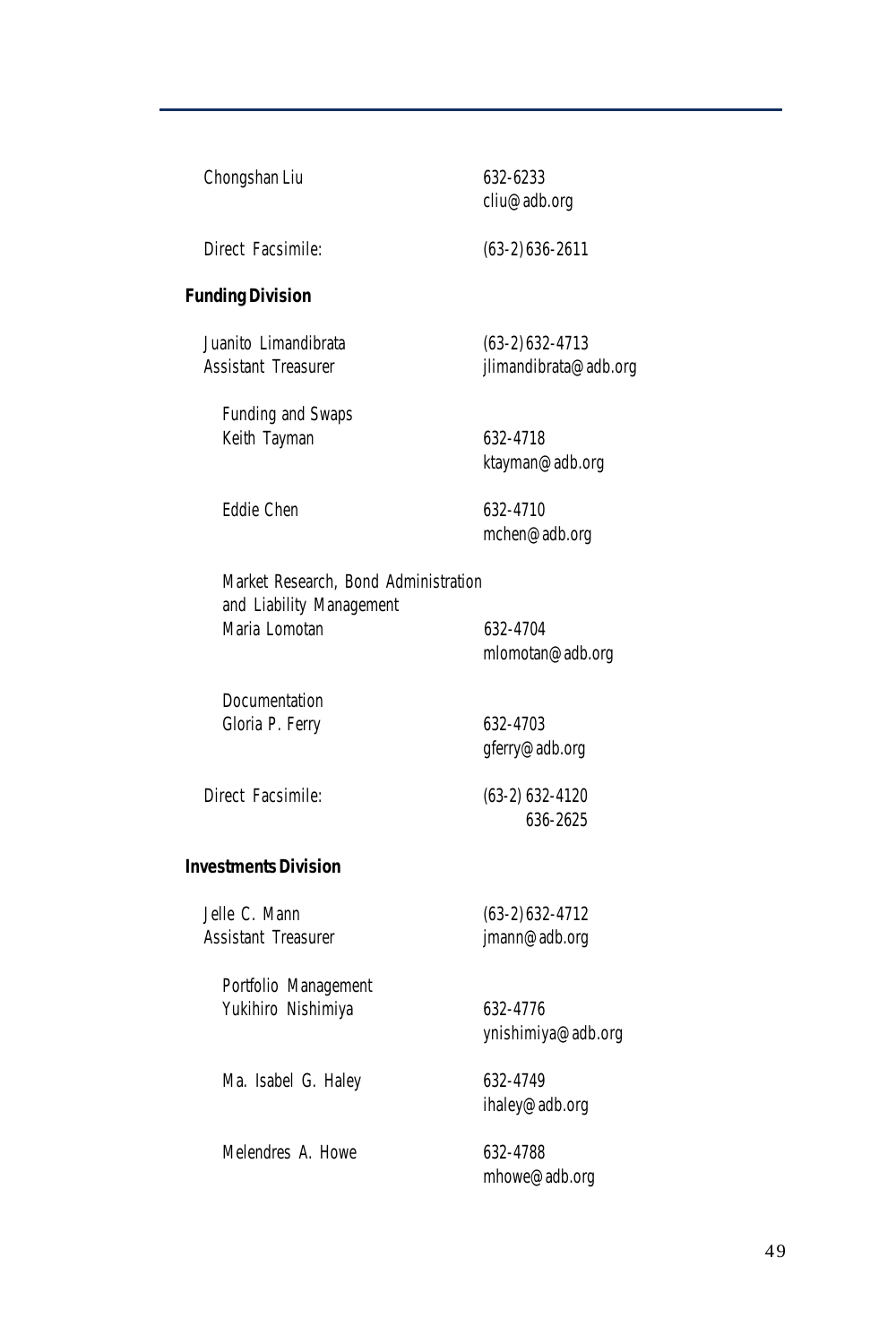| Direct Facsimile:                                                                    | $(63-2)632-4707$                       |
|--------------------------------------------------------------------------------------|----------------------------------------|
| <b>Risk Management Division</b>                                                      |                                        |
| Philip C. Erquiaga<br><b>Assistant Treasurer</b>                                     | $(63-2)$ 632-4701<br>perquiaga@adb.org |
| Inventory, Reporting and Pricing<br>Aurapin P. Sipper                                | 632-4734<br>asipper@adb.org            |
| Risk Identification, Measurement,<br>Monitoring and Analysis<br>Christopher A. Bobin | 632-4740<br>cbobin@adb.org             |
| Performance, Policy, Asset-Liability<br>Management<br>Rajesh Poddar                  | 632-4714<br>rpoddar@adb.org            |
| Direct Facsimile:                                                                    | $(63-2)636-2631$                       |
| <b>Treasury Services Division</b>                                                    |                                        |
| David R. Parker<br>Assistant Treasurer                                               | $(63-2)632-4730$<br>dparker@adb.org    |
| Yong Cheng                                                                           | 632-4737<br>yongcheng@adb.org          |
| Se Wha Moon                                                                          | 632-4721<br>swmoon@adb.org             |
| Sukhumarn Phanachet                                                                  | 632-4778<br>sphanachet@adb.org         |
| Mitsuo Takahashi                                                                     | 632-4175<br>mtakahashi@adb.org         |
| Direct Facsimile:                                                                    | $(63-2)$ 636-2635                      |